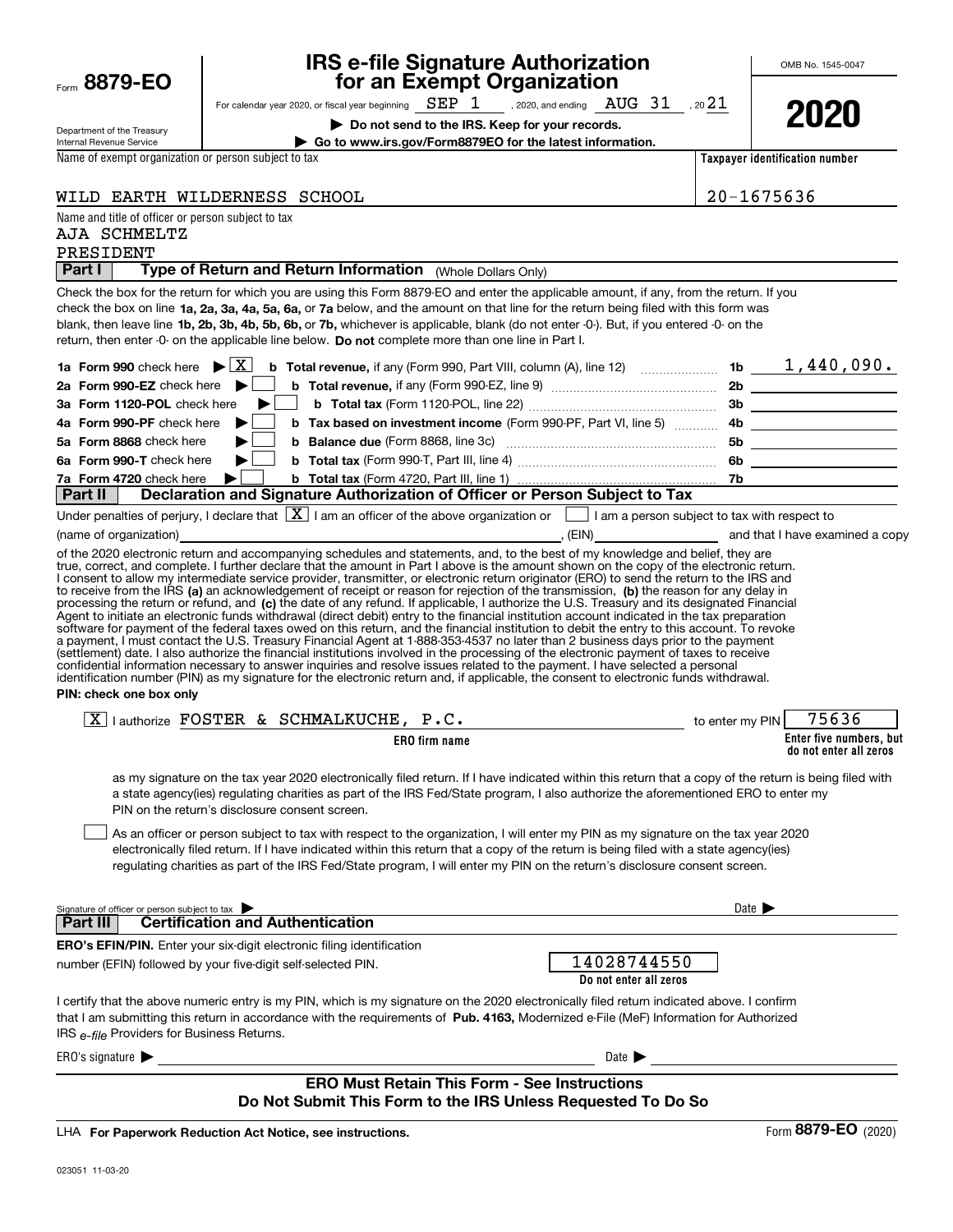|                                |                                  |                                                            |                                                                    | EXTENDED TO JULY 15, 2022                                                                                                                                                  |                             |                |                                                     |                                  |                                                           |
|--------------------------------|----------------------------------|------------------------------------------------------------|--------------------------------------------------------------------|----------------------------------------------------------------------------------------------------------------------------------------------------------------------------|-----------------------------|----------------|-----------------------------------------------------|----------------------------------|-----------------------------------------------------------|
|                                |                                  |                                                            |                                                                    | <b>Return of Organization Exempt From Income Tax</b>                                                                                                                       |                             |                |                                                     |                                  | OMB No. 1545-0047                                         |
|                                | Form 990                         |                                                            |                                                                    | Under section 501(c), 527, or 4947(a)(1) of the Internal Revenue Code (except private foundations)                                                                         |                             |                |                                                     |                                  |                                                           |
|                                |                                  |                                                            |                                                                    | Do not enter social security numbers on this form as it may be made public.                                                                                                |                             |                |                                                     |                                  | <b>Open to Public</b>                                     |
|                                |                                  | Department of the Treasury<br>Internal Revenue Service     |                                                                    | Go to www.irs.gov/Form990 for instructions and the latest information.                                                                                                     |                             |                |                                                     |                                  | <b>Inspection</b>                                         |
|                                |                                  |                                                            | A For the 2020 calendar year, or tax year beginning                | SEP 1, 2020                                                                                                                                                                |                             |                | and ending $AUG$ 31, $2021$                         |                                  |                                                           |
|                                | <b>B</b> Check if<br>applicable: |                                                            | <b>C</b> Name of organization                                      |                                                                                                                                                                            |                             |                |                                                     | D Employer identification number |                                                           |
|                                | Address<br>change                |                                                            |                                                                    | WILD EARTH WILDERNESS SCHOOL                                                                                                                                               |                             |                |                                                     |                                  |                                                           |
|                                | Name<br>change                   |                                                            | Doing business as                                                  |                                                                                                                                                                            |                             |                |                                                     | 20-1675636                       |                                                           |
|                                | Initial<br> return               |                                                            |                                                                    | Number and street (or P.O. box if mail is not delivered to street address)                                                                                                 |                             | Room/suite     | E Telephone number                                  |                                  |                                                           |
|                                | Final<br>Ireturn/                |                                                            | 2307 LUCAS TURNPIKE                                                |                                                                                                                                                                            |                             |                | (845)                                               | $256 - 9830$                     |                                                           |
|                                | termin-<br>ated<br> Amended      |                                                            |                                                                    | City or town, state or province, country, and ZIP or foreign postal code<br>12440                                                                                          |                             |                | G Gross receipts \$                                 |                                  | 1,447,408.                                                |
|                                | return<br>Applica-               |                                                            | HIGH FALLS, NY                                                     | F Name and address of principal officer: AJA SCHMELTZ                                                                                                                      |                             |                |                                                     | H(a) Is this a group return      | $\sqrt{}$ Yes $\sqrt{}$ X $\sqrt{}$ No                    |
|                                | tion<br>pending                  |                                                            | SAME AS C ABOVE                                                    |                                                                                                                                                                            |                             |                |                                                     | for subordinates?                | $H(b)$ Are all subordinates included? $\Box$ Yes<br>l No  |
|                                |                                  |                                                            | Tax-exempt status: $\boxed{\mathbf{X}}$ 501(c)(3)                  | $501(c)$ (<br>$\sqrt{\frac{1}{1}}$ (insert no.)                                                                                                                            | $4947(a)(1)$ or             | 527            |                                                     |                                  | If "No," attach a list. See instructions                  |
|                                |                                  |                                                            | J Website: WWW.WILDEARTH.ORG                                       |                                                                                                                                                                            |                             |                | $H(c)$ Group exemption number $\blacktriangleright$ |                                  |                                                           |
|                                |                                  |                                                            | K Form of organization:   X Corporation                            | Trust<br>Association                                                                                                                                                       | Other $\blacktriangleright$ |                |                                                     |                                  | L Year of formation: $2005$ M State of legal domicile: NY |
|                                | Part I                           | Summary                                                    |                                                                    |                                                                                                                                                                            |                             |                |                                                     |                                  |                                                           |
|                                | 1                                |                                                            |                                                                    | Briefly describe the organization's mission or most significant activities: SEE SCHEDULE O                                                                                 |                             |                |                                                     |                                  |                                                           |
|                                |                                  |                                                            |                                                                    |                                                                                                                                                                            |                             |                |                                                     |                                  |                                                           |
| Governance                     |                                  |                                                            |                                                                    |                                                                                                                                                                            |                             |                |                                                     |                                  |                                                           |
|                                | 2                                | Check this box $\blacktriangleright$ $\blacktriangleright$ |                                                                    | If the organization discontinued its operations or disposed of more than 25% of its net assets.                                                                            |                             |                |                                                     |                                  | 11                                                        |
|                                | 3                                |                                                            |                                                                    | Number of voting members of the governing body (Part VI, line 1a)                                                                                                          |                             |                |                                                     | 3                                | 11                                                        |
|                                | 4                                |                                                            |                                                                    |                                                                                                                                                                            |                             |                |                                                     | $\overline{\mathbf{4}}$          | 69                                                        |
| <b>Activities &amp;</b>        |                                  | 5                                                          |                                                                    |                                                                                                                                                                            | 5                           | $\overline{0}$ |                                                     |                                  |                                                           |
|                                | 6                                |                                                            |                                                                    |                                                                                                                                                                            |                             |                |                                                     | 6                                |                                                           |
|                                |                                  |                                                            |                                                                    |                                                                                                                                                                            |                             |                |                                                     | 7a                               | 0.                                                        |
|                                |                                  |                                                            |                                                                    |                                                                                                                                                                            |                             |                |                                                     | 7b                               | 0.                                                        |
|                                |                                  |                                                            |                                                                    |                                                                                                                                                                            |                             |                | <b>Prior Year</b>                                   |                                  | <b>Current Year</b>                                       |
|                                | 8                                |                                                            | Contributions and grants (Part VIII, line 1h)                      |                                                                                                                                                                            |                             |                | 1,331,236.                                          |                                  | 1,038,237.                                                |
|                                | 9                                |                                                            | Program service revenue (Part VIII, line 2g)                       |                                                                                                                                                                            |                             |                |                                                     | 775,302.                         | 395, 320.                                                 |
| Revenue                        | 10                               |                                                            |                                                                    |                                                                                                                                                                            |                             |                |                                                     | 593.                             | 224.                                                      |
|                                | 11                               |                                                            |                                                                    | Other revenue (Part VIII, column (A), lines 5, 6d, 8c, 9c, 10c, and 11e)                                                                                                   |                             |                |                                                     | 9,593.                           | 6,309.                                                    |
|                                | 12                               |                                                            |                                                                    | Total revenue - add lines 8 through 11 (must equal Part VIII, column (A), line 12)                                                                                         |                             |                | 2,116,724.                                          |                                  | 1,440,090.                                                |
|                                | 13                               |                                                            |                                                                    | Grants and similar amounts paid (Part IX, column (A), lines 1-3)                                                                                                           |                             |                |                                                     | 0.                               | 0.                                                        |
|                                | 14                               |                                                            |                                                                    |                                                                                                                                                                            |                             |                |                                                     | $\overline{0}$ .                 | $\overline{0}$ .                                          |
|                                |                                  |                                                            |                                                                    | Salaries, other compensation, employee benefits (Part IX, column (A), lines 5-10)                                                                                          |                             |                | 1,120,147.                                          |                                  | 939,362.                                                  |
| Expenses                       |                                  |                                                            |                                                                    |                                                                                                                                                                            |                             |                |                                                     | 0.                               | 0.                                                        |
|                                |                                  |                                                            | <b>b</b> Total fundraising expenses (Part IX, column (D), line 25) |                                                                                                                                                                            | 95,763.                     |                |                                                     |                                  |                                                           |
|                                |                                  |                                                            |                                                                    |                                                                                                                                                                            |                             |                |                                                     | 718,249.                         | 399,688.                                                  |
|                                | 18                               |                                                            |                                                                    | Total expenses. Add lines 13-17 (must equal Part IX, column (A), line 25)                                                                                                  |                             |                | $\overline{1,838},396.$                             |                                  | 1,339,050.                                                |
|                                | 19                               |                                                            |                                                                    |                                                                                                                                                                            |                             |                |                                                     | 278,328.                         | 101,040.                                                  |
| Net Assets or<br>Fund Balances |                                  |                                                            |                                                                    |                                                                                                                                                                            |                             |                | <b>Beginning of Current Year</b>                    |                                  | <b>End of Year</b>                                        |
|                                | 20                               |                                                            | Total assets (Part X, line 16)                                     |                                                                                                                                                                            |                             |                | $\overline{2,171},225$ .                            |                                  | 2, 115, 955.                                              |
|                                | 21                               |                                                            | Total liabilities (Part X, line 26)                                |                                                                                                                                                                            |                             |                |                                                     | 865,461.                         | 709, 151.                                                 |
|                                | 22                               |                                                            |                                                                    |                                                                                                                                                                            |                             |                | 1,305,764.                                          |                                  | 1,406,804.                                                |
|                                | Part II                          | <b>Signature Block</b>                                     |                                                                    |                                                                                                                                                                            |                             |                |                                                     |                                  |                                                           |
|                                |                                  |                                                            |                                                                    | Under penalties of perjury, I declare that I have examined this return, including accompanying schedules and statements, and to the best of my knowledge and belief, it is |                             |                |                                                     |                                  |                                                           |
|                                |                                  |                                                            |                                                                    | true, correct, and complete. Declaration of preparer (other than officer) is based on all information of which preparer has any knowledge.                                 |                             |                |                                                     |                                  |                                                           |
|                                |                                  |                                                            |                                                                    |                                                                                                                                                                            |                             |                |                                                     |                                  |                                                           |
| Sign                           |                                  |                                                            | Signature of officer                                               |                                                                                                                                                                            |                             |                | Date                                                |                                  |                                                           |
| Here                           |                                  |                                                            | AJA SCHMELTZ,                                                      | PRESIDENT                                                                                                                                                                  |                             |                |                                                     |                                  |                                                           |
|                                |                                  |                                                            | Type or print name and title                                       |                                                                                                                                                                            |                             |                |                                                     |                                  |                                                           |
|                                |                                  | Print/Tyne prenarer's name                                 |                                                                    | Prenarer's sinnature                                                                                                                                                       |                             |                | Date                                                | Check                            | PTIN                                                      |

|          | Print/Type preparer's name                                                                        | Preparer's signature | Date | Check                                                    | <b>PTIN</b> |  |  |  |
|----------|---------------------------------------------------------------------------------------------------|----------------------|------|----------------------------------------------------------|-------------|--|--|--|
| Paid     | FREDERICK W. SCHMALKUCHE                                                                          |                      |      | self-emploved                                            | P01264079   |  |  |  |
| Preparer | $\blacktriangleright$ FOSTER & SCHMALKUCHE, P.C.<br>Firm's name                                   |                      |      | $!\mathsf{Firm}$ 's EIN $\blacktriangleright$ 14-1650555 |             |  |  |  |
| Use Only | Firm's address PO BOX 300                                                                         |                      |      |                                                          |             |  |  |  |
|          | GARDINER, NY 12525                                                                                |                      |      | Phone no. (845) 255-1813                                 |             |  |  |  |
|          | х<br>Yes<br>No<br>May the IRS discuss this return with the preparer shown above? See instructions |                      |      |                                                          |             |  |  |  |
|          |                                                                                                   |                      |      |                                                          | $- - -$     |  |  |  |

032001 12-23-20 LHA For Paperwork Reduction Act Notice, see the separate instructions. Form 990 (2020)

990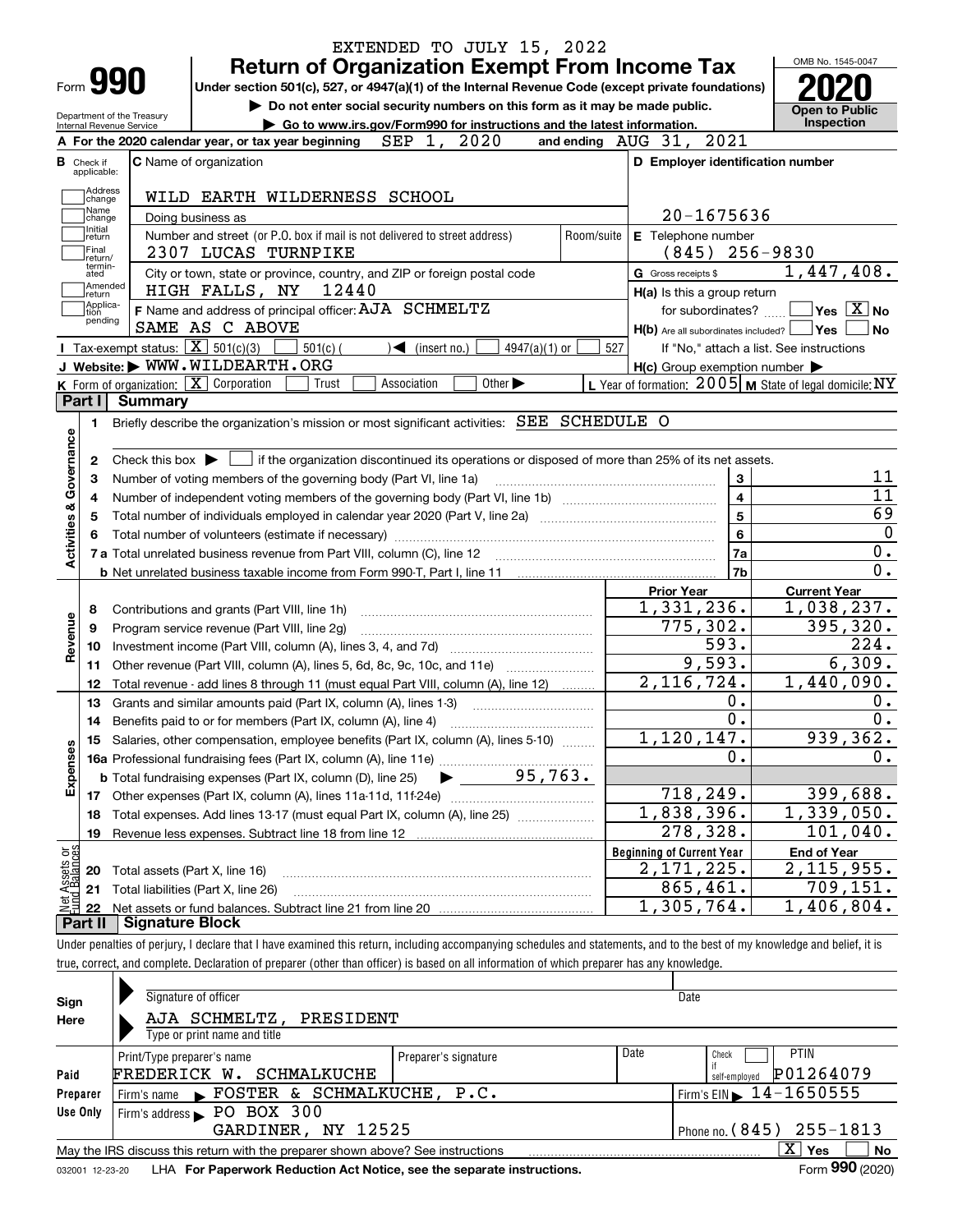|              | $20 - 1675636$<br>WILD EARTH WILDERNESS SCHOOL<br>Page 2<br>Form 990 (2020)                                                                            |  |
|--------------|--------------------------------------------------------------------------------------------------------------------------------------------------------|--|
|              | Part III<br><b>Statement of Program Service Accomplishments</b>                                                                                        |  |
|              |                                                                                                                                                        |  |
| 1            | Briefly describe the organization's mission:                                                                                                           |  |
|              | WILD EARTH LEADS TRANSFORMATIVE NATURE IMMERSION EXPERIENCES THAT                                                                                      |  |
|              | CULTIVATE CHARACTER, CONFIDENCE, PASSION AND PERSEVERANCE IN NEW                                                                                       |  |
|              | YORK'S YOUTH.                                                                                                                                          |  |
|              |                                                                                                                                                        |  |
| $\mathbf{2}$ | Did the organization undertake any significant program services during the year which were not listed on the                                           |  |
|              | $\overline{\ }$ Yes $\overline{\ \ X}$ No<br>prior Form 990 or 990-EZ?                                                                                 |  |
|              | If "Yes," describe these new services on Schedule O.                                                                                                   |  |
| 3            | $\sqrt{}$ Yes $\sqrt{}$ X $\sqrt{}$ No<br>Did the organization cease conducting, or make significant changes in how it conducts, any program services? |  |
|              | If "Yes," describe these changes on Schedule O.                                                                                                        |  |
| 4            | Describe the organization's program service accomplishments for each of its three largest program services, as measured by expenses.                   |  |
|              | Section 501(c)(3) and 501(c)(4) organizations are required to report the amount of grants and allocations to others, the total expenses, and           |  |
|              | revenue, if any, for each program service reported.                                                                                                    |  |
| 4a l         | 404, 122.<br>) (Revenue \$<br>(Expenses \$<br>(Code:                                                                                                   |  |
|              | WILD EARTH ENGAGES YOUTH, TEENS, ADULTS AND FAMILIES IN EMPOWERING                                                                                     |  |
|              | YEAR-ROUND NATURE IMMERSION EXPERIENCES IN NEW YORK'S HUDSON VALLEY.                                                                                   |  |
|              | AT WILD EARTH, CHILDREN AND ADULTS HEAD INTO THE WOODS AND OFF THE<br>TRAILS, WHERE THEY MEET PLANTS AND ANIMALS, LEARN WILDERNESS SKILLS,             |  |
|              | CREATE NATURAL CRAFTS, AND BUILD DEEP CONNECTIONS WITH FRIENDS AND                                                                                     |  |
|              | THESE PROGRAMS BUILD CURIOSITY, PASSION AND<br>INSPIRING MENTORS.                                                                                      |  |
|              | PURPOSE, AND FOSTER AN ORIENTATION TOWARD SERVICE AND A SENSE OF                                                                                       |  |
|              | BELONGING TO COMMUNITY AND TO THE EARTH.<br>WITH STRONG CHARACTER AND                                                                                  |  |
|              | MEANINGFUL CONNECTIONS, WILD EARTH YOUTH ARE WELL PREPARED TO ACHIEVE                                                                                  |  |
|              | INDIVIDUAL EXCELLENCE, BECOME AGENTS OF POSITIVE CHANGE AND THRIVE                                                                                     |  |
|              | INDIVIDUALLY AND IN SOCIETY.<br>WILD EARTH SERVES APPROXIMATELY 3,400                                                                                  |  |
|              | PEOPLE.                                                                                                                                                |  |
| 4b           | $\left($ Revenue \$ $\right)$                                                                                                                          |  |
|              |                                                                                                                                                        |  |
|              |                                                                                                                                                        |  |
|              |                                                                                                                                                        |  |
|              |                                                                                                                                                        |  |
|              |                                                                                                                                                        |  |
|              |                                                                                                                                                        |  |
|              |                                                                                                                                                        |  |
|              |                                                                                                                                                        |  |
|              |                                                                                                                                                        |  |
|              |                                                                                                                                                        |  |
|              |                                                                                                                                                        |  |
|              |                                                                                                                                                        |  |
| 4с           | (Code: ) (Expenses \$<br>including grants of $$$<br>$($ Revenue \$                                                                                     |  |
|              |                                                                                                                                                        |  |
|              |                                                                                                                                                        |  |
|              |                                                                                                                                                        |  |
|              |                                                                                                                                                        |  |
|              |                                                                                                                                                        |  |
|              |                                                                                                                                                        |  |
|              |                                                                                                                                                        |  |
|              |                                                                                                                                                        |  |
|              |                                                                                                                                                        |  |
|              |                                                                                                                                                        |  |
|              |                                                                                                                                                        |  |
|              |                                                                                                                                                        |  |
| 4d           | Other program services (Describe on Schedule O.)                                                                                                       |  |
|              | (Expenses \$<br>(Revenue \$<br>including grants of \$                                                                                                  |  |
|              | 972,914.<br><b>4e</b> Total program service expenses $\blacktriangleright$                                                                             |  |
|              | nnn.                                                                                                                                                   |  |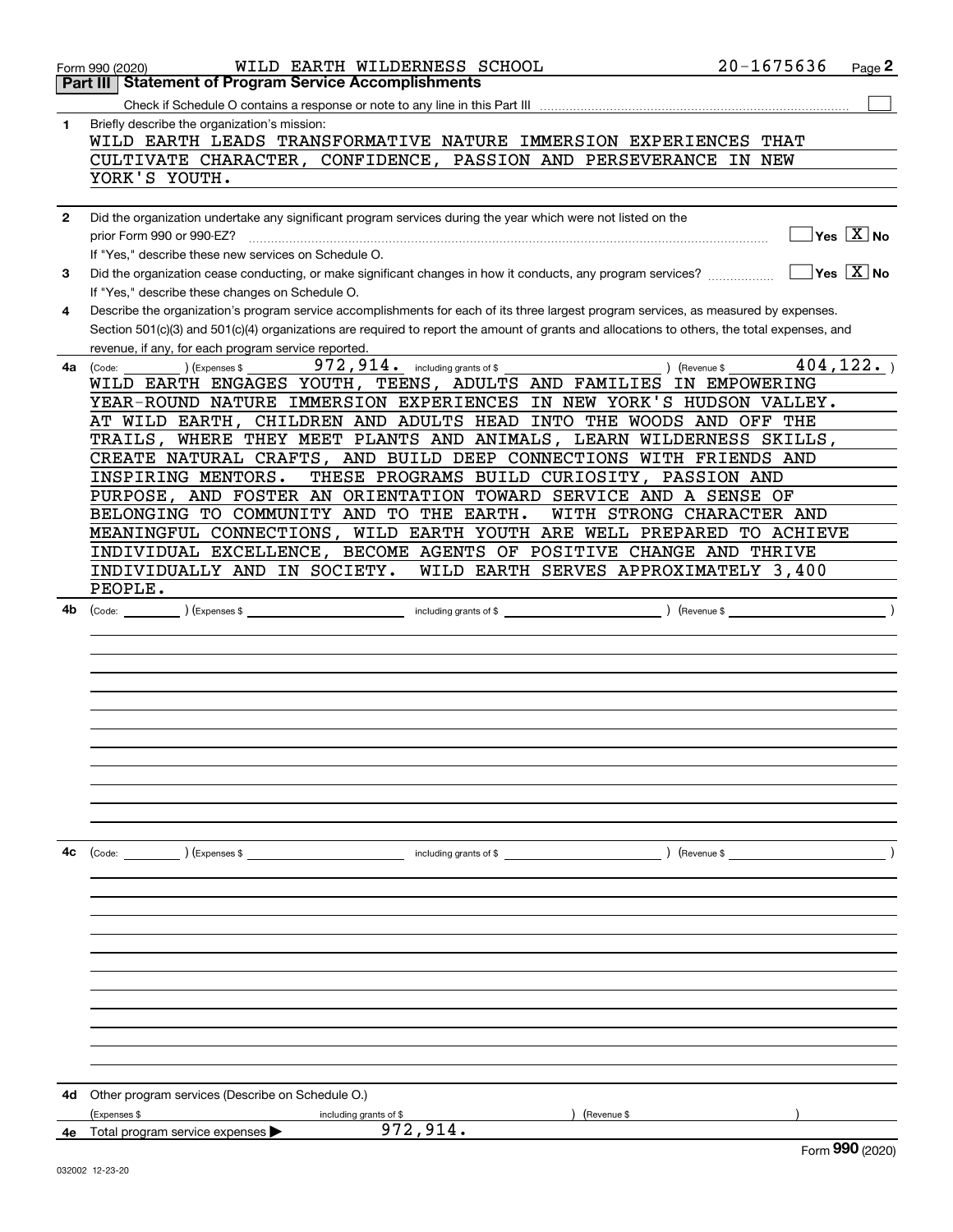|  | Form 990 (2020) |
|--|-----------------|

Part IV | Checklist of Required Schedules

Form 990 (2020) WILDERATHE WILDERNESS SCHOOL 2U-I6 / 5 6 3 6 Page WILD EARTH WILDERNESS SCHOOL 20-1675636

|     |                                                                                                                                       |                 | Yes $ $     | No                      |
|-----|---------------------------------------------------------------------------------------------------------------------------------------|-----------------|-------------|-------------------------|
| 1   | Is the organization described in section $501(c)(3)$ or $4947(a)(1)$ (other than a private foundation)?                               |                 |             |                         |
|     |                                                                                                                                       | 1               | х           |                         |
| 2   |                                                                                                                                       | $\overline{2}$  | $\mathbf X$ |                         |
| 3   | Did the organization engage in direct or indirect political campaign activities on behalf of or in opposition to candidates for       |                 |             |                         |
|     |                                                                                                                                       | 3               |             | x                       |
| 4   | Section 501(c)(3) organizations. Did the organization engage in lobbying activities, or have a section 501(h) election in effect      |                 |             |                         |
|     |                                                                                                                                       | 4               |             | x                       |
| 5   | Is the organization a section 501(c)(4), 501(c)(5), or 501(c)(6) organization that receives membership dues, assessments, or          |                 |             |                         |
|     |                                                                                                                                       | 5               |             | x                       |
| 6   | Did the organization maintain any donor advised funds or any similar funds or accounts for which donors have the right to             |                 |             |                         |
|     | provide advice on the distribution or investment of amounts in such funds or accounts? If "Yes," complete Schedule D, Part I          | 6               |             | x                       |
| 7   | Did the organization receive or hold a conservation easement, including easements to preserve open space,                             |                 |             |                         |
|     |                                                                                                                                       | $\overline{7}$  |             | x                       |
| 8   | Did the organization maintain collections of works of art, historical treasures, or other similar assets? If "Yes," complete          |                 |             |                         |
|     |                                                                                                                                       | 8               |             | x                       |
| 9   | Did the organization report an amount in Part X, line 21, for escrow or custodial account liability, serve as a custodian for         |                 |             |                         |
|     | amounts not listed in Part X; or provide credit counseling, debt management, credit repair, or debt negotiation services?             |                 |             |                         |
|     |                                                                                                                                       | 9               |             | x                       |
| 10  | Did the organization, directly or through a related organization, hold assets in donor-restricted endowments                          |                 |             |                         |
|     |                                                                                                                                       | 10              |             | x                       |
| 11  | If the organization's answer to any of the following questions is "Yes," then complete Schedule D, Parts VI, VII, VIII, IX, or X      |                 |             |                         |
|     | as applicable.                                                                                                                        |                 |             |                         |
|     | a Did the organization report an amount for land, buildings, and equipment in Part X, line 10? If "Yes." complete Schedule D.         |                 |             |                         |
|     |                                                                                                                                       | 11a             | х           |                         |
|     | <b>b</b> Did the organization report an amount for investments - other securities in Part X, line 12, that is 5% or more of its total |                 |             |                         |
|     |                                                                                                                                       | 11 <sub>b</sub> | х           |                         |
|     | c Did the organization report an amount for investments - program related in Part X, line 13, that is 5% or more of its total         |                 |             |                         |
|     |                                                                                                                                       | 11c             |             | X.                      |
|     | d Did the organization report an amount for other assets in Part X, line 15, that is 5% or more of its total assets reported in       |                 |             |                         |
|     |                                                                                                                                       | 11d             | X           |                         |
|     |                                                                                                                                       | <b>11e</b>      |             | X                       |
| f   | Did the organization's separate or consolidated financial statements for the tax year include a footnote that addresses               |                 |             |                         |
|     | the organization's liability for uncertain tax positions under FIN 48 (ASC 740)? If "Yes," complete Schedule D, Part X                | 11f             |             | x                       |
|     | 12a Did the organization obtain separate, independent audited financial statements for the tax year? If "Yes," complete               |                 |             |                         |
|     |                                                                                                                                       | 12a             | X           |                         |
|     | <b>b</b> Was the organization included in consolidated, independent audited financial statements for the tax year?                    |                 |             |                         |
|     | If "Yes," and if the organization answered "No" to line 12a, then completing Schedule D, Parts XI and XII is optional                 | 12 <sub>b</sub> |             | $\overline{\mathbf{x}}$ |
| 13  | Is the organization a school described in section 170(b)(1)(A)(ii)? If "Yes," complete Schedule E                                     | 13              |             | x                       |
| 14a | Did the organization maintain an office, employees, or agents outside of the United States?                                           | 14a             |             | X                       |
| b   | Did the organization have aggregate revenues or expenses of more than \$10,000 from grantmaking, fundraising, business,               |                 |             |                         |
|     | investment, and program service activities outside the United States, or aggregate foreign investments valued at \$100,000            |                 |             |                         |
|     |                                                                                                                                       | 14b             |             | X                       |
| 15  | Did the organization report on Part IX, column (A), line 3, more than \$5,000 of grants or other assistance to or for any             |                 |             |                         |
|     |                                                                                                                                       | 15              |             | X                       |
| 16  | Did the organization report on Part IX, column (A), line 3, more than \$5,000 of aggregate grants or other assistance to              |                 |             |                         |
|     |                                                                                                                                       | 16              |             | X                       |
| 17  | Did the organization report a total of more than \$15,000 of expenses for professional fundraising services on Part IX,               |                 |             |                         |
|     |                                                                                                                                       | 17              |             | X                       |
| 18  | Did the organization report more than \$15,000 total of fundraising event gross income and contributions on Part VIII, lines          |                 |             |                         |
|     |                                                                                                                                       | 18              |             | X                       |
| 19  | Did the organization report more than \$15,000 of gross income from gaming activities on Part VIII, line 9a? If "Yes."                |                 |             |                         |
|     |                                                                                                                                       | 19              |             | X,                      |
| 20a |                                                                                                                                       | <b>20a</b>      |             | $\mathbf{X}$            |
|     | b If "Yes" to line 20a, did the organization attach a copy of its audited financial statements to this return?                        | 20 <sub>b</sub> |             |                         |
| 21  | Did the organization report more than \$5,000 of grants or other assistance to any domestic organization or                           |                 |             |                         |
|     |                                                                                                                                       | 21              |             | x                       |

Form 990 (2020)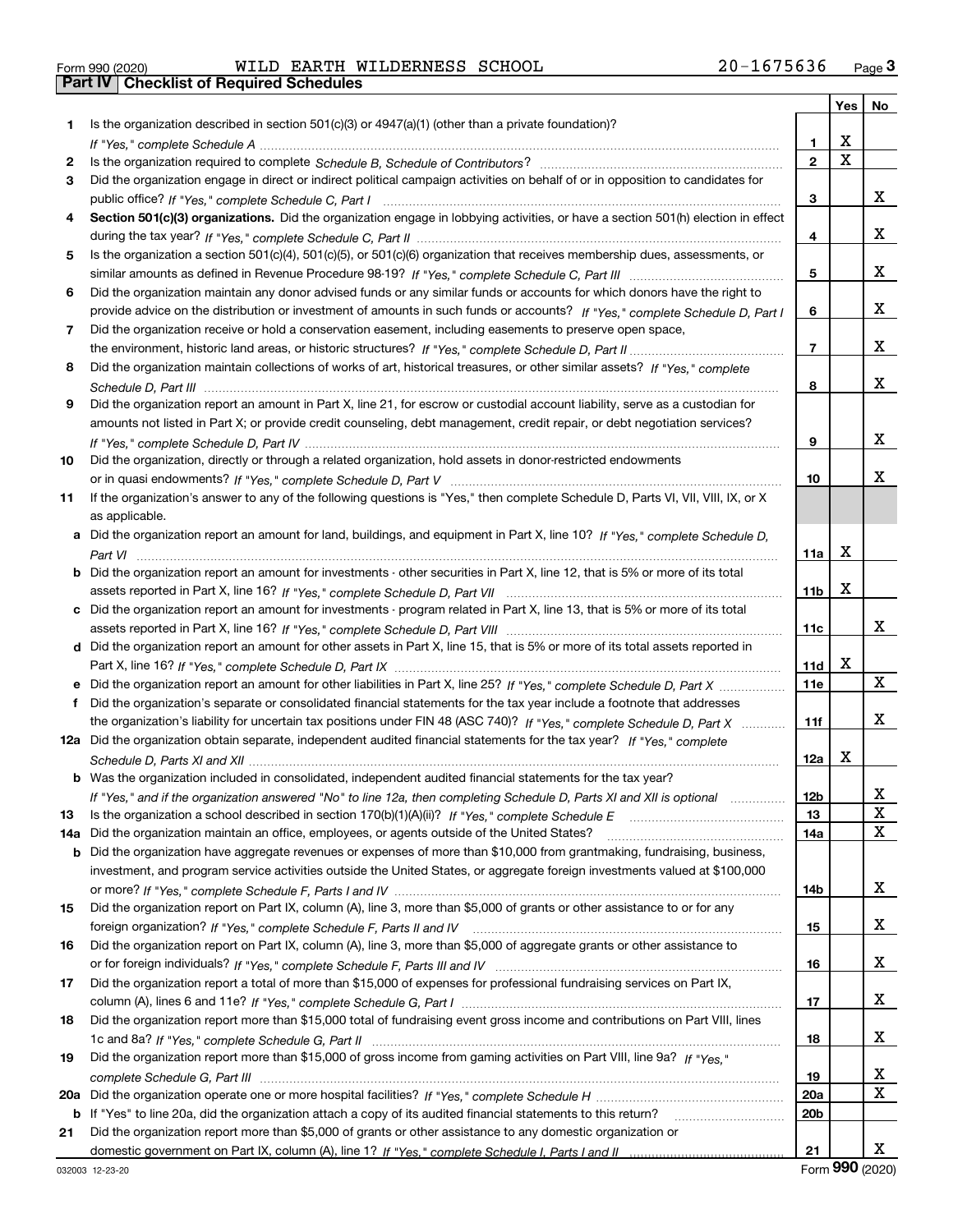Part IV | Checklist of Required Schedules

Form 990 (2020) WILDERATHE WILDERNESS SCHOOL 2U-I6 / 5 6 3 6 Page WILD EARTH WILDERNESS SCHOOL 20-1675636

(continued)

|        |                                                                                                                              |                 | Yes | No                      |
|--------|------------------------------------------------------------------------------------------------------------------------------|-----------------|-----|-------------------------|
| 22     | Did the organization report more than \$5,000 of grants or other assistance to or for domestic individuals on                |                 |     |                         |
|        |                                                                                                                              | 22              |     | x                       |
| 23     | Did the organization answer "Yes" to Part VII, Section A, line 3, 4, or 5 about compensation of the organization's current   |                 |     |                         |
|        | and former officers, directors, trustees, key employees, and highest compensated employees? If "Yes," complete               |                 |     |                         |
|        |                                                                                                                              | 23              |     | x                       |
|        | 24a Did the organization have a tax-exempt bond issue with an outstanding principal amount of more than \$100,000 as of the  |                 |     |                         |
|        | last day of the year, that was issued after December 31, 2002? If "Yes," answer lines 24b through 24d and complete           |                 |     |                         |
|        |                                                                                                                              | 24a             |     | x                       |
|        | <b>b</b> Did the organization invest any proceeds of tax-exempt bonds beyond a temporary period exception?                   | 24 <sub>b</sub> |     |                         |
|        | c Did the organization maintain an escrow account other than a refunding escrow at any time during the year to defease       |                 |     |                         |
|        |                                                                                                                              | 24c             |     |                         |
|        |                                                                                                                              | 24d             |     |                         |
|        | 25a Section 501(c)(3), 501(c)(4), and 501(c)(29) organizations. Did the organization engage in an excess benefit             |                 |     |                         |
|        |                                                                                                                              | 25a             |     | x                       |
|        |                                                                                                                              |                 |     |                         |
|        | b Is the organization aware that it engaged in an excess benefit transaction with a disqualified person in a prior year, and |                 |     |                         |
|        | that the transaction has not been reported on any of the organization's prior Forms 990 or 990-EZ? If "Yes," complete        |                 |     | x                       |
|        | Schedule L. Part I                                                                                                           | 25b             |     |                         |
| 26     | Did the organization report any amount on Part X, line 5 or 22, for receivables from or payables to any current              |                 |     |                         |
|        | or former officer, director, trustee, key employee, creator or founder, substantial contributor, or 35%                      |                 |     |                         |
|        | controlled entity or family member of any of these persons? If "Yes," complete Schedule L, Part II                           | 26              |     | x                       |
| 27     | Did the organization provide a grant or other assistance to any current or former officer, director, trustee, key employee,  |                 |     |                         |
|        | creator or founder, substantial contributor or employee thereof, a grant selection committee member, or to a 35% controlled  |                 |     |                         |
|        | entity (including an employee thereof) or family member of any of these persons? If "Yes," complete Schedule L, Part III     | 27              |     | x                       |
| 28     | Was the organization a party to a business transaction with one of the following parties (see Schedule L, Part IV            |                 |     |                         |
|        | instructions, for applicable filing thresholds, conditions, and exceptions):                                                 |                 |     |                         |
|        | a A current or former officer, director, trustee, key employee, creator or founder, or substantial contributor? If           |                 |     |                         |
|        |                                                                                                                              | 28a             |     | x                       |
|        |                                                                                                                              | 28 <sub>b</sub> |     | X                       |
|        | c A 35% controlled entity of one or more individuals and/or organizations described in lines 28a or 28b? If                  |                 |     |                         |
|        | "Yes," complete Schedule L, Part IV …………………………………………………………………                                                                | 28c             |     | х                       |
| 29     |                                                                                                                              | 29              |     | $\overline{\mathbf{x}}$ |
| 30     | Did the organization receive contributions of art, historical treasures, or other similar assets, or qualified conservation  |                 |     |                         |
|        |                                                                                                                              | 30              |     | x                       |
| 31     | Did the organization liquidate, terminate, or dissolve and cease operations? If "Yes," complete Schedule N, Part I           | 31              |     | $\mathbf X$             |
| 32     | Did the organization sell, exchange, dispose of, or transfer more than 25% of its net assets? If "Yes," complete             |                 |     |                         |
|        |                                                                                                                              | 32              |     | х                       |
| 33     | Did the organization own 100% of an entity disregarded as separate from the organization under Regulations                   |                 |     |                         |
|        |                                                                                                                              | 33              |     | x                       |
| 34     |                                                                                                                              |                 |     |                         |
|        | Was the organization related to any tax-exempt or taxable entity? If "Yes," complete Schedule R, Part II, III, or IV, and    |                 |     | X                       |
|        |                                                                                                                              | 34              |     | X                       |
|        | 35a Did the organization have a controlled entity within the meaning of section 512(b)(13)?                                  | <b>35a</b>      |     |                         |
|        | b If "Yes" to line 35a, did the organization receive any payment from or engage in any transaction with a controlled entity  |                 |     |                         |
|        |                                                                                                                              | 35b             |     |                         |
| 36     | Section 501(c)(3) organizations. Did the organization make any transfers to an exempt non-charitable related organization?   |                 |     |                         |
|        |                                                                                                                              | 36              |     | x                       |
| 37     | Did the organization conduct more than 5% of its activities through an entity that is not a related organization             |                 |     |                         |
|        |                                                                                                                              | 37              |     | x                       |
| 38     | Did the organization complete Schedule O and provide explanations in Schedule O for Part VI, lines 11b and 19?               |                 |     |                         |
|        | Note: All Form 990 filers are required to complete Schedule O                                                                | 38              | х   |                         |
| Part V | <b>Statements Regarding Other IRS Filings and Tax Compliance</b>                                                             |                 |     |                         |
|        | Check if Schedule O contains a response or note to any line in this Part V                                                   |                 |     |                         |
|        |                                                                                                                              |                 | Yes | No                      |
|        | 16<br>1a Enter the number reported in Box 3 of Form 1096. Enter -0- if not applicable<br>1a                                  |                 |     |                         |
| b      | 0<br>Enter the number of Forms W-2G included in line 1a. Enter -0- if not applicable<br>1b                                   |                 |     |                         |
| с      | Did the organization comply with backup withholding rules for reportable payments to vendors and reportable gaming           |                 |     |                         |
|        | (gambling) winnings to prize winners?                                                                                        | 1c              | X   |                         |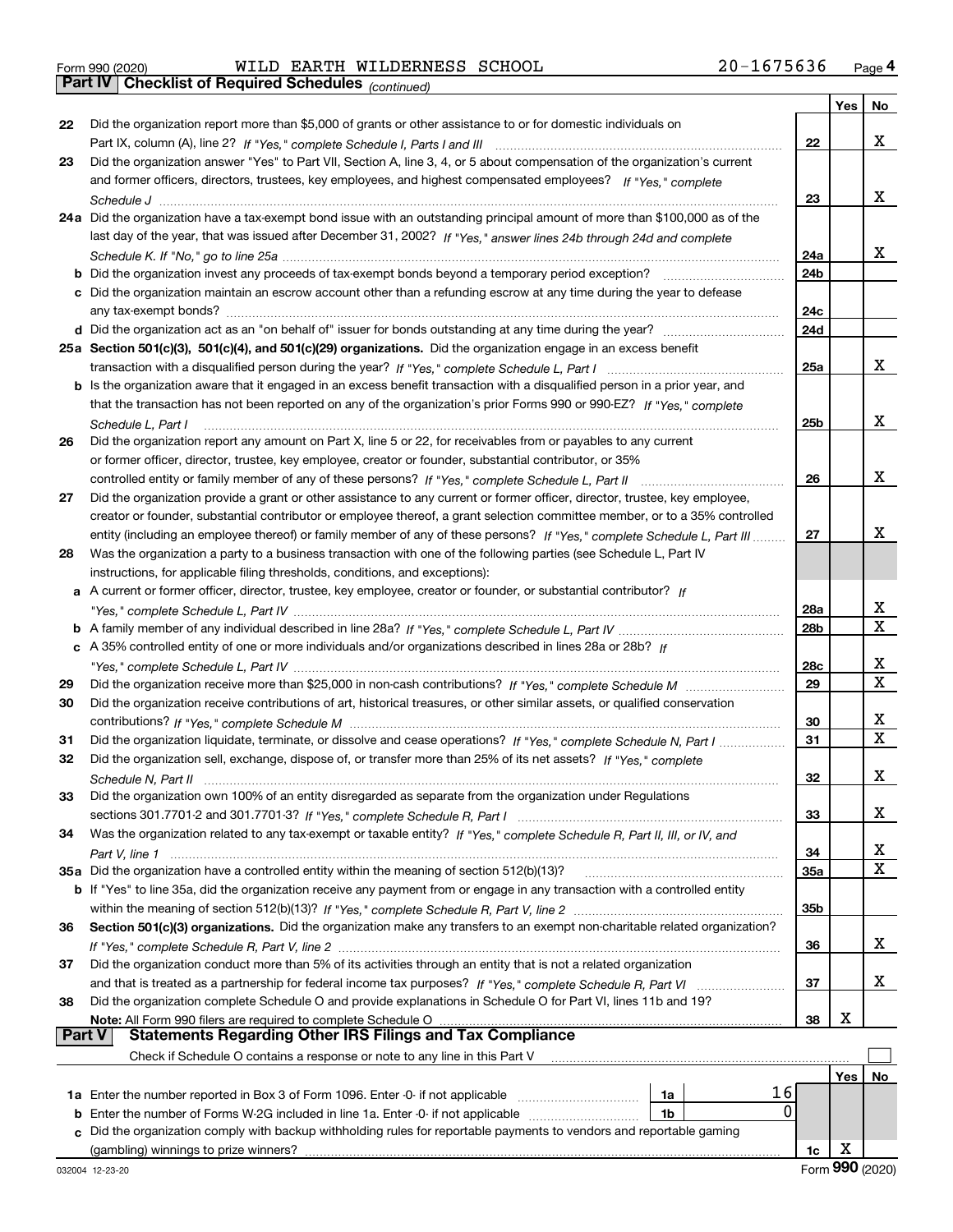| Form 990 (2020) |  | WILD EARTH WILDERNESS SCHOOL                                                                   |  | 20-1675636 | Page |
|-----------------|--|------------------------------------------------------------------------------------------------|--|------------|------|
|                 |  | <b>Part V</b> Statements Regarding Other IRS Filings and Tax Compliance <sub>(continued)</sub> |  |            |      |

|                                                                |                                                                                                                                                                                                                                |                        |    |                | Yes | No     |  |  |
|----------------------------------------------------------------|--------------------------------------------------------------------------------------------------------------------------------------------------------------------------------------------------------------------------------|------------------------|----|----------------|-----|--------|--|--|
|                                                                | 2a Enter the number of employees reported on Form W-3, Transmittal of Wage and Tax Statements,                                                                                                                                 |                        |    |                |     |        |  |  |
|                                                                | filed for the calendar year ending with or within the year covered by this return                                                                                                                                              | 2a                     | 69 |                |     |        |  |  |
|                                                                |                                                                                                                                                                                                                                |                        |    | 2 <sub>b</sub> | X   |        |  |  |
|                                                                |                                                                                                                                                                                                                                |                        |    |                |     |        |  |  |
| За                                                             | Did the organization have unrelated business gross income of \$1,000 or more during the year?                                                                                                                                  |                        |    | За             |     | х      |  |  |
|                                                                |                                                                                                                                                                                                                                |                        |    | 3b             |     |        |  |  |
|                                                                | 4a At any time during the calendar year, did the organization have an interest in, or a signature or other authority over, a                                                                                                   |                        |    |                |     |        |  |  |
|                                                                | financial account in a foreign country (such as a bank account, securities account, or other financial account)?                                                                                                               |                        |    | 4a             |     | х      |  |  |
|                                                                | <b>b</b> If "Yes," enter the name of the foreign country                                                                                                                                                                       |                        |    |                |     |        |  |  |
|                                                                | See instructions for filing requirements for FinCEN Form 114, Report of Foreign Bank and Financial Accounts (FBAR).                                                                                                            |                        |    |                |     |        |  |  |
| 5а                                                             | Was the organization a party to a prohibited tax shelter transaction at any time during the tax year?                                                                                                                          |                        |    | 5a             |     | х<br>х |  |  |
| b                                                              |                                                                                                                                                                                                                                |                        |    | 5 <sub>b</sub> |     |        |  |  |
| с                                                              | 6a Does the organization have annual gross receipts that are normally greater than \$100,000, and did the organization solicit                                                                                                 |                        |    | 5с             |     |        |  |  |
|                                                                | any contributions that were not tax deductible as charitable contributions?                                                                                                                                                    |                        |    | 6a             |     | x      |  |  |
|                                                                | b If "Yes," did the organization include with every solicitation an express statement that such contributions or gifts                                                                                                         |                        |    |                |     |        |  |  |
|                                                                | were not tax deductible?                                                                                                                                                                                                       |                        |    | 6b             |     |        |  |  |
| 7                                                              | Organizations that may receive deductible contributions under section 170(c).                                                                                                                                                  |                        |    |                |     |        |  |  |
|                                                                | Did the organization receive a payment in excess of \$75 made partly as a contribution and partly for goods and services provided to the payor?                                                                                |                        |    | 7a             |     | x      |  |  |
|                                                                | If "Yes," did the organization notify the donor of the value of the goods or services provided?                                                                                                                                |                        |    | 7b             |     |        |  |  |
| с                                                              | Did the organization sell, exchange, or otherwise dispose of tangible personal property for which it was required                                                                                                              |                        |    |                |     |        |  |  |
|                                                                |                                                                                                                                                                                                                                |                        |    | 7c             |     | х      |  |  |
| d                                                              | If "Yes," indicate the number of Forms 8282 filed during the year [11,111] [11] The sear [11] The Sear [11] The Sear [11] The Sear [11] The Sear [11] The Sear [11] The Sear [11] The Sear [11] The Sear [11] The Sear [11] Th | 7d                     |    |                |     |        |  |  |
|                                                                | Did the organization receive any funds, directly or indirectly, to pay premiums on a personal benefit contract?                                                                                                                |                        |    | 7e             |     | х      |  |  |
| Ť                                                              | Did the organization, during the year, pay premiums, directly or indirectly, on a personal benefit contract?                                                                                                                   |                        |    | 7f             |     | х      |  |  |
| g                                                              | If the organization received a contribution of qualified intellectual property, did the organization file Form 8899 as required?                                                                                               |                        |    | 7g             |     |        |  |  |
| h                                                              | If the organization received a contribution of cars, boats, airplanes, or other vehicles, did the organization file a Form 1098-C?                                                                                             |                        |    | 7h             |     |        |  |  |
| 8                                                              | Sponsoring organizations maintaining donor advised funds. Did a donor advised fund maintained by the                                                                                                                           |                        |    | 8              |     |        |  |  |
|                                                                | sponsoring organization have excess business holdings at any time during the year?                                                                                                                                             |                        |    |                |     |        |  |  |
| Sponsoring organizations maintaining donor advised funds.<br>9 |                                                                                                                                                                                                                                |                        |    |                |     |        |  |  |
| а                                                              | Did the sponsoring organization make any taxable distributions under section 4966?                                                                                                                                             |                        |    | 9а             |     |        |  |  |
| b                                                              | Did the sponsoring organization make a distribution to a donor, donor advisor, or related person?                                                                                                                              |                        |    | 9b             |     |        |  |  |
| 10                                                             | Section 501(c)(7) organizations. Enter:                                                                                                                                                                                        |                        |    |                |     |        |  |  |
| а                                                              |                                                                                                                                                                                                                                | 10a<br>10 <sub>b</sub> |    |                |     |        |  |  |
| b<br>11                                                        | Gross receipts, included on Form 990, Part VIII, line 12, for public use of club facilities<br>Section 501(c)(12) organizations. Enter:                                                                                        |                        |    |                |     |        |  |  |
|                                                                | Gross income from members or shareholders                                                                                                                                                                                      | 11a                    |    |                |     |        |  |  |
|                                                                | <b>b</b> Gross income from other sources (Do not net amounts due or paid to other sources against                                                                                                                              |                        |    |                |     |        |  |  |
|                                                                | amounts due or received from them.)                                                                                                                                                                                            | 11b                    |    |                |     |        |  |  |
|                                                                | 12a Section 4947(a)(1) non-exempt charitable trusts. Is the organization filing Form 990 in lieu of Form 1041?                                                                                                                 |                        |    | <b>12a</b>     |     |        |  |  |
|                                                                | <b>b</b> If "Yes," enter the amount of tax-exempt interest received or accrued during the year                                                                                                                                 | 12 <sub>b</sub>        |    |                |     |        |  |  |
| 13                                                             | Section 501(c)(29) qualified nonprofit health insurance issuers.                                                                                                                                                               |                        |    |                |     |        |  |  |
|                                                                | a Is the organization licensed to issue qualified health plans in more than one state?                                                                                                                                         |                        |    | 13a            |     |        |  |  |
|                                                                | Note: See the instructions for additional information the organization must report on Schedule O.                                                                                                                              |                        |    |                |     |        |  |  |
|                                                                | <b>b</b> Enter the amount of reserves the organization is required to maintain by the states in which the                                                                                                                      |                        |    |                |     |        |  |  |
|                                                                |                                                                                                                                                                                                                                | 13 <sub>b</sub>        |    |                |     |        |  |  |
| c                                                              |                                                                                                                                                                                                                                | 13 <sub>c</sub>        |    |                |     |        |  |  |
|                                                                | 14a Did the organization receive any payments for indoor tanning services during the tax year?                                                                                                                                 |                        |    | 14a            |     | x      |  |  |
|                                                                | b If "Yes," has it filed a Form 720 to report these payments? If "No," provide an explanation on Schedule O                                                                                                                    |                        |    | 14b            |     |        |  |  |
| 15                                                             | Is the organization subject to the section 4960 tax on payment(s) of more than \$1,000,000 in remuneration or                                                                                                                  |                        |    |                |     |        |  |  |
|                                                                |                                                                                                                                                                                                                                |                        |    | 15             |     | x      |  |  |
|                                                                | If "Yes," see instructions and file Form 4720, Schedule N.                                                                                                                                                                     |                        |    |                |     | х      |  |  |
| 16                                                             | Is the organization an educational institution subject to the section 4968 excise tax on net investment income?<br>If "Yes," complete Form 4720, Schedule O.                                                                   |                        |    | 16             |     |        |  |  |

Form 990 (2020)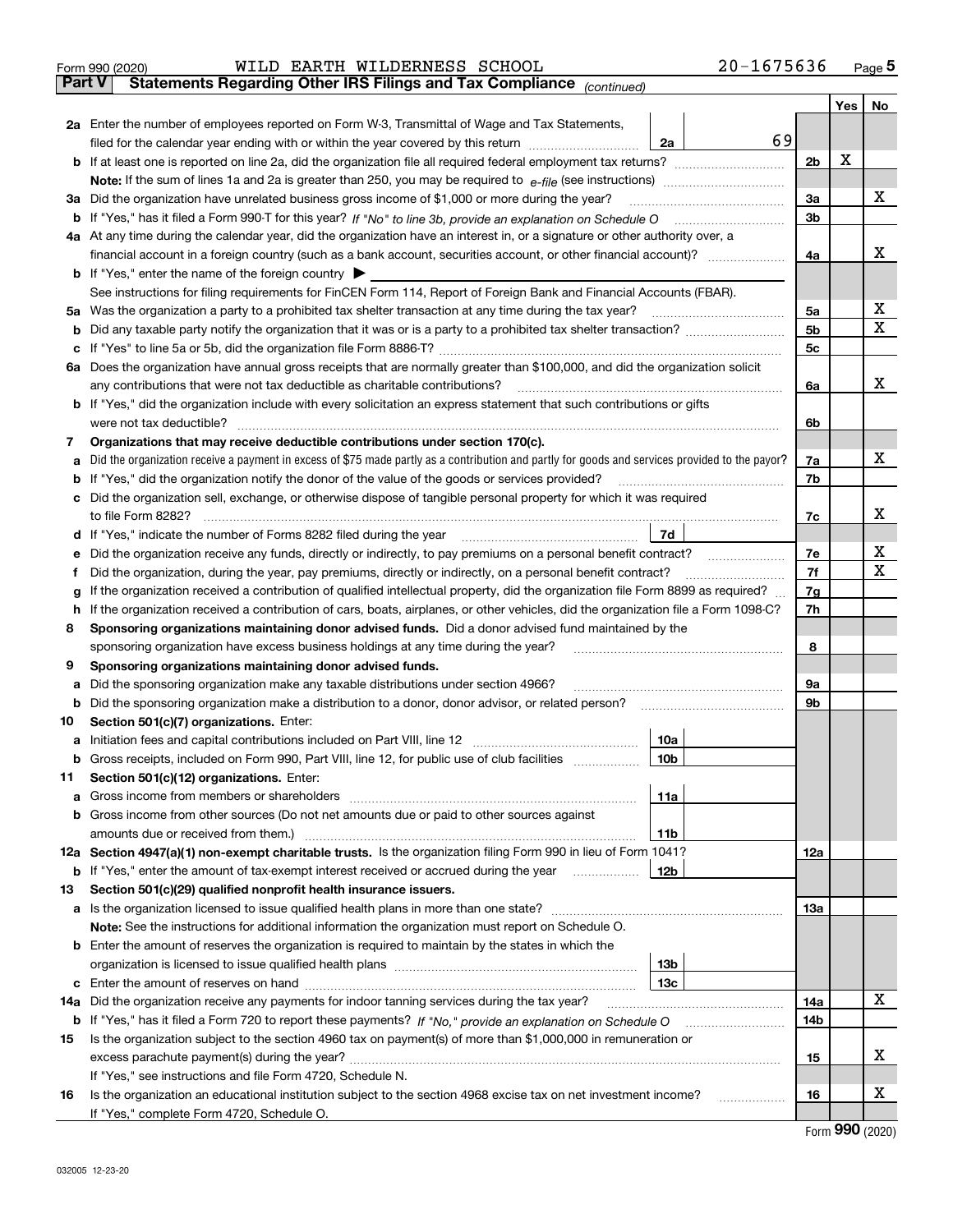|  | Form 990 (2020) |
|--|-----------------|
|  |                 |

Form 990 (2020) WILDERATHE WILDERNESS SCHOOL 2U-I6 / 5 6 3 6 Page WILD EARTH WILDERNESS SCHOOL 20-1675636

Page 6

For each "Yes" response to lines 2 through 7b below, and for a "No" response to line 8a, 8b, or 10b below, describe the circumstances, processes, or changes on Schedule O. See instructions. Part VI Governance, Management, and Disclosure

|    | Check if Schedule O contains a response or note to any line in this Part VI                                                                                                                                                    |                 |     | $\overline{\mathbf{X}}$ |
|----|--------------------------------------------------------------------------------------------------------------------------------------------------------------------------------------------------------------------------------|-----------------|-----|-------------------------|
|    | Section A. Governing Body and Management                                                                                                                                                                                       |                 |     |                         |
|    |                                                                                                                                                                                                                                |                 | Yes | No                      |
|    | 11<br>1a<br><b>1a</b> Enter the number of voting members of the governing body at the end of the tax year <i>manumum</i>                                                                                                       |                 |     |                         |
|    | If there are material differences in voting rights among members of the governing body, or if the governing                                                                                                                    |                 |     |                         |
|    | body delegated broad authority to an executive committee or similar committee, explain on Schedule O.                                                                                                                          |                 |     |                         |
| b  | 11<br>Enter the number of voting members included on line 1a, above, who are independent<br>1b                                                                                                                                 |                 |     |                         |
| 2  | Did any officer, director, trustee, or key employee have a family relationship or a business relationship with any other                                                                                                       |                 |     |                         |
|    | officer, director, trustee, or key employee?                                                                                                                                                                                   | $\mathbf{2}$    |     | x                       |
|    | Did the organization delegate control over management duties customarily performed by or under the direct supervision                                                                                                          |                 |     |                         |
| 3  |                                                                                                                                                                                                                                |                 |     | х                       |
|    | of officers, directors, trustees, or key employees to a management company or other person?                                                                                                                                    | 3               |     | $\mathbf X$             |
| 4  | Did the organization make any significant changes to its governing documents since the prior Form 990 was filed?                                                                                                               | 4               |     | $\mathbf X$             |
| 5  | Did the organization become aware during the year of a significant diversion of the organization's assets?                                                                                                                     | 5               |     | $\mathbf X$             |
| 6  | Did the organization have members or stockholders?                                                                                                                                                                             | 6               |     |                         |
| 7a | Did the organization have members, stockholders, or other persons who had the power to elect or appoint one or                                                                                                                 |                 |     |                         |
|    | more members of the governing body?                                                                                                                                                                                            | 7a              |     | х                       |
|    | <b>b</b> Are any governance decisions of the organization reserved to (or subject to approval by) members, stockholders, or                                                                                                    |                 |     |                         |
|    | persons other than the governing body?                                                                                                                                                                                         | 7b              |     | x                       |
| 8  | Did the organization contemporaneously document the meetings held or written actions undertaken during the year by the following:                                                                                              |                 |     |                         |
| a  |                                                                                                                                                                                                                                | 8а              | х   |                         |
| b  | Each committee with authority to act on behalf of the governing body?                                                                                                                                                          | 8b              | X   |                         |
| 9  | Is there any officer, director, trustee, or key employee listed in Part VII, Section A, who cannot be reached at the                                                                                                           |                 |     |                         |
|    |                                                                                                                                                                                                                                | 9               |     | х                       |
|    | Section B. Policies <sub>(This Section B requests information about policies not required by the Internal Revenue Code.)</sub>                                                                                                 |                 |     |                         |
|    |                                                                                                                                                                                                                                |                 | Yes | No                      |
|    |                                                                                                                                                                                                                                | <b>10a</b>      |     | Х                       |
|    | b If "Yes," did the organization have written policies and procedures governing the activities of such chapters, affiliates,                                                                                                   |                 |     |                         |
|    | and branches to ensure their operations are consistent with the organization's exempt purposes?                                                                                                                                | 10 <sub>b</sub> |     |                         |
|    | 11a Has the organization provided a complete copy of this Form 990 to all members of its governing body before filing the form?                                                                                                | 11a             | х   |                         |
| b  | Describe in Schedule O the process, if any, used by the organization to review this Form 990.                                                                                                                                  |                 |     |                         |
|    |                                                                                                                                                                                                                                | 12a             | х   |                         |
|    |                                                                                                                                                                                                                                | 12 <sub>b</sub> | X   |                         |
|    | c Did the organization regularly and consistently monitor and enforce compliance with the policy? If "Yes," describe                                                                                                           |                 |     |                         |
|    | in Schedule O how this was done www.communication.com/www.communication.com/www.communication.com/www.com                                                                                                                      | 12c             | х   |                         |
| 13 | Did the organization have a written whistleblower policy?                                                                                                                                                                      | 13              | X   |                         |
| 14 | Did the organization have a written document retention and destruction policy?                                                                                                                                                 | 14              |     | X                       |
| 15 | Did the process for determining compensation of the following persons include a review and approval by independent                                                                                                             |                 |     |                         |
|    | persons, comparability data, and contemporaneous substantiation of the deliberation and decision?                                                                                                                              |                 |     |                         |
|    | a The organization's CEO, Executive Director, or top management official manufactor content content content of                                                                                                                 | 15a             |     | X                       |
|    | b Other officers or key employees of the organization manufactured content to the organization of the organization manufactured content of the organization manufactured content of the organization manufactured content of t | 15b             |     | х                       |
|    | If "Yes" to line 15a or 15b, describe the process in Schedule O (see instructions).                                                                                                                                            |                 |     |                         |
|    | 16a Did the organization invest in, contribute assets to, or participate in a joint venture or similar arrangement with a                                                                                                      |                 |     |                         |
|    | taxable entity during the year?                                                                                                                                                                                                | 16a             |     | х                       |
|    | b If "Yes," did the organization follow a written policy or procedure requiring the organization to evaluate its participation                                                                                                 |                 |     |                         |
|    | in joint venture arrangements under applicable federal tax law, and take steps to safeguard the organization's                                                                                                                 |                 |     |                         |
|    |                                                                                                                                                                                                                                | 16b             |     |                         |
|    | <b>Section C. Disclosure</b>                                                                                                                                                                                                   |                 |     |                         |
| 17 | List the states with which a copy of this Form 990 is required to be filed $\blacktriangleright NY$                                                                                                                            |                 |     |                         |
| 18 | Section 6104 requires an organization to make its Forms 1023 (1024 or 1024-A, if applicable), 990, and 990-T (Section 501(c)(3)s only) available                                                                               |                 |     |                         |
|    | for public inspection. Indicate how you made these available. Check all that apply.                                                                                                                                            |                 |     |                         |
|    | $X$ Own website<br>$X$ Another's website<br>$X$ Upon request<br>Other (explain on Schedule O)                                                                                                                                  |                 |     |                         |
| 19 | Describe on Schedule O whether (and if so, how) the organization made its governing documents, conflict of interest policy, and financial                                                                                      |                 |     |                         |
|    | statements available to the public during the tax year.                                                                                                                                                                        |                 |     |                         |
| 20 | State the name, address, and telephone number of the person who possesses the organization's books and records                                                                                                                 |                 |     |                         |
|    | DAVID BROWNSTEIN - (845)256-9830                                                                                                                                                                                               |                 |     |                         |
|    | 12440<br>2307 LUCAS TURNPIKE, HIGH FALLS, NY                                                                                                                                                                                   |                 |     |                         |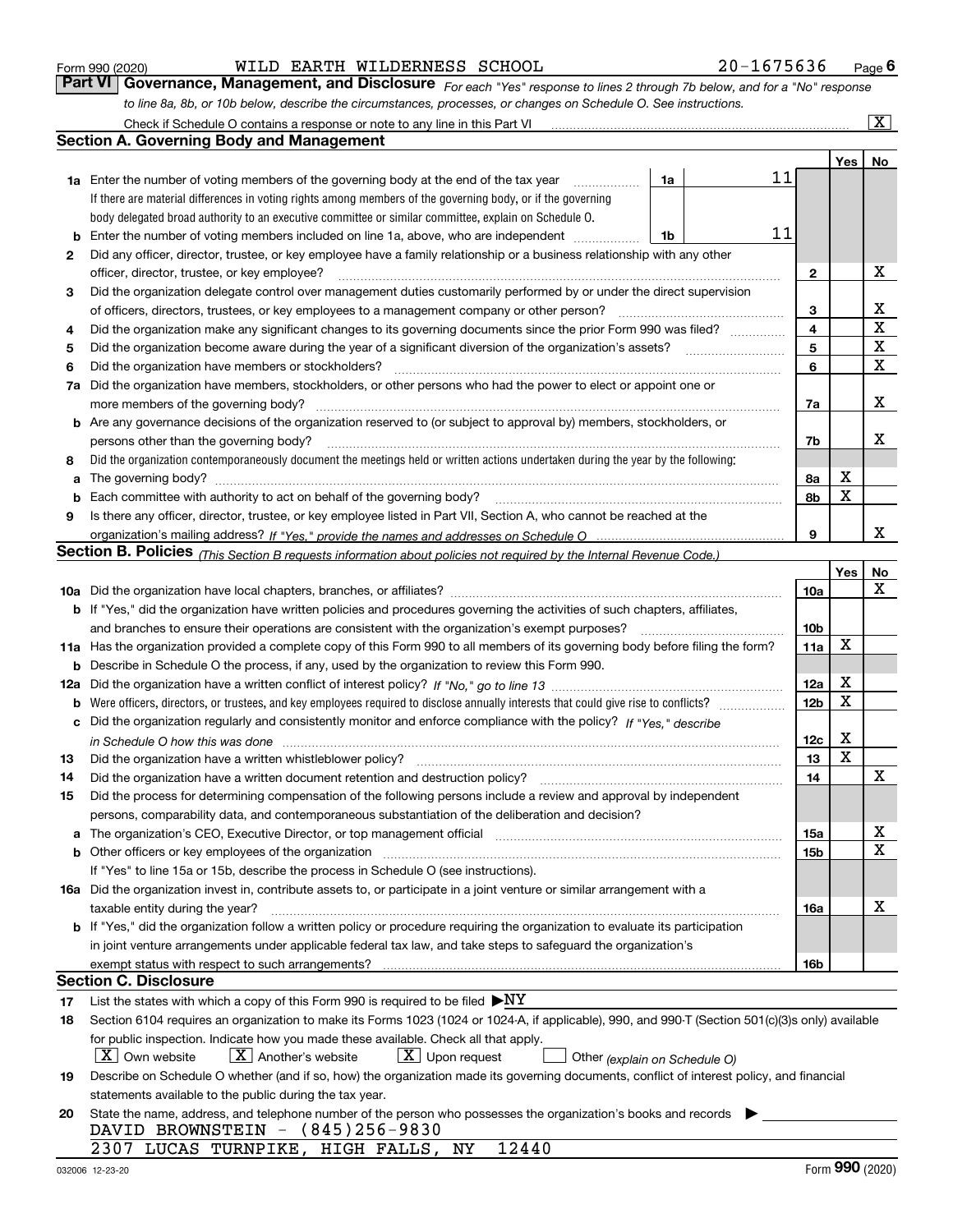$_{\rm Form}$  990 (2020) <code>WILD EARTH WILDERNESS SCHOOL</code>  $20$   $-1675636$   $_{\rm Page}$ 

 $\begin{array}{c} \hline \end{array}$ 

#### Part VII Compensation of Officers, Directors, Trustees, Key Employees, Highest Compensated Employees, and Independent Contractors

Check if Schedule O contains a response or note to any line in this Part VII

Section A. Officers, Directors, Trustees, Key Employees, and Highest Compensated Employees

1a Complete this table for all persons required to be listed. Report compensation for the calendar year ending with or within the organization's tax year. Ist all of the organization's current officers, directors, trustees (whether individuals or organizations), regardless of amount of compensation.

Enter -0- in columns (D), (E), and (F) if no compensation was paid.

 $\bullet$  List all of the organization's current key employees, if any. See instructions for definition of "key employee."

● List the organization's five current highest compensated employees (other than an officer, director, trustee, or key employee) who received reportable compensation (Box 5 of Form W-2 and/or Box 7 of Form 1099-MISC) of more than \$100,000 from the organization and any related organizations.

List all of the organization's former officers, key employees, and highest compensated employees who received more than \$100,000 of reportable compensation from the organization and any related organizations.

• List all of the organization's former directors or trustees that received, in the capacity as a former director or trustee of the organization, more than \$10,000 of reportable compensation from the organization and any related organizations.

See instructions for the order in which to list the persons above.

Check this box if neither the organization nor any related organization compensated any current officer, director, or trustee.  $\Box$ 

| (A)                     | (B)                    | (C)<br>Position                |                                                                                                 |                         |              |                                 |           | (D)             | (E)             | (F)           |  |  |
|-------------------------|------------------------|--------------------------------|-------------------------------------------------------------------------------------------------|-------------------------|--------------|---------------------------------|-----------|-----------------|-----------------|---------------|--|--|
| Name and title          | Average                |                                |                                                                                                 |                         |              |                                 |           | Reportable      | Reportable      | Estimated     |  |  |
|                         | hours per              |                                | (do not check more than one<br>box, unless person is both an<br>officer and a director/trustee) |                         | compensation | compensation                    | amount of |                 |                 |               |  |  |
|                         | week                   |                                |                                                                                                 |                         | from         | from related                    | other     |                 |                 |               |  |  |
|                         | (list any              |                                |                                                                                                 |                         |              |                                 |           | the             | organizations   | compensation  |  |  |
|                         | hours for              |                                |                                                                                                 |                         |              |                                 |           | organization    | (W-2/1099-MISC) | from the      |  |  |
|                         | related                |                                |                                                                                                 |                         |              |                                 |           | (W-2/1099-MISC) |                 | organization  |  |  |
|                         | organizations<br>below |                                |                                                                                                 |                         |              |                                 |           |                 |                 | and related   |  |  |
|                         | line)                  | Individual trustee or director | Institutional trustee                                                                           | Officer                 | Key employee | Highest compensated<br>employee | Former    |                 |                 | organizations |  |  |
| DAVID BROWNSTEIN<br>(1) | 40.00                  |                                |                                                                                                 |                         |              |                                 |           |                 |                 |               |  |  |
| EXECUTIVE DIRECTOR      |                        |                                |                                                                                                 | $\mathbf X$             |              |                                 |           | 75,085.         | 0.              | $0_{.}$       |  |  |
| MICAH BLUMENTHAL<br>(2) | 5.00                   |                                |                                                                                                 |                         |              |                                 |           |                 |                 |               |  |  |
| PRESIDENT               |                        | $\mathbf X$                    |                                                                                                 | $\mathbf X$             |              |                                 |           | $\mathbf 0$ .   | 0.              | $\mathbf 0$ . |  |  |
| (3)<br>MATT ELKIN       | 3.00                   |                                |                                                                                                 |                         |              |                                 |           |                 |                 |               |  |  |
| <b>SECRETARY</b>        |                        | $\mathbf X$                    |                                                                                                 | $\mathbf X$             |              |                                 |           | 0.              | $\mathbf 0$ .   | $\mathbf 0$ . |  |  |
| ANNE LINNEMAN<br>(4)    | 3.00                   |                                |                                                                                                 |                         |              |                                 |           |                 |                 |               |  |  |
| TREASURER               |                        | $\mathbf X$                    |                                                                                                 | $\overline{\textbf{X}}$ |              |                                 |           | 0.              | $\mathbf 0$ .   | $\mathbf 0$ . |  |  |
| MISCHA COHN<br>(5)      | 3.00                   |                                |                                                                                                 |                         |              |                                 |           |                 |                 |               |  |  |
| BOARD MEMBER            |                        | $\mathbf x$                    |                                                                                                 | $\mathbf X$             |              |                                 |           | 0.              | $\mathbf 0$ .   | $\mathbf 0$ . |  |  |
| LAURA DENEY<br>(6)      | 3.00                   |                                |                                                                                                 |                         |              |                                 |           |                 |                 |               |  |  |
| BOARD MEMBER            |                        | $\overline{\textbf{X}}$        |                                                                                                 |                         |              |                                 |           | 0.              | $\mathbf 0$ .   | $\mathbf 0$ . |  |  |
| STEVENSON ESTIME<br>(7) | 3.00                   |                                |                                                                                                 |                         |              |                                 |           |                 |                 |               |  |  |
| BOARD MEMBER            |                        | $\mathbf x$                    |                                                                                                 |                         |              |                                 |           | 0.              | $\mathbf 0$ .   | $\mathbf 0$ . |  |  |
| AJA HUDSON<br>(8)       | 3.00                   |                                |                                                                                                 |                         |              |                                 |           |                 |                 |               |  |  |
| <b>BOARD MEMBER</b>     |                        | $\mathbf x$                    |                                                                                                 |                         |              |                                 |           | $\mathbf 0$ .   | 0.              | $\mathbf 0$ . |  |  |
| JOEL OPPENHEIMER<br>(9) | 3.00                   |                                |                                                                                                 |                         |              |                                 |           |                 |                 |               |  |  |
| <b>BOARD MEMBER</b>     |                        | $\mathbf x$                    |                                                                                                 |                         |              |                                 |           | $0$ .           | 0.              | 0.            |  |  |
| (10) TINA DIERNA        | 3.00                   |                                |                                                                                                 |                         |              |                                 |           |                 |                 |               |  |  |
| <b>BOARD MEMBER</b>     |                        | $\mathbf X$                    |                                                                                                 |                         |              |                                 |           | $\mathbf 0$ .   | $\mathbf 0$ .   | $\mathbf 0$ . |  |  |
| (11) JASON STERN        | 3.00                   |                                |                                                                                                 |                         |              |                                 |           |                 |                 |               |  |  |
| <b>BOARD MEMBER</b>     |                        | $\mathbf X$                    |                                                                                                 |                         |              |                                 |           | $\mathbf 0$ .   | $\mathbf 0$ .   | $\mathbf 0$ . |  |  |
| (12) DOREE LIPSON       | 3.00                   |                                |                                                                                                 |                         |              |                                 |           |                 |                 |               |  |  |
| VICE-PRESIDENT          |                        | $\mathbf X$                    |                                                                                                 |                         |              |                                 |           | 0.              | 0.              | 0.            |  |  |
|                         |                        |                                |                                                                                                 |                         |              |                                 |           |                 |                 |               |  |  |
|                         |                        |                                |                                                                                                 |                         |              |                                 |           |                 |                 |               |  |  |
|                         |                        |                                |                                                                                                 |                         |              |                                 |           |                 |                 |               |  |  |
|                         |                        |                                |                                                                                                 |                         |              |                                 |           |                 |                 |               |  |  |
|                         |                        |                                |                                                                                                 |                         |              |                                 |           |                 |                 |               |  |  |
|                         |                        |                                |                                                                                                 |                         |              |                                 |           |                 |                 |               |  |  |
|                         |                        |                                |                                                                                                 |                         |              |                                 |           |                 |                 |               |  |  |
|                         |                        |                                |                                                                                                 |                         |              |                                 |           |                 |                 |               |  |  |
|                         |                        |                                |                                                                                                 |                         |              |                                 |           |                 |                 |               |  |  |
|                         |                        |                                |                                                                                                 |                         |              |                                 |           |                 |                 |               |  |  |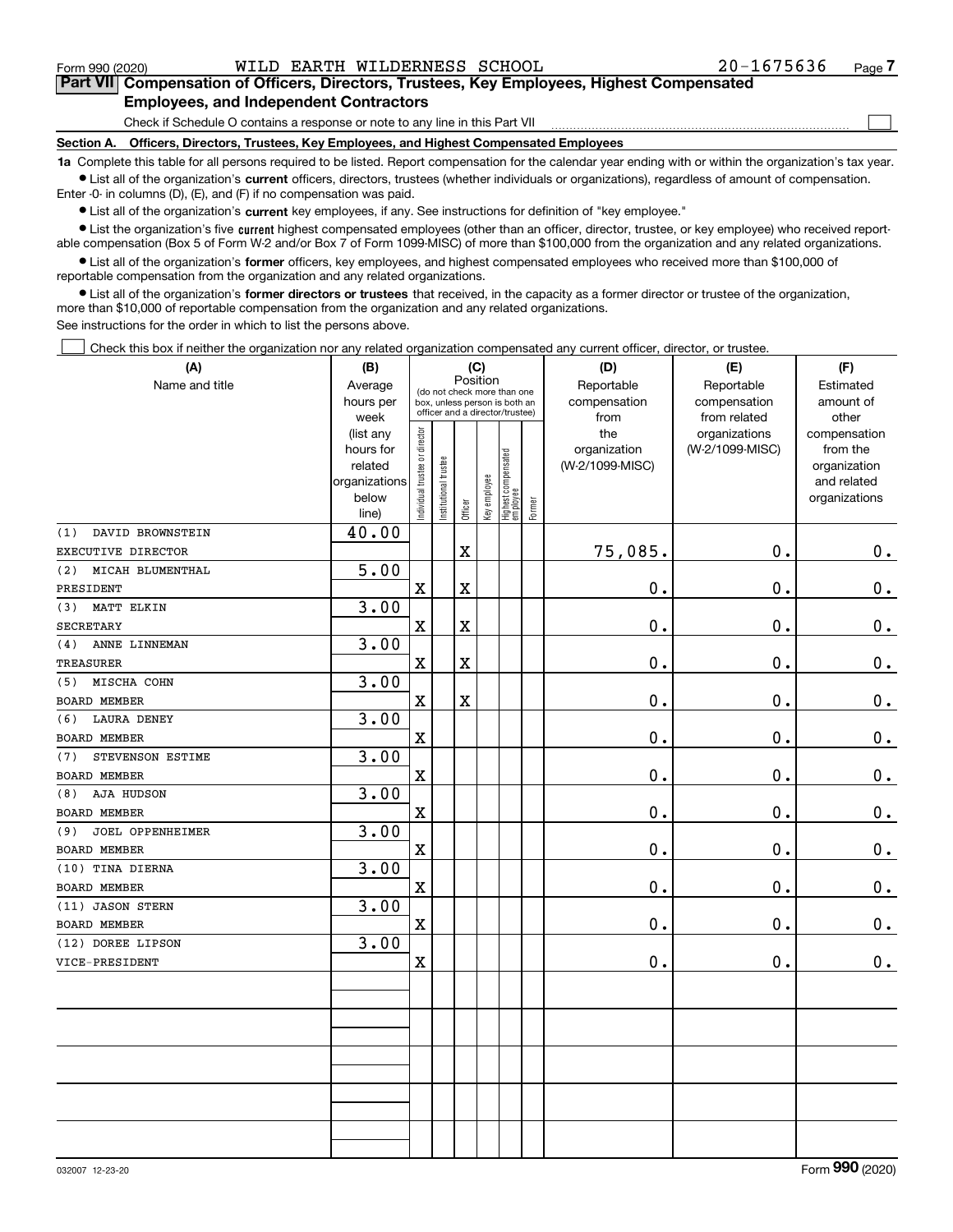|   | WILD EARTH WILDERNESS SCHOOL<br>Form 990 (2020)                                                                                                                                                                                                                      |                                                                      |                                                                                                                    |                       |         |              |                                 |        |                                           | 20-1675636                                        |                                      |                                        |                                                                          | Page 8                               |
|---|----------------------------------------------------------------------------------------------------------------------------------------------------------------------------------------------------------------------------------------------------------------------|----------------------------------------------------------------------|--------------------------------------------------------------------------------------------------------------------|-----------------------|---------|--------------|---------------------------------|--------|-------------------------------------------|---------------------------------------------------|--------------------------------------|----------------------------------------|--------------------------------------------------------------------------|--------------------------------------|
|   | Part VII<br>Section A. Officers, Directors, Trustees, Key Employees, and Highest Compensated Employees (continued)                                                                                                                                                   |                                                                      |                                                                                                                    |                       |         |              |                                 |        |                                           |                                                   |                                      |                                        |                                                                          |                                      |
|   | (A)<br>Name and title                                                                                                                                                                                                                                                | (B)<br>Average<br>hours per<br>week                                  | (C)<br>Position<br>(do not check more than one<br>box, unless person is both an<br>officer and a director/trustee) |                       |         |              |                                 |        | (D)<br>Reportable<br>compensation<br>from | (E)<br>Reportable<br>compensation<br>from related |                                      | (F)<br>Estimated<br>amount of<br>other |                                                                          |                                      |
|   |                                                                                                                                                                                                                                                                      | (list any<br>hours for<br>related<br>organizations<br>below<br>line) | Individual trustee or director                                                                                     | Institutional trustee | Officer | key employee | Highest compensated<br>employee | Former | the<br>organization<br>(W-2/1099-MISC)    | organizations<br>(W-2/1099-MISC)                  |                                      |                                        | compensation<br>from the<br>organization<br>and related<br>organizations |                                      |
|   |                                                                                                                                                                                                                                                                      |                                                                      |                                                                                                                    |                       |         |              |                                 |        |                                           |                                                   |                                      |                                        |                                                                          |                                      |
|   |                                                                                                                                                                                                                                                                      |                                                                      |                                                                                                                    |                       |         |              |                                 |        |                                           |                                                   |                                      |                                        |                                                                          |                                      |
|   |                                                                                                                                                                                                                                                                      |                                                                      |                                                                                                                    |                       |         |              |                                 |        |                                           |                                                   |                                      |                                        |                                                                          |                                      |
|   |                                                                                                                                                                                                                                                                      |                                                                      |                                                                                                                    |                       |         |              |                                 |        |                                           |                                                   |                                      |                                        |                                                                          |                                      |
|   |                                                                                                                                                                                                                                                                      |                                                                      |                                                                                                                    |                       |         |              |                                 |        |                                           |                                                   |                                      |                                        |                                                                          |                                      |
|   |                                                                                                                                                                                                                                                                      |                                                                      |                                                                                                                    |                       |         |              |                                 |        |                                           |                                                   |                                      |                                        |                                                                          |                                      |
|   |                                                                                                                                                                                                                                                                      |                                                                      |                                                                                                                    |                       |         |              |                                 |        |                                           |                                                   |                                      |                                        |                                                                          |                                      |
|   |                                                                                                                                                                                                                                                                      |                                                                      |                                                                                                                    |                       |         |              |                                 |        |                                           |                                                   |                                      |                                        |                                                                          |                                      |
|   | 1b Subtotal                                                                                                                                                                                                                                                          |                                                                      |                                                                                                                    |                       |         |              |                                 |        | 75,085.                                   |                                                   | 0.                                   |                                        |                                                                          | $0$ .                                |
|   | c Total from continuation sheets to Part VII, Section A                                                                                                                                                                                                              |                                                                      |                                                                                                                    |                       |         |              |                                 |        | 0.<br>75,085.                             |                                                   | $\overline{0}$ .<br>$\overline{0}$ . |                                        |                                                                          | $\overline{0}$ .<br>$\overline{0}$ . |
| 2 | Total number of individuals (including but not limited to those listed above) who received more than \$100,000 of reportable<br>compensation from the organization $\blacktriangleright$                                                                             |                                                                      |                                                                                                                    |                       |         |              |                                 |        |                                           |                                                   |                                      |                                        |                                                                          | 0                                    |
|   |                                                                                                                                                                                                                                                                      |                                                                      |                                                                                                                    |                       |         |              |                                 |        |                                           |                                                   |                                      |                                        | Yes                                                                      | No                                   |
| з | Did the organization list any former officer, director, trustee, key employee, or highest compensated employee on<br>line 1a? If "Yes," complete Schedule J for such individual manufactured contained and the 1a? If "Yes," complete Schedule J for such individual |                                                                      |                                                                                                                    |                       |         |              |                                 |        |                                           |                                                   |                                      | 3                                      |                                                                          | x                                    |
| 4 | For any individual listed on line 1a, is the sum of reportable compensation and other compensation from the organization                                                                                                                                             |                                                                      |                                                                                                                    |                       |         |              |                                 |        |                                           |                                                   |                                      | 4                                      |                                                                          | x                                    |
| 5 | Did any person listed on line 1a receive or accrue compensation from any unrelated organization or individual for services                                                                                                                                           |                                                                      |                                                                                                                    |                       |         |              |                                 |        |                                           |                                                   |                                      | 5                                      |                                                                          | x                                    |
|   | <b>Section B. Independent Contractors</b>                                                                                                                                                                                                                            |                                                                      |                                                                                                                    |                       |         |              |                                 |        |                                           |                                                   |                                      |                                        |                                                                          |                                      |
| 1 | Complete this table for your five highest compensated independent contractors that received more than \$100,000 of compensation from<br>the organization. Report compensation for the calendar year ending with or within the organization's tax year.               |                                                                      |                                                                                                                    |                       |         |              |                                 |        |                                           |                                                   |                                      |                                        |                                                                          |                                      |
|   | (A)<br>Name and business address                                                                                                                                                                                                                                     |                                                                      |                                                                                                                    | <b>NONE</b>           |         |              |                                 |        | (B)<br>Description of services            |                                                   |                                      | (C)                                    | Compensation                                                             |                                      |
|   |                                                                                                                                                                                                                                                                      |                                                                      |                                                                                                                    |                       |         |              |                                 |        |                                           |                                                   |                                      |                                        |                                                                          |                                      |
|   |                                                                                                                                                                                                                                                                      |                                                                      |                                                                                                                    |                       |         |              |                                 |        |                                           |                                                   |                                      |                                        |                                                                          |                                      |
|   |                                                                                                                                                                                                                                                                      |                                                                      |                                                                                                                    |                       |         |              |                                 |        |                                           |                                                   |                                      |                                        |                                                                          |                                      |
|   |                                                                                                                                                                                                                                                                      |                                                                      |                                                                                                                    |                       |         |              |                                 |        |                                           |                                                   |                                      |                                        |                                                                          |                                      |
| 2 | Total number of independent contractors (including but not limited to those listed above) who received more than                                                                                                                                                     |                                                                      |                                                                                                                    |                       |         |              |                                 |        |                                           |                                                   |                                      |                                        |                                                                          |                                      |
|   | \$100,000 of compensation from the organization                                                                                                                                                                                                                      |                                                                      |                                                                                                                    |                       |         | 0            |                                 |        |                                           |                                                   |                                      |                                        |                                                                          |                                      |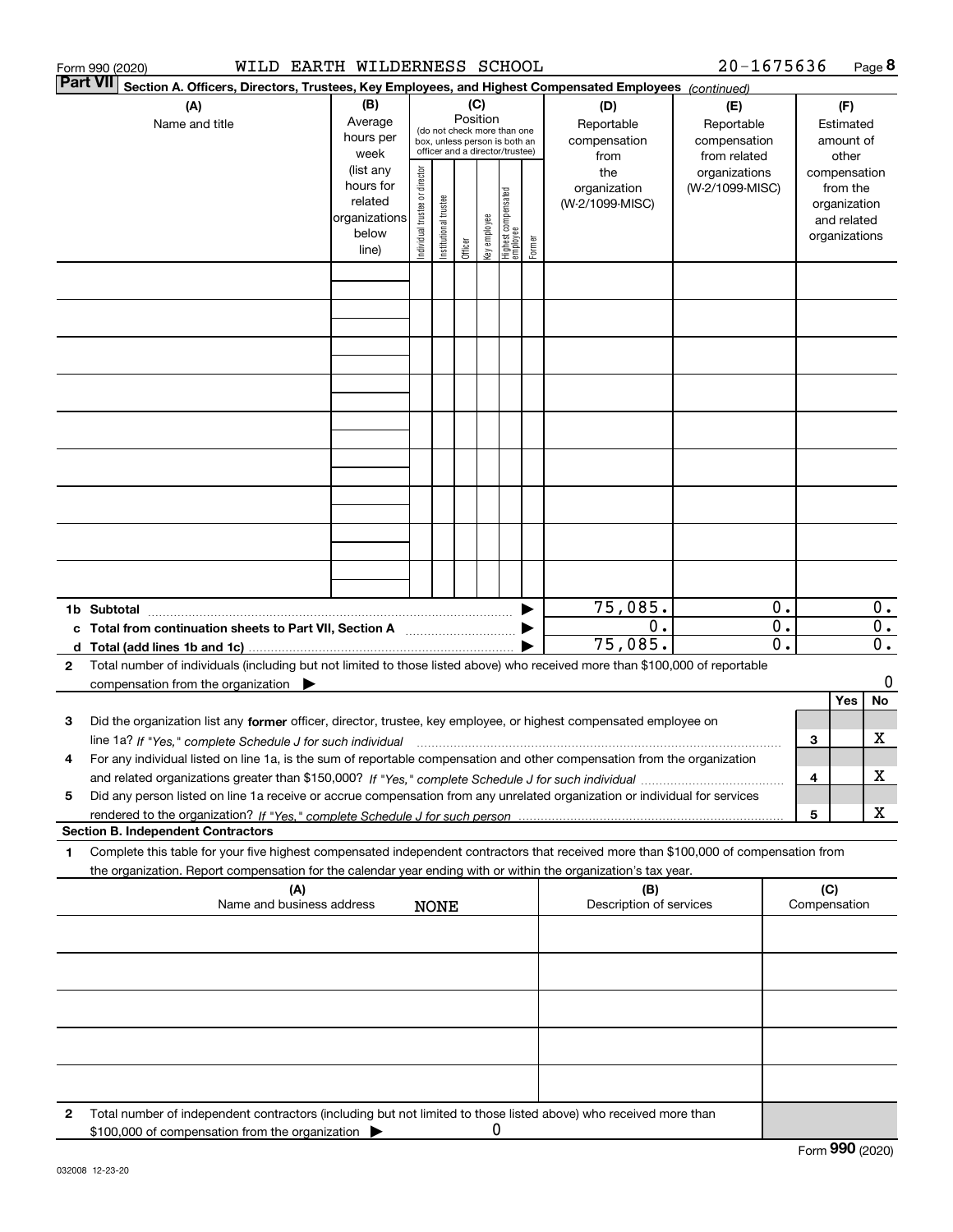|                                                                                         | <b>Part VIII</b>       | <b>Statement of Revenue</b>                                                                                                                                                                                                                                                                                                                                                                                                                                              |                 |                                                                                 |                      |                                                                                           |                                             |                                                           |                                                   |                                                                 |
|-----------------------------------------------------------------------------------------|------------------------|--------------------------------------------------------------------------------------------------------------------------------------------------------------------------------------------------------------------------------------------------------------------------------------------------------------------------------------------------------------------------------------------------------------------------------------------------------------------------|-----------------|---------------------------------------------------------------------------------|----------------------|-------------------------------------------------------------------------------------------|---------------------------------------------|-----------------------------------------------------------|---------------------------------------------------|-----------------------------------------------------------------|
|                                                                                         |                        | Check if Schedule O contains a response or note to any line in this Part VIII                                                                                                                                                                                                                                                                                                                                                                                            |                 |                                                                                 |                      |                                                                                           |                                             |                                                           |                                                   |                                                                 |
|                                                                                         |                        |                                                                                                                                                                                                                                                                                                                                                                                                                                                                          |                 |                                                                                 |                      |                                                                                           | Total revenue                               | $\overline{(B)}$<br>Related or exempt<br>function revenue | $\overline{(C)}$<br>Unrelated<br>business revenue | (D)<br>Revenue excluded<br>from tax under<br>sections 512 - 514 |
| Contributions, Gifts, Grants<br>and Other Similar Amounts<br>Program Service<br>Revenue | b<br>a<br>2a<br>b<br>с | 1 a Federated campaigns<br>Membership dues<br>Fundraising events<br>d Related organizations<br>Government grants (contributions)<br>f All other contributions, gifts, grants, and<br>similar amounts not included above<br>Noncash contributions included in lines 1a-1f<br>EDUCATIONAL PROGRAMS<br><u> 1980 - Jan Barnett, fransk politiker (d. 1980)</u><br><u> 1989 - Johann Stein, mars an deus an deus Amerikaanse komme</u><br>f All other program service revenue |                 | 1a<br>1 <sub>b</sub><br>1 <sub>c</sub><br>1 <sub>d</sub><br>1e<br>1f<br>$1g$ \$ |                      | 178,958.<br>859,279.<br>6,060.<br>$\blacktriangleright$<br><b>Business Code</b><br>611600 | 1,038,237.<br>395, 320.                     | 395, 320.                                                 |                                                   |                                                                 |
|                                                                                         | 3                      |                                                                                                                                                                                                                                                                                                                                                                                                                                                                          |                 |                                                                                 |                      | ь                                                                                         | 395, 320.                                   |                                                           |                                                   |                                                                 |
|                                                                                         | 4<br>5                 | Investment income (including dividends, interest, and<br>Income from investment of tax-exempt bond proceeds                                                                                                                                                                                                                                                                                                                                                              |                 |                                                                                 |                      |                                                                                           | 624.                                        |                                                           |                                                   | 624.                                                            |
|                                                                                         | 6а                     | Gross rents<br>Less: rental expenses<br>Rental income or (loss)                                                                                                                                                                                                                                                                                                                                                                                                          | ∣6a<br>6b<br>6c | (i) Real                                                                        |                      | (ii) Personal                                                                             |                                             |                                                           |                                                   |                                                                 |
|                                                                                         | d                      | Net rental income or (loss)<br>7 a Gross amount from sales of<br>assets other than inventory<br><b>b</b> Less: cost or other basis<br>and sales expenses  7b                                                                                                                                                                                                                                                                                                             | 7a              | (i) Securities                                                                  |                      | (ii) Other<br>400.                                                                        |                                             |                                                           |                                                   |                                                                 |
| Revenue                                                                                 |                        | <b>c</b> Gain or (loss) $\ldots$                                                                                                                                                                                                                                                                                                                                                                                                                                         | 7c              |                                                                                 |                      | $-400.$                                                                                   |                                             |                                                           |                                                   |                                                                 |
| Othe                                                                                    |                        | 8 a Gross income from fundraising events (not<br>including \$<br>contributions reported on line 1c). See<br><b>b</b> Less: direct expenses                                                                                                                                                                                                                                                                                                                               |                 | оf                                                                              | l 8a<br>8b           | $\boldsymbol{0}$ .<br>2,893.                                                              | $-400.$                                     | $-400.$                                                   |                                                   |                                                                 |
|                                                                                         |                        | c Net income or (loss) from fundraising events                                                                                                                                                                                                                                                                                                                                                                                                                           |                 |                                                                                 |                      |                                                                                           | $-2,893.$                                   |                                                           |                                                   | $-2,893.$                                                       |
|                                                                                         |                        | 9 a Gross income from gaming activities. See<br><b>b</b> Less: direct expenses                                                                                                                                                                                                                                                                                                                                                                                           |                 |                                                                                 | 9a<br>9 <sub>b</sub> |                                                                                           |                                             |                                                           |                                                   |                                                                 |
|                                                                                         |                        | c Net income or (loss) from gaming activities<br>10 a Gross sales of inventory, less returns<br><b>b</b> Less: cost of goods sold                                                                                                                                                                                                                                                                                                                                        |                 |                                                                                 | <b>10a</b><br>10b    | 2,424.<br>4,025.                                                                          |                                             |                                                           |                                                   |                                                                 |
|                                                                                         |                        | c Net income or (loss) from sales of inventory                                                                                                                                                                                                                                                                                                                                                                                                                           |                 |                                                                                 |                      |                                                                                           | $-1,601.$                                   | $-1,601.$                                                 |                                                   |                                                                 |
| Miscellaneous<br>Revenue                                                                | 11 a<br>b              | OTHER REVENUE                                                                                                                                                                                                                                                                                                                                                                                                                                                            |                 |                                                                                 |                      | <b>Business Code</b><br>611600                                                            | 10,803.                                     | 10,803.                                                   |                                                   |                                                                 |
|                                                                                         | с                      |                                                                                                                                                                                                                                                                                                                                                                                                                                                                          |                 |                                                                                 |                      |                                                                                           |                                             |                                                           |                                                   |                                                                 |
|                                                                                         |                        |                                                                                                                                                                                                                                                                                                                                                                                                                                                                          |                 |                                                                                 |                      |                                                                                           |                                             |                                                           |                                                   |                                                                 |
|                                                                                         | 12                     |                                                                                                                                                                                                                                                                                                                                                                                                                                                                          |                 |                                                                                 |                      |                                                                                           | 10,803.<br>$\blacktriangleright$ 1,440,090. | 404,122.                                                  | 0.1                                               | $-2, 269.$                                                      |
|                                                                                         |                        |                                                                                                                                                                                                                                                                                                                                                                                                                                                                          |                 |                                                                                 |                      |                                                                                           |                                             |                                                           |                                                   |                                                                 |

Form 990 (2020) Page

WILD EARTH WILDERNESS SCHOOL 20-1675636

Page 9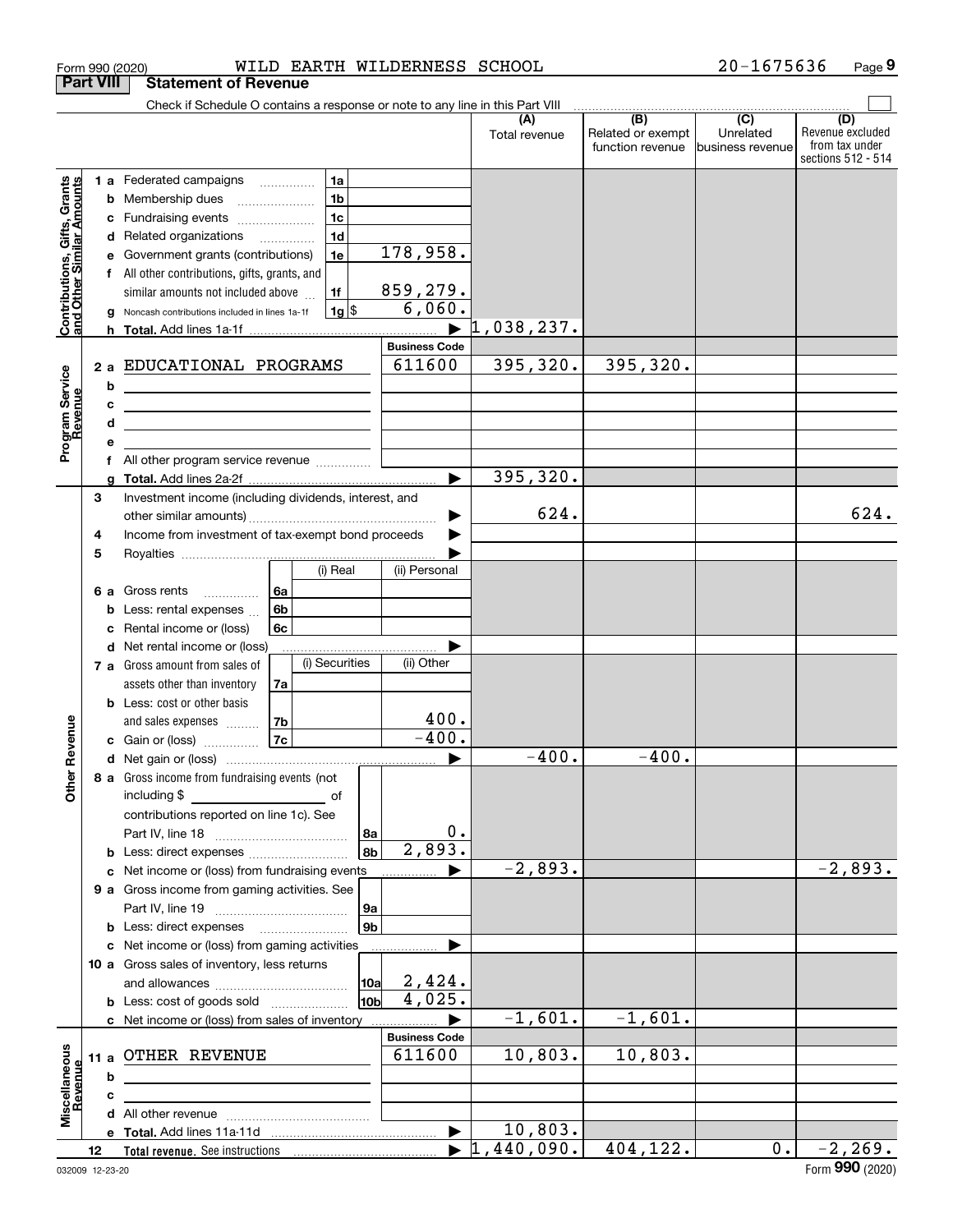Form 990 (2020) WILD\_EARTH\_WILDERNESS\_SCHOOL 2 0-1 6 7 5 6 3 6 Page<br>| **Part IX | Statement of Functional Expenses** WILD EARTH WILDERNESS SCHOOL 20-1675636

Section 501(c)(3) and 501(c)(4) organizations must complete all columns. All other organizations must complete column (A).

|              | Do not include amounts reported on lines 6b,<br>7b, 8b, 9b, and 10b of Part VIII.                    | (A)<br>Total expenses | (B)<br>Program service<br>expenses | $\overline{C}$<br>Management and<br>general expenses | (D)<br>Fundraising<br>expenses |
|--------------|------------------------------------------------------------------------------------------------------|-----------------------|------------------------------------|------------------------------------------------------|--------------------------------|
| 1            | Grants and other assistance to domestic organizations                                                |                       |                                    |                                                      |                                |
|              | and domestic governments. See Part IV, line 21                                                       |                       |                                    |                                                      |                                |
| 2            | Grants and other assistance to domestic                                                              |                       |                                    |                                                      |                                |
|              | individuals. See Part IV, line 22                                                                    |                       |                                    |                                                      |                                |
| 3            | Grants and other assistance to foreign                                                               |                       |                                    |                                                      |                                |
|              | organizations, foreign governments, and foreign                                                      |                       |                                    |                                                      |                                |
|              | individuals. See Part IV, lines 15 and 16                                                            |                       |                                    |                                                      |                                |
| 4            | Benefits paid to or for members                                                                      |                       |                                    |                                                      |                                |
| 5            | Compensation of current officers, directors,                                                         |                       |                                    |                                                      |                                |
|              | trustees, and key employees                                                                          |                       |                                    |                                                      |                                |
| 6            | Compensation not included above to disqualified                                                      |                       |                                    |                                                      |                                |
|              | persons (as defined under section 4958(f)(1)) and                                                    |                       |                                    |                                                      |                                |
|              | persons described in section 4958(c)(3)(B)<br>$\mathcal{L}$                                          |                       |                                    |                                                      |                                |
| 7            | Other salaries and wages                                                                             | 742, 736.             | 577,782.                           | 109,663.                                             | $\overline{55,291.}$           |
| 8            | Pension plan accruals and contributions (include                                                     |                       |                                    |                                                      |                                |
|              | section 401(k) and 403(b) employer contributions)                                                    | 15, 290.              | 11,728.                            | 2,457.                                               | 1,105.                         |
| 9            |                                                                                                      |                       |                                    |                                                      |                                |
| 10           |                                                                                                      | 181, 336.             | 141,080.                           | 26,765.                                              | 13,491.                        |
| 11           | Fees for services (nonemployees):                                                                    |                       |                                    |                                                      |                                |
| a            |                                                                                                      |                       |                                    |                                                      |                                |
| b            |                                                                                                      | 14,490.               |                                    | 14,490.                                              |                                |
| c            |                                                                                                      |                       |                                    |                                                      |                                |
| d            |                                                                                                      |                       |                                    |                                                      |                                |
| е            | Professional fundraising services. See Part IV, line 17                                              |                       |                                    |                                                      |                                |
| f            | Investment management fees                                                                           |                       |                                    |                                                      |                                |
| $\mathbf{q}$ | Other. (If line 11g amount exceeds 10% of line 25,                                                   |                       |                                    |                                                      |                                |
|              | column (A) amount, list line 11g expenses on Sch O.)                                                 | 102,984.              |                                    | 90,959.                                              | 12,025.                        |
| 12           |                                                                                                      | 8,684.                | 8,684.                             |                                                      |                                |
| 13           |                                                                                                      | 35, 276.              | 27,148.                            | 5,380.                                               | 2,748.                         |
| 14           |                                                                                                      |                       |                                    |                                                      |                                |
| 15           |                                                                                                      |                       |                                    |                                                      |                                |
| 16           |                                                                                                      | 30,058.               | 21,040.                            | 4,509.                                               | 4,509.                         |
| 17           | Travel                                                                                               |                       |                                    |                                                      |                                |
| 18           | Payments of travel or entertainment expenses                                                         |                       |                                    |                                                      |                                |
|              | for any federal, state, or local public officials                                                    |                       |                                    |                                                      |                                |
| 19           | Conferences, conventions, and meetings                                                               | 6,829.                |                                    | 6,829.                                               |                                |
| 20           | Interest                                                                                             |                       |                                    |                                                      |                                |
| 21           | Depreciation, depletion, and amortization                                                            | 32,571.               | 22,799.                            | 4,886.                                               | 4,886.                         |
| 22<br>23     | Insurance                                                                                            | 24,753.               | 21,429.                            | 2,469.                                               | 855.                           |
| 24           | Other expenses. Itemize expenses not covered                                                         |                       |                                    |                                                      |                                |
|              | above (List miscellaneous expenses on line 24e. If                                                   |                       |                                    |                                                      |                                |
|              | line 24e amount exceeds 10% of line 25, column (A)<br>amount, list line 24e expenses on Schedule 0.) |                       |                                    |                                                      |                                |
| a            | FINANCIAL AID                                                                                        | 76,075.               | 76,075.                            |                                                      |                                |
| b            | PROGRAM/CAMP SUPPLIES                                                                                | 40,883.               | 40,883.                            |                                                      |                                |
| C            | INDEPENDENT CONTRACTORS                                                                              | 10,080.               | 10,080.                            |                                                      |                                |
| d            | PROFESSIONAL DEVELOPMEN                                                                              | 6,665.                | $\overline{5,185}$ .               | 984.                                                 | 496.                           |
|              | e All other expenses                                                                                 | 10,340.               | 9,001.                             | 982.                                                 | 357.                           |
| 25           | Total functional expenses. Add lines 1 through 24e                                                   | 1,339,050.            | 972, 914.                          | 270, 373.                                            | 95,763.                        |
| 26           | Joint costs. Complete this line only if the organization                                             |                       |                                    |                                                      |                                |
|              | reported in column (B) joint costs from a combined                                                   |                       |                                    |                                                      |                                |
|              | educational campaign and fundraising solicitation.                                                   |                       |                                    |                                                      |                                |
|              | Check here $\blacktriangleright$<br>if following SOP 98-2 (ASC 958-720)                              |                       |                                    |                                                      |                                |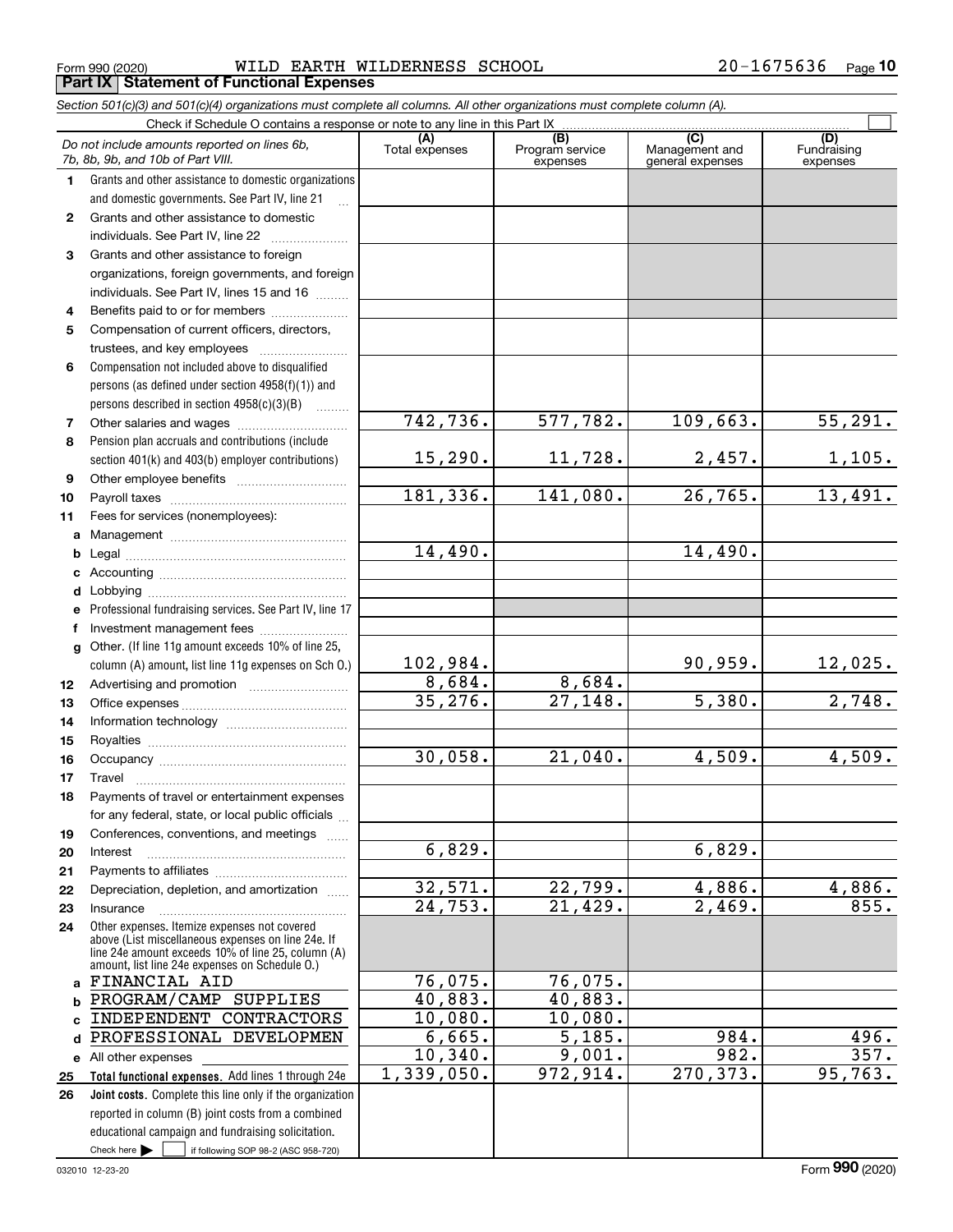| 675636<br>$20 -$<br>WILDERNESS SCHOOL<br>EARTH<br>WILD<br>⊥ 6ີ<br>Form 990 (2020) | Page |
|-----------------------------------------------------------------------------------|------|
|-----------------------------------------------------------------------------------|------|

|                             |    |                                                                                    |                 |           | (A)<br>Beginning of year    |                         | (B)<br>End of year          |  |  |  |
|-----------------------------|----|------------------------------------------------------------------------------------|-----------------|-----------|-----------------------------|-------------------------|-----------------------------|--|--|--|
|                             | 1  |                                                                                    |                 |           | 13,669.                     | $\blacksquare$          | 4,507.                      |  |  |  |
|                             | 2  |                                                                                    |                 |           | 232,725.                    | $\mathbf{2}$            | 144,378.                    |  |  |  |
|                             | з  |                                                                                    |                 |           |                             | 3                       |                             |  |  |  |
|                             | 4  |                                                                                    |                 |           | 56, 572.                    | $\overline{\mathbf{4}}$ | 79,825.                     |  |  |  |
|                             | 5  | Loans and other receivables from any current or former officer, director,          |                 |           |                             |                         |                             |  |  |  |
|                             |    | trustee, key employee, creator or founder, substantial contributor, or 35%         |                 |           |                             |                         |                             |  |  |  |
|                             |    | controlled entity or family member of any of these persons                         |                 |           |                             | 5                       |                             |  |  |  |
|                             | 6  | Loans and other receivables from other disqualified persons (as defined            |                 |           |                             |                         |                             |  |  |  |
|                             |    | under section 4958(f)(1)), and persons described in section 4958(c)(3)(B)          | $\ldots$        |           | 6                           |                         |                             |  |  |  |
|                             | 7  |                                                                                    |                 |           | $\overline{7}$              |                         |                             |  |  |  |
| Assets                      | 8  |                                                                                    |                 |           | 8                           |                         |                             |  |  |  |
|                             | 9  | Prepaid expenses and deferred charges                                              |                 |           | 14,436.                     | 9                       | 20,701.                     |  |  |  |
|                             |    | 10a Land, buildings, and equipment: cost or other                                  |                 |           |                             |                         |                             |  |  |  |
|                             |    | basis. Complete Part VI of Schedule D $\frac{10a}{10a}$ 1, 255, 676.               |                 |           |                             |                         |                             |  |  |  |
|                             |    | <b>b</b> Less: accumulated depreciation<br>$\ldots \ldots \ldots \ldots$           | 10 <sub>b</sub> | 82,434.   | 1,084,698.                  | 10 <sub>c</sub>         | 1, 173, 242.                |  |  |  |
|                             | 11 |                                                                                    |                 |           |                             | 11                      |                             |  |  |  |
|                             | 12 |                                                                                    |                 | 534, 104. | 12                          | 539,681.                |                             |  |  |  |
|                             | 13 |                                                                                    |                 |           | 13                          |                         |                             |  |  |  |
|                             | 14 |                                                                                    |                 | 235,021.  | 14                          | 153,621.                |                             |  |  |  |
|                             | 15 |                                                                                    |                 |           |                             |                         |                             |  |  |  |
|                             | 16 |                                                                                    |                 |           | 2,171,225.                  | 16                      | 2,115,955.                  |  |  |  |
|                             | 17 |                                                                                    |                 |           | 4,009.                      | 17                      | 7,790.                      |  |  |  |
|                             | 18 |                                                                                    |                 |           |                             | 18                      |                             |  |  |  |
|                             | 19 |                                                                                    |                 |           | 359, 352.                   | 19                      | 267,511.                    |  |  |  |
|                             | 20 |                                                                                    |                 |           |                             | 20                      |                             |  |  |  |
|                             | 21 | Escrow or custodial account liability. Complete Part IV of Schedule D              |                 |           |                             | 21                      |                             |  |  |  |
|                             | 22 | Loans and other payables to any current or former officer, director,               |                 |           |                             |                         |                             |  |  |  |
| Liabilities                 |    | trustee, key employee, creator or founder, substantial contributor, or 35%         |                 |           |                             |                         |                             |  |  |  |
|                             |    | controlled entity or family member of any of these persons                         |                 |           |                             | 22                      |                             |  |  |  |
|                             | 23 | Secured mortgages and notes payable to unrelated third parties                     |                 |           | 325,000.                    | 23                      | 150,000.                    |  |  |  |
|                             | 24 | Unsecured notes and loans payable to unrelated third parties                       |                 |           | 177, 100.                   | 24                      | 283,850.                    |  |  |  |
|                             | 25 | Other liabilities (including federal income tax, payables to related third         |                 |           |                             |                         |                             |  |  |  |
|                             |    | parties, and other liabilities not included on lines 17-24). Complete Part X       |                 |           |                             |                         |                             |  |  |  |
|                             |    |                                                                                    |                 |           |                             | 25                      |                             |  |  |  |
|                             | 26 |                                                                                    |                 |           | 865,461.                    | 26                      | 709,151.                    |  |  |  |
|                             |    | Organizations that follow FASB ASC 958, check here $\blacktriangleright \boxed{X}$ |                 |           |                             |                         |                             |  |  |  |
|                             |    | and complete lines 27, 28, 32, and 33.                                             |                 |           |                             |                         |                             |  |  |  |
|                             | 27 | Net assets without donor restrictions                                              |                 |           | $\frac{1,074,264}{231,500}$ | 27                      | $\frac{1,399,304.}{7,500.}$ |  |  |  |
|                             | 28 |                                                                                    |                 |           |                             | 28                      |                             |  |  |  |
|                             |    | Organizations that do not follow FASB ASC 958, check here $\blacktriangleright$    |                 |           |                             |                         |                             |  |  |  |
| Net Assets or Fund Balances |    | and complete lines 29 through 33.                                                  |                 |           |                             |                         |                             |  |  |  |
|                             | 29 |                                                                                    |                 |           |                             | 29                      |                             |  |  |  |
|                             | 30 | Paid-in or capital surplus, or land, building, or equipment fund                   |                 |           |                             | 30                      |                             |  |  |  |
|                             | 31 | Retained earnings, endowment, accumulated income, or other funds                   |                 |           |                             | 31                      |                             |  |  |  |
|                             | 32 |                                                                                    |                 |           | 1,305,764.                  | 32                      | 1,406,804.                  |  |  |  |
|                             | 33 |                                                                                    |                 |           | 2,171,225.                  | 33                      | 2,115,955.                  |  |  |  |

Part X | Balance Sheet

Form 990 (2020)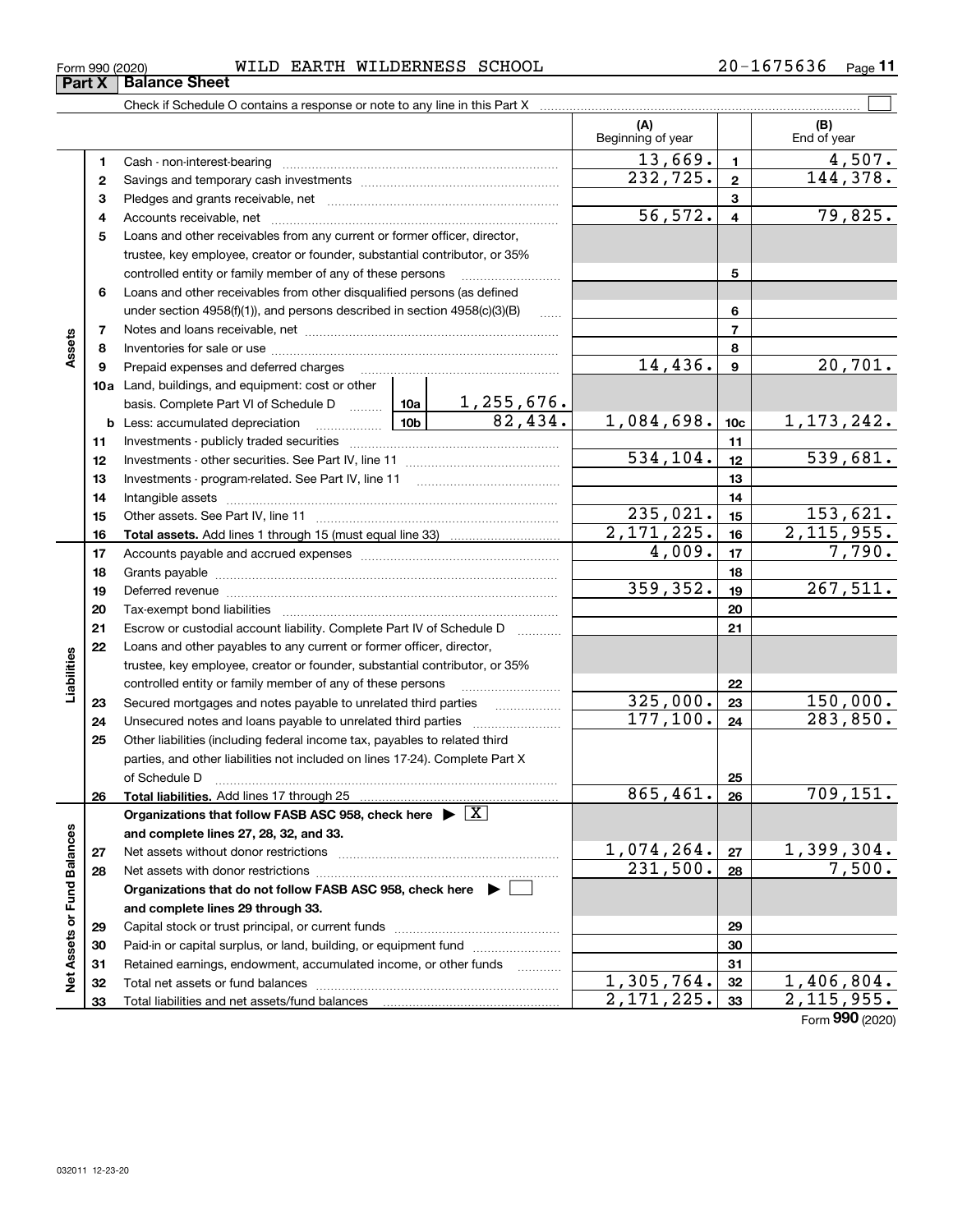|    | WILD EARTH WILDERNESS SCHOOL<br>Form 990 (2020)                                                                                                                                                                                |                                       | $20 - 1675636$ |            | Page $12$ |
|----|--------------------------------------------------------------------------------------------------------------------------------------------------------------------------------------------------------------------------------|---------------------------------------|----------------|------------|-----------|
|    | <b>Part XI</b><br><b>Reconciliation of Net Assets</b>                                                                                                                                                                          |                                       |                |            |           |
|    |                                                                                                                                                                                                                                |                                       |                |            |           |
|    |                                                                                                                                                                                                                                |                                       |                |            |           |
| 1  | Total revenue (must equal Part VIII, column (A), line 12)                                                                                                                                                                      | 1.                                    | 1,440,090.     |            |           |
| 2  | Total expenses (must equal Part IX, column (A), line 25)                                                                                                                                                                       | $\mathbf{2}$                          | 1,339,050.     |            |           |
| з  | Revenue less expenses. Subtract line 2 from line 1                                                                                                                                                                             | 3                                     |                |            | 101,040.  |
| 4  |                                                                                                                                                                                                                                | 4                                     | 1,305,764.     |            |           |
| 5  | Net unrealized gains (losses) on investments                                                                                                                                                                                   | 5                                     |                |            |           |
| 6  | Donated services and use of facilities [111] Donated and the service of facilities [11] Donated services and use of facilities [11] Donated and the service of the service of the service of the service of the service of the | 6                                     |                |            |           |
| 7  |                                                                                                                                                                                                                                | $\overline{\phantom{a}}$              |                |            |           |
| 8  | Prior period adjustments                                                                                                                                                                                                       | 8                                     |                |            |           |
| 9  | Other changes in net assets or fund balances (explain on Schedule O)                                                                                                                                                           | 9                                     |                |            | 0.        |
| 10 | Net assets or fund balances at end of year. Combine lines 3 through 9 (must equal Part X, line 32,                                                                                                                             |                                       |                |            |           |
|    | column (B))                                                                                                                                                                                                                    | 10                                    | 1,406,804.     |            |           |
|    | <b>Part XII</b> Financial Statements and Reporting                                                                                                                                                                             |                                       |                |            |           |
|    |                                                                                                                                                                                                                                |                                       |                |            |           |
|    |                                                                                                                                                                                                                                |                                       |                | <b>Yes</b> | <b>No</b> |
| 1. | $\overline{X}$ Accrual<br>Accounting method used to prepare the Form 990: <u>II</u> Cash<br>Other                                                                                                                              |                                       |                |            |           |
|    | If the organization changed its method of accounting from a prior year or checked "Other," explain in Schedule O.                                                                                                              |                                       |                |            |           |
|    | 2a Were the organization's financial statements compiled or reviewed by an independent accountant?                                                                                                                             | <u> 1986 - Jan Barbarat, martin a</u> | 2a             |            | х         |
|    | If "Yes," check a box below to indicate whether the financial statements for the year were compiled or reviewed on a                                                                                                           |                                       |                |            |           |
|    | separate basis, consolidated basis, or both:                                                                                                                                                                                   |                                       |                |            |           |
|    | Separate basis<br>Consolidated basis<br>Both consolidated and separate basis                                                                                                                                                   |                                       |                |            |           |
|    | <b>b</b> Were the organization's financial statements audited by an independent accountant?                                                                                                                                    |                                       | 2 <sub>b</sub> | х          |           |
|    | If "Yes," check a box below to indicate whether the financial statements for the year were audited on a separate basis,                                                                                                        |                                       |                |            |           |
|    | consolidated basis, or both:                                                                                                                                                                                                   |                                       |                |            |           |
|    | $\vert X \vert$ Separate basis<br>Consolidated basis<br>Both consolidated and separate basis                                                                                                                                   |                                       |                |            |           |
|    | c If "Yes" to line 2a or 2b, does the organization have a committee that assumes responsibility for oversight of the audit,                                                                                                    |                                       |                |            |           |
|    | review, or compilation of its financial statements and selection of an independent accountant?                                                                                                                                 |                                       | 2c             |            | х         |
|    | If the organization changed either its oversight process or selection process during the tax year, explain on Schedule O.                                                                                                      |                                       |                |            |           |
|    | 3a As a result of a federal award, was the organization required to undergo an audit or audits as set forth in the Single Audit                                                                                                |                                       |                |            |           |
|    |                                                                                                                                                                                                                                |                                       | 3a             |            | x         |
|    | b If "Yes," did the organization undergo the required audit or audits? If the organization did not undergo the required audit                                                                                                  |                                       |                |            |           |
|    | or audits, explain why on Schedule O and describe any steps taken to undergo such audits                                                                                                                                       |                                       | 3b             | <b></b>    |           |

Form 990 (2020)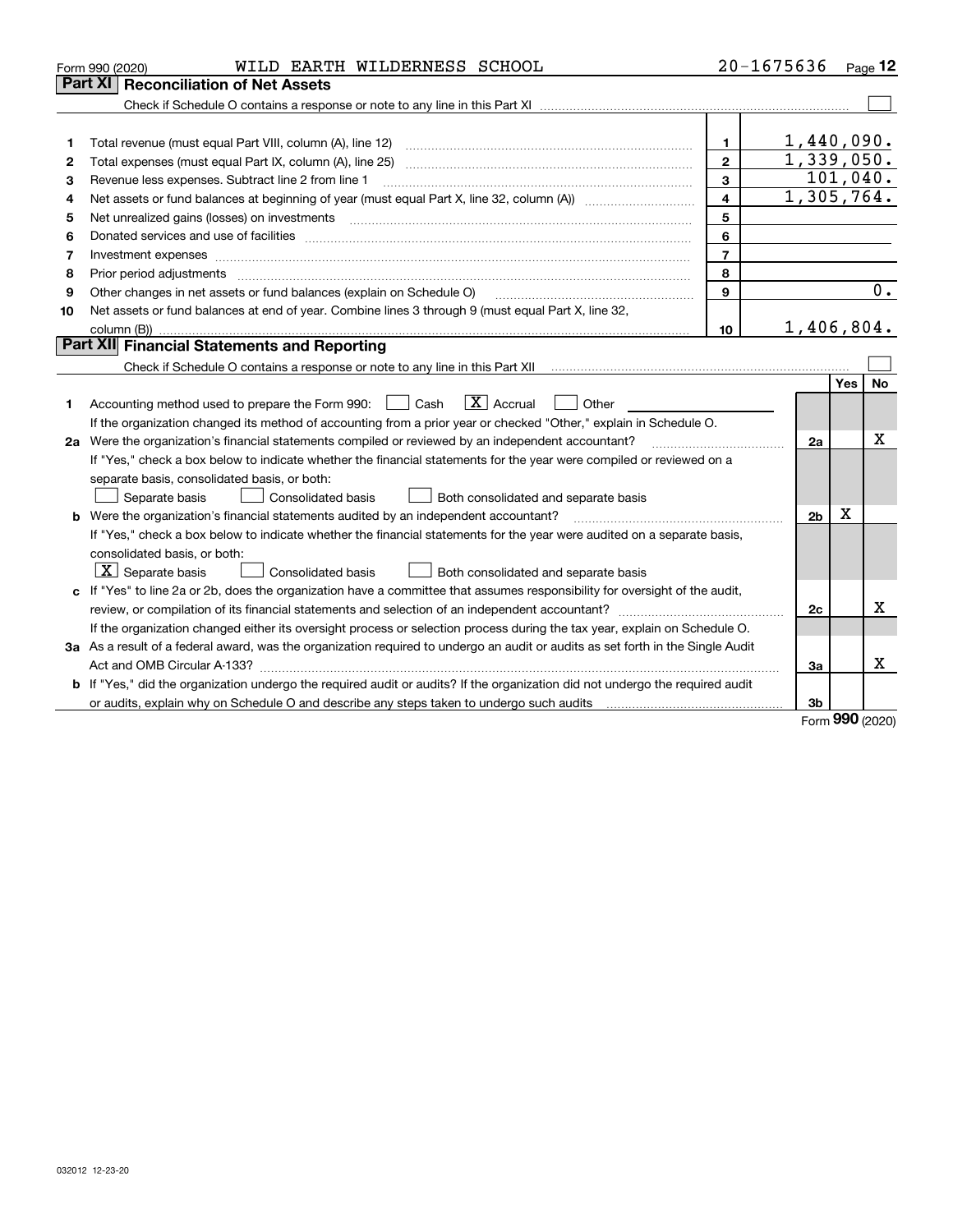| <b>SCHEDULE A</b> |  |
|-------------------|--|
|-------------------|--|

Department of the Treasury Internal Revenue Service

# Public Charity Status and Public Support

(Form 990 or 990-EZ) Complete if the organization is a section 501(c)(3) organization or a section  $4947(a)(1)$  nonexempt charitable trust.

| Attach to Form 990 or Form 990-EZ.

| Go to www.irs.gov/Form990 for instructions and the latest information.

| OMB No. 1545-0047                   |
|-------------------------------------|
| 020                                 |
| <b>Open to Public</b><br>Inspection |

|  | Name of the organization |
|--|--------------------------|
|--|--------------------------|

|                      |                                                | Name of the organization                                                                                                                     |          |                                                       |                             |                                 |                            |  | <b>Employer identification number</b> |
|----------------------|------------------------------------------------|----------------------------------------------------------------------------------------------------------------------------------------------|----------|-------------------------------------------------------|-----------------------------|---------------------------------|----------------------------|--|---------------------------------------|
|                      | $20 - 1675636$<br>WILD EARTH WILDERNESS SCHOOL |                                                                                                                                              |          |                                                       |                             |                                 |                            |  |                                       |
| Part I               |                                                | Reason for Public Charity Status. (All organizations must complete this part.) See instructions.                                             |          |                                                       |                             |                                 |                            |  |                                       |
|                      |                                                | The organization is not a private foundation because it is: (For lines 1 through 12, check only one box.)                                    |          |                                                       |                             |                                 |                            |  |                                       |
| 1.                   |                                                | A church, convention of churches, or association of churches described in section 170(b)(1)(A)(i).                                           |          |                                                       |                             |                                 |                            |  |                                       |
| 2                    |                                                | A school described in section 170(b)(1)(A)(ii). (Attach Schedule E (Form 990 or 990-EZ).)                                                    |          |                                                       |                             |                                 |                            |  |                                       |
| з                    |                                                | A hospital or a cooperative hospital service organization described in section 170(b)(1)(A)(iii).                                            |          |                                                       |                             |                                 |                            |  |                                       |
| 4                    |                                                | A medical research organization operated in conjunction with a hospital described in section 170(b)(1)(A)(iii). Enter the hospital's name,   |          |                                                       |                             |                                 |                            |  |                                       |
|                      |                                                | city, and state:                                                                                                                             |          |                                                       |                             |                                 |                            |  |                                       |
| 5                    |                                                | An organization operated for the benefit of a college or university owned or operated by a governmental unit described in                    |          |                                                       |                             |                                 |                            |  |                                       |
|                      |                                                | section 170(b)(1)(A)(iv). (Complete Part II.)                                                                                                |          |                                                       |                             |                                 |                            |  |                                       |
| 6                    |                                                | A federal, state, or local government or governmental unit described in section 170(b)(1)(A)(v).                                             |          |                                                       |                             |                                 |                            |  |                                       |
| 7                    |                                                | An organization that normally receives a substantial part of its support from a governmental unit or from the general public described in    |          |                                                       |                             |                                 |                            |  |                                       |
|                      |                                                | section 170(b)(1)(A)(vi). (Complete Part II.)                                                                                                |          |                                                       |                             |                                 |                            |  |                                       |
| 8                    |                                                | A community trust described in section 170(b)(1)(A)(vi). (Complete Part II.)                                                                 |          |                                                       |                             |                                 |                            |  |                                       |
| 9                    |                                                | An agricultural research organization described in section 170(b)(1)(A)(ix) operated in conjunction with a land-grant college                |          |                                                       |                             |                                 |                            |  |                                       |
|                      |                                                | or university or a non-land-grant college of agriculture (see instructions). Enter the name, city, and state of the college or               |          |                                                       |                             |                                 |                            |  |                                       |
|                      |                                                | university:                                                                                                                                  |          |                                                       |                             |                                 |                            |  |                                       |
| $10 \quad \boxed{X}$ |                                                | An organization that normally receives (1) more than 33 1/3% of its support from contributions, membership fees, and gross receipts from     |          |                                                       |                             |                                 |                            |  |                                       |
|                      |                                                | activities related to its exempt functions, subject to certain exceptions; and (2) no more than 33 1/3% of its support from gross investment |          |                                                       |                             |                                 |                            |  |                                       |
|                      |                                                | income and unrelated business taxable income (less section 511 tax) from businesses acquired by the organization after June 30, 1975.        |          |                                                       |                             |                                 |                            |  |                                       |
|                      |                                                | See section 509(a)(2). (Complete Part III.)                                                                                                  |          |                                                       |                             |                                 |                            |  |                                       |
| 11                   |                                                | An organization organized and operated exclusively to test for public safety. See section 509(a)(4).                                         |          |                                                       |                             |                                 |                            |  |                                       |
| 12                   |                                                | An organization organized and operated exclusively for the benefit of, to perform the functions of, or to carry out the purposes of one or   |          |                                                       |                             |                                 |                            |  |                                       |
|                      |                                                | more publicly supported organizations described in section 509(a)(1) or section 509(a)(2). See section 509(a)(3). Check the box in           |          |                                                       |                             |                                 |                            |  |                                       |
|                      |                                                | lines 12a through 12d that describes the type of supporting organization and complete lines 12e, 12f, and 12g.                               |          |                                                       |                             |                                 |                            |  |                                       |
| а                    |                                                | Type I. A supporting organization operated, supervised, or controlled by its supported organization(s), typically by giving                  |          |                                                       |                             |                                 |                            |  |                                       |
|                      |                                                | the supported organization(s) the power to regularly appoint or elect a majority of the directors or trustees of the supporting              |          |                                                       |                             |                                 |                            |  |                                       |
|                      |                                                | organization. You must complete Part IV, Sections A and B.                                                                                   |          |                                                       |                             |                                 |                            |  |                                       |
| b                    |                                                | Type II. A supporting organization supervised or controlled in connection with its supported organization(s), by having                      |          |                                                       |                             |                                 |                            |  |                                       |
|                      |                                                | control or management of the supporting organization vested in the same persons that control or manage the supported                         |          |                                                       |                             |                                 |                            |  |                                       |
|                      |                                                | organization(s). You must complete Part IV, Sections A and C.                                                                                |          |                                                       |                             |                                 |                            |  |                                       |
| с                    |                                                | Type III functionally integrated. A supporting organization operated in connection with, and functionally integrated with,                   |          |                                                       |                             |                                 |                            |  |                                       |
|                      |                                                | its supported organization(s) (see instructions). You must complete Part IV, Sections A, D, and E.                                           |          |                                                       |                             |                                 |                            |  |                                       |
| d                    |                                                | Type III non-functionally integrated. A supporting organization operated in connection with its supported organization(s)                    |          |                                                       |                             |                                 |                            |  |                                       |
|                      |                                                | that is not functionally integrated. The organization generally must satisfy a distribution requirement and an attentiveness                 |          |                                                       |                             |                                 |                            |  |                                       |
|                      |                                                | requirement (see instructions). You must complete Part IV, Sections A and D, and Part V.                                                     |          |                                                       |                             |                                 |                            |  |                                       |
|                      |                                                | Check this box if the organization received a written determination from the IRS that it is a Type I, Type II, Type III                      |          |                                                       |                             |                                 |                            |  |                                       |
|                      |                                                | functionally integrated, or Type III non-functionally integrated supporting organization.                                                    |          |                                                       |                             |                                 |                            |  |                                       |
|                      |                                                | f Enter the number of supported organizations                                                                                                |          |                                                       |                             |                                 |                            |  |                                       |
|                      |                                                | Provide the following information about the supported organization(s).                                                                       |          |                                                       |                             |                                 |                            |  |                                       |
|                      |                                                | (i) Name of supported                                                                                                                        | (ii) EIN | (iii) Type of organization                            | in your governing document? | (iv) Is the organization listed | (v) Amount of monetary     |  | (vi) Amount of other                  |
|                      |                                                | organization                                                                                                                                 |          | (described on lines 1-10<br>above (see instructions)) | Yes                         | No                              | support (see instructions) |  | support (see instructions)            |
|                      |                                                |                                                                                                                                              |          |                                                       |                             |                                 |                            |  |                                       |
|                      |                                                |                                                                                                                                              |          |                                                       |                             |                                 |                            |  |                                       |
|                      |                                                |                                                                                                                                              |          |                                                       |                             |                                 |                            |  |                                       |
|                      |                                                |                                                                                                                                              |          |                                                       |                             |                                 |                            |  |                                       |
|                      |                                                |                                                                                                                                              |          |                                                       |                             |                                 |                            |  |                                       |
|                      |                                                |                                                                                                                                              |          |                                                       |                             |                                 |                            |  |                                       |
|                      |                                                |                                                                                                                                              |          |                                                       |                             |                                 |                            |  |                                       |
|                      |                                                |                                                                                                                                              |          |                                                       |                             |                                 |                            |  |                                       |
|                      |                                                |                                                                                                                                              |          |                                                       |                             |                                 |                            |  |                                       |
|                      |                                                |                                                                                                                                              |          |                                                       |                             |                                 |                            |  |                                       |
| Total                |                                                |                                                                                                                                              |          |                                                       |                             |                                 |                            |  |                                       |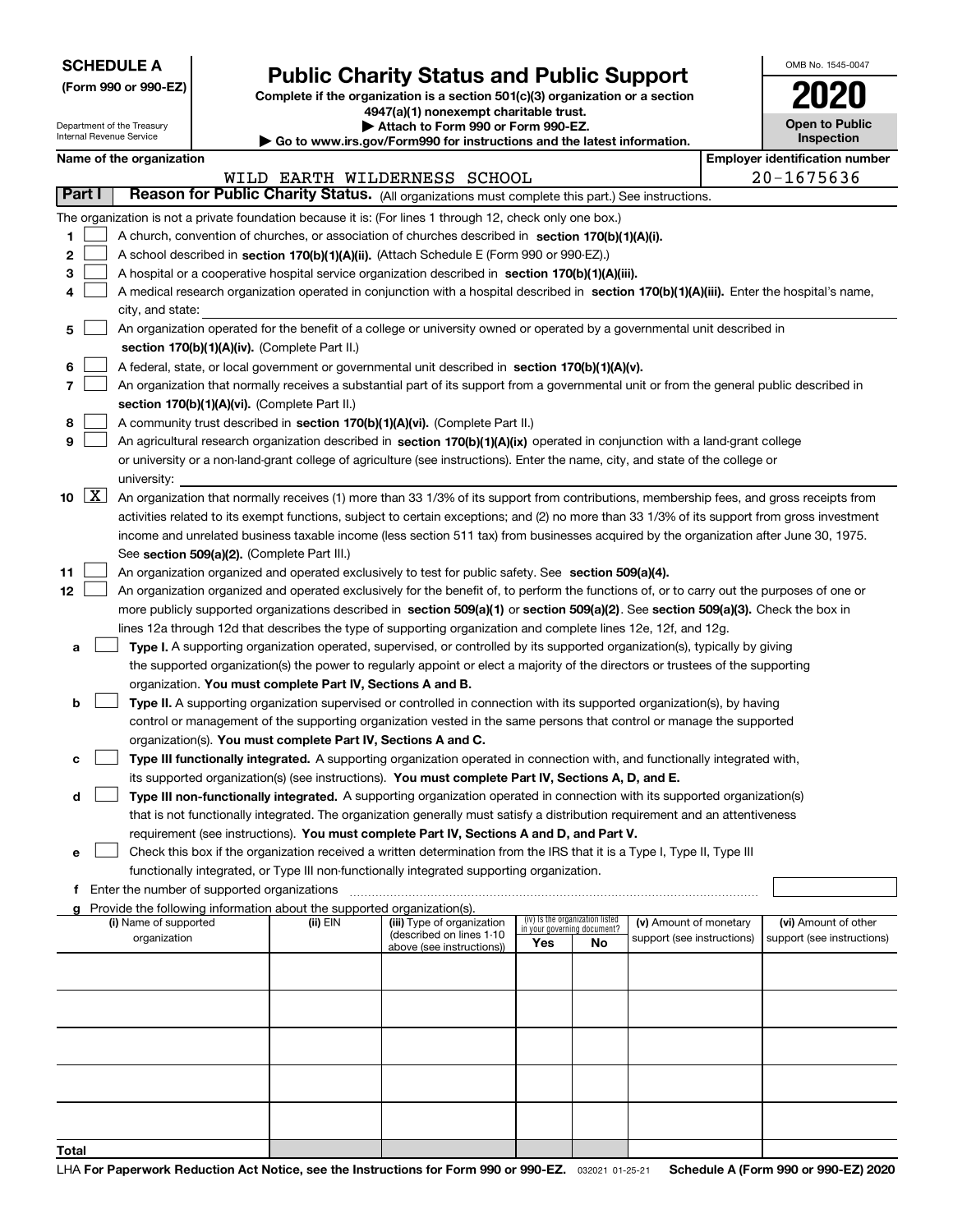#### Schedule A (Form 990 or 990-EZ) 2020 <code>WILD EARTH WILDERNESS</code>  ${\rm SCHOOL}$   $20-1675636$  <code>Page</code> Part II | Support Schedule for Organizations Described in Sections 170(b)(1)(A)(iv) and 170(b)(1)(A)(vi)

 $20 - 1675636$  Page 2

(Complete only if you checked the box on line 5, 7, or 8 of Part I or if the organization failed to qualify under Part III. If the organization fails to qualify under the tests listed below, please complete Part III.)

|    | <b>Section A. Public Support</b>                                                                                                               |          |            |            |            |          |           |
|----|------------------------------------------------------------------------------------------------------------------------------------------------|----------|------------|------------|------------|----------|-----------|
|    | Calendar year (or fiscal year beginning in) $\blacktriangleright$                                                                              | (a) 2016 | $(b)$ 2017 | $(c)$ 2018 | $(d)$ 2019 | (e) 2020 | (f) Total |
|    | <b>1</b> Gifts, grants, contributions, and                                                                                                     |          |            |            |            |          |           |
|    | membership fees received. (Do not                                                                                                              |          |            |            |            |          |           |
|    | include any "unusual grants.")                                                                                                                 |          |            |            |            |          |           |
|    | 2 Tax revenues levied for the organ-                                                                                                           |          |            |            |            |          |           |
|    | ization's benefit and either paid to                                                                                                           |          |            |            |            |          |           |
|    | or expended on its behalf                                                                                                                      |          |            |            |            |          |           |
|    | 3 The value of services or facilities                                                                                                          |          |            |            |            |          |           |
|    | furnished by a governmental unit to                                                                                                            |          |            |            |            |          |           |
|    | the organization without charge                                                                                                                |          |            |            |            |          |           |
|    | Total. Add lines 1 through 3                                                                                                                   |          |            |            |            |          |           |
| 5  | The portion of total contributions                                                                                                             |          |            |            |            |          |           |
|    | by each person (other than a                                                                                                                   |          |            |            |            |          |           |
|    | governmental unit or publicly                                                                                                                  |          |            |            |            |          |           |
|    | supported organization) included                                                                                                               |          |            |            |            |          |           |
|    | on line 1 that exceeds 2% of the                                                                                                               |          |            |            |            |          |           |
|    | amount shown on line 11,                                                                                                                       |          |            |            |            |          |           |
|    | column (f)                                                                                                                                     |          |            |            |            |          |           |
|    | 6 Public support. Subtract line 5 from line 4.                                                                                                 |          |            |            |            |          |           |
|    | <b>Section B. Total Support</b>                                                                                                                |          |            |            |            |          |           |
|    | Calendar year (or fiscal year beginning in) $\blacktriangleright$                                                                              | (a) 2016 | $(b)$ 2017 | $(c)$ 2018 | $(d)$ 2019 | (e) 2020 | (f) Total |
|    | 7 Amounts from line 4                                                                                                                          |          |            |            |            |          |           |
| 8  | Gross income from interest,                                                                                                                    |          |            |            |            |          |           |
|    | dividends, payments received on                                                                                                                |          |            |            |            |          |           |
|    | securities loans, rents, royalties,                                                                                                            |          |            |            |            |          |           |
|    | and income from similar sources                                                                                                                |          |            |            |            |          |           |
| 9  | Net income from unrelated business                                                                                                             |          |            |            |            |          |           |
|    | activities, whether or not the                                                                                                                 |          |            |            |            |          |           |
|    | business is regularly carried on                                                                                                               |          |            |            |            |          |           |
|    | <b>10</b> Other income. Do not include gain                                                                                                    |          |            |            |            |          |           |
|    | or loss from the sale of capital                                                                                                               |          |            |            |            |          |           |
|    | assets (Explain in Part VI.)                                                                                                                   |          |            |            |            |          |           |
|    | 11 Total support. Add lines 7 through 10                                                                                                       |          |            |            |            |          |           |
|    | 12 Gross receipts from related activities, etc. (see instructions)                                                                             |          |            |            |            | 12       |           |
|    | 13 First 5 years. If the Form 990 is for the organization's first, second, third, fourth, or fifth tax year as a section 501(c)(3)             |          |            |            |            |          |           |
|    |                                                                                                                                                |          |            |            |            |          |           |
|    | <b>Section C. Computation of Public Support Percentage</b>                                                                                     |          |            |            |            |          |           |
|    | 14 Public support percentage for 2020 (line 6, column (f), divided by line 11, column (f) <i>mummumumum</i>                                    |          |            |            |            | 14       | %         |
|    | 15 Public support percentage from 2019 Schedule A, Part II, line 14                                                                            |          |            |            |            | 15       | %         |
|    | 16a 33 1/3% support test - 2020. If the organization did not check the box on line 13, and line 14 is 33 1/3% or more, check this box and      |          |            |            |            |          |           |
|    | stop here. The organization qualifies as a publicly supported organization                                                                     |          |            |            |            |          |           |
|    | b 33 1/3% support test - 2019. If the organization did not check a box on line 13 or 16a, and line 15 is 33 1/3% or more, check this box       |          |            |            |            |          |           |
|    | and stop here. The organization qualifies as a publicly supported organization                                                                 |          |            |            |            |          |           |
|    | 17a 10% -facts-and-circumstances test - 2020. If the organization did not check a box on line 13, 16a, or 16b, and line 14 is 10% or more,     |          |            |            |            |          |           |
|    | and if the organization meets the facts-and-circumstances test, check this box and stop here. Explain in Part VI how the organization          |          |            |            |            |          |           |
|    | meets the facts-and-circumstances test. The organization qualifies as a publicly supported organization                                        |          |            |            |            |          |           |
|    | <b>b 10% -facts-and-circumstances test - 2019.</b> If the organization did not check a box on line 13, 16a, 16b, or 17a, and line 15 is 10% or |          |            |            |            |          |           |
|    | more, and if the organization meets the facts-and-circumstances test, check this box and stop here. Explain in Part VI how the                 |          |            |            |            |          |           |
|    | organization meets the facts-and-circumstances test. The organization qualifies as a publicly supported organization                           |          |            |            |            |          |           |
|    |                                                                                                                                                |          |            |            |            |          |           |
| 18 | Private foundation. If the organization did not check a box on line 13, 16a, 16b, 17a, or 17b, check this box and see instructions             |          |            |            |            |          |           |

Schedule A (Form 990 or 990-EZ) 2020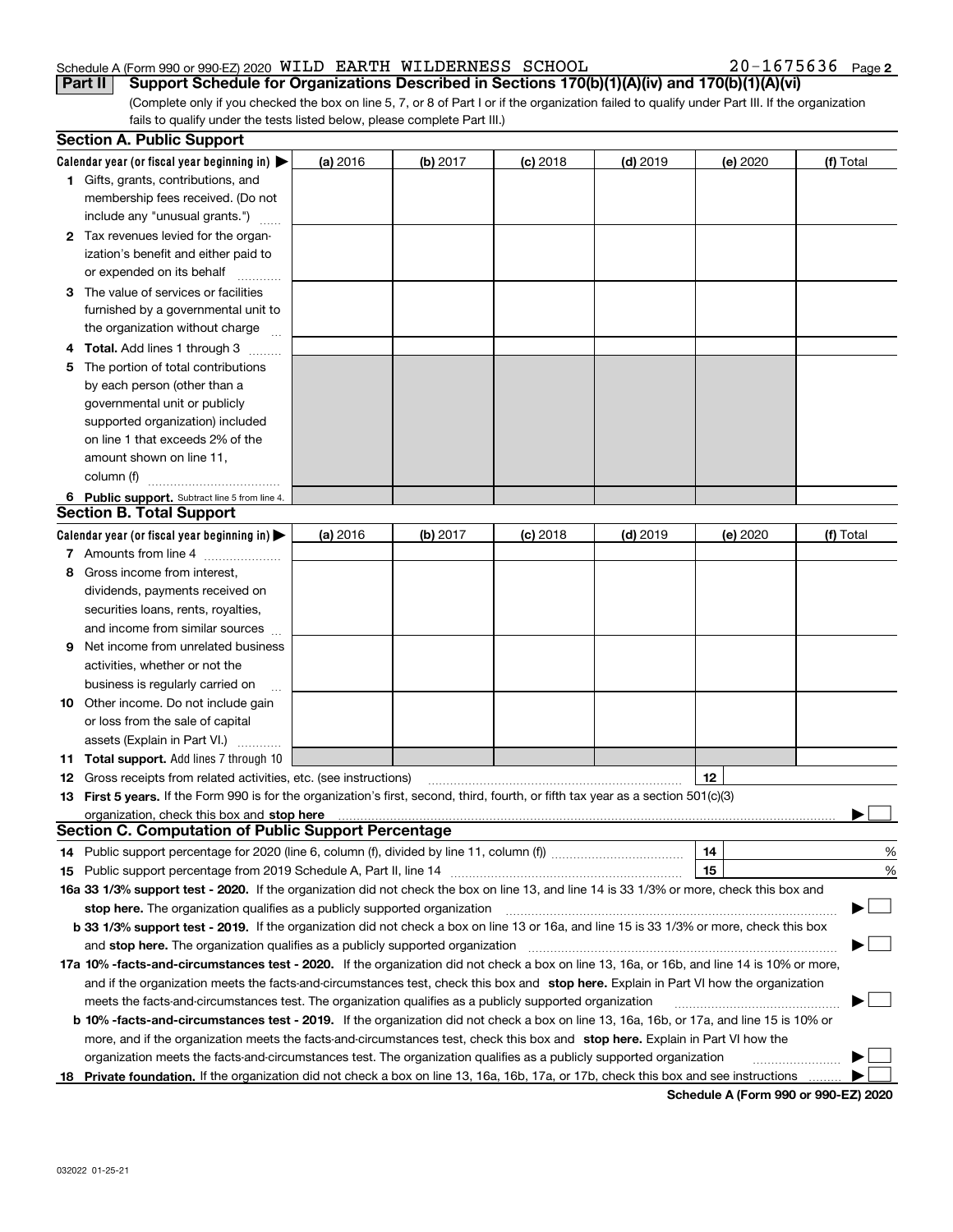#### Schedule A (Form 990 or 990-EZ) 2020 <code>WILD EARTH WILDERNESS</code>  ${\rm SCHOOL}$   $20-1675636$  <code>Page</code> **Part III | Support Schedule for Organizations Described in Section 509(a)(2)**

(Complete only if you checked the box on line 10 of Part I or if the organization failed to qualify under Part II. If the organization fails to qualify under the tests listed below, please complete Part II.)

|    | <b>Section A. Public Support</b>                                                                                                                                                                                                                          |           |           |            |                        |          |                                          |
|----|-----------------------------------------------------------------------------------------------------------------------------------------------------------------------------------------------------------------------------------------------------------|-----------|-----------|------------|------------------------|----------|------------------------------------------|
|    | Calendar year (or fiscal year beginning in)                                                                                                                                                                                                               | (a) 2016  | (b) 2017  | $(c)$ 2018 | $(d)$ 2019             | (e) 2020 | (f) Total                                |
|    | 1 Gifts, grants, contributions, and                                                                                                                                                                                                                       |           |           |            |                        |          |                                          |
|    | membership fees received. (Do not                                                                                                                                                                                                                         |           |           |            |                        |          |                                          |
|    | include any "unusual grants.")                                                                                                                                                                                                                            | 266, 280. | 681,033.  | 1376047.   | 1334236.               | 859,279. | 4516875.                                 |
|    | 2 Gross receipts from admissions,<br>merchandise sold or services per-<br>formed, or facilities furnished in<br>any activity that is related to the<br>organization's tax-exempt purpose                                                                  | 612, 452. | 745, 548. | 869,595.   | 779,185.               | 397,744. | 3404524.                                 |
|    | 3 Gross receipts from activities that                                                                                                                                                                                                                     |           |           |            |                        |          |                                          |
|    | are not an unrelated trade or bus-<br>iness under section 513                                                                                                                                                                                             |           |           |            |                        |          |                                          |
|    | 4 Tax revenues levied for the organ-                                                                                                                                                                                                                      |           |           |            |                        |          |                                          |
|    | ization's benefit and either paid to                                                                                                                                                                                                                      |           |           |            |                        |          |                                          |
|    | or expended on its behalf                                                                                                                                                                                                                                 |           |           |            |                        |          |                                          |
|    | 5 The value of services or facilities<br>furnished by a governmental unit to<br>the organization without charge                                                                                                                                           |           |           |            |                        |          |                                          |
|    | 6 Total. Add lines 1 through 5                                                                                                                                                                                                                            | 878,732.  | 1426581.  | 2245642.   | 2113421.               | 1257023. | 7921399.                                 |
|    | 7a Amounts included on lines 1, 2, and<br>3 received from disqualified persons                                                                                                                                                                            |           |           |            |                        |          | 0.                                       |
|    | <b>b</b> Amounts included on lines 2 and 3 received<br>from other than disqualified persons that<br>exceed the greater of \$5,000 or 1% of the<br>amount on line 13 for the year                                                                          |           |           |            |                        |          | 0.                                       |
|    | c Add lines 7a and 7b                                                                                                                                                                                                                                     |           |           |            |                        |          | $\mathbf 0$ .                            |
|    | 8 Public support. (Subtract line 7c from line 6.)                                                                                                                                                                                                         |           |           |            |                        |          | 7921399.                                 |
|    | <b>Section B. Total Support</b>                                                                                                                                                                                                                           |           |           |            |                        |          |                                          |
|    | Calendar year (or fiscal year beginning in)                                                                                                                                                                                                               | (a) 2016  | (b) 2017  | $(c)$ 2018 | $(d)$ 2019             | (e) 2020 | (f) Total                                |
|    | 9 Amounts from line 6                                                                                                                                                                                                                                     | 878,732.  | 1426581.  | 2245642.   | 2113421                | 1257023. | 7921399.                                 |
|    | 10a Gross income from interest,<br>dividends, payments received on<br>securities loans, rents, royalties,<br>and income from similar sources                                                                                                              | 840.      | 2,336.    | 6,001.     | 593.                   | 624.     | 10,394.                                  |
|    | <b>b</b> Unrelated business taxable income                                                                                                                                                                                                                |           |           |            |                        |          |                                          |
|    | (less section 511 taxes) from businesses                                                                                                                                                                                                                  |           |           |            |                        |          |                                          |
|    | acquired after June 30, 1975                                                                                                                                                                                                                              |           |           |            |                        |          |                                          |
|    | c Add lines 10a and 10b<br>11 Net income from unrelated business<br>activities not included in line 10b,<br>whether or not the business is<br>regularly carried on                                                                                        | 840.      | 2,336.    | 6,001.     | 593.                   | 624.     | 10,394.                                  |
|    | <b>12</b> Other income. Do not include gain<br>or loss from the sale of capital<br>assets (Explain in Part VI.)                                                                                                                                           | 1,734.    | 2,856.    | 3,941.     | 14,833.                | 10,803.  | 34,167.                                  |
|    | <b>13</b> Total support. (Add lines 9, 10c, 11, and 12.)                                                                                                                                                                                                  | 881,306.  | 1431773.  | 2255584.   | $\overline{21}28847$ . | 1268450. | 7965960.                                 |
|    | 14 First 5 years. If the Form 990 is for the organization's first, second, third, fourth, or fifth tax year as a section 501(c)(3) organization,                                                                                                          |           |           |            |                        |          |                                          |
|    | check this box and stop here                                                                                                                                                                                                                              |           |           |            |                        |          |                                          |
|    | <b>Section C. Computation of Public Support Percentage</b>                                                                                                                                                                                                |           |           |            |                        |          |                                          |
|    | 15 Public support percentage for 2020 (line 8, column (f), divided by line 13, column (f))                                                                                                                                                                |           |           |            |                        | 15       | 99.44<br>%                               |
| 16 | Public support percentage from 2019 Schedule A, Part III, line 15                                                                                                                                                                                         |           |           |            |                        | 16       | 99.55<br>%                               |
|    | Section D. Computation of Investment Income Percentage                                                                                                                                                                                                    |           |           |            |                        |          |                                          |
|    |                                                                                                                                                                                                                                                           |           |           |            |                        | 17       | .13<br>%                                 |
|    | 18 Investment income percentage from 2019 Schedule A, Part III, line 17                                                                                                                                                                                   |           |           |            |                        | 18       | .14<br>$\%$                              |
|    | 19a 33 1/3% support tests - 2020. If the organization did not check the box on line 14, and line 15 is more than 33 1/3%, and line 17 is not                                                                                                              |           |           |            |                        |          | $\blacktriangleright$ $\boxed{\text{X}}$ |
|    | more than 33 1/3%, check this box and stop here. The organization qualifies as a publicly supported organization<br>b 33 1/3% support tests - 2019. If the organization did not check a box on line 14 or line 19a, and line 16 is more than 33 1/3%, and |           |           |            |                        |          |                                          |
|    | line 18 is not more than 33 1/3%, check this box and stop here. The organization qualifies as a publicly supported organization                                                                                                                           |           |           |            |                        |          |                                          |
| 20 | Private foundation. If the organization did not check a box on line 14, 19a, or 19b, check this box and see instructions                                                                                                                                  |           |           |            |                        |          |                                          |

Schedule A (Form 990 or 990-EZ) 2020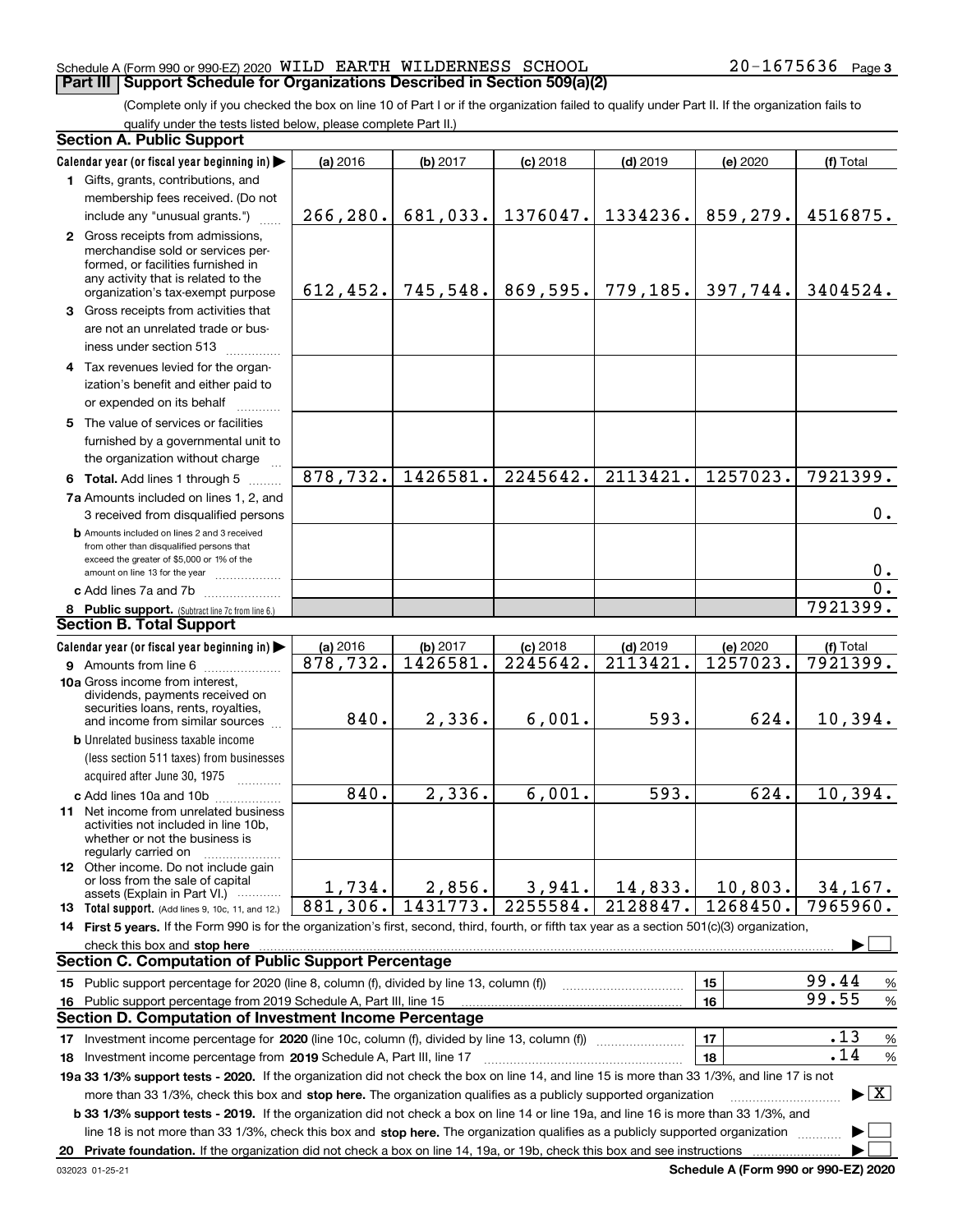#### Schedule A (Form 990 or 990-EZ) 2020 <code>WILD EARTH WILDERNESS</code>  ${\rm SCHOOL}$   $20-1675636$  <code>Page</code>

# **Part IV Supporting Organizations**

(Complete only if you checked a box in line 12 on Part I. If you checked box 12a, Part I, complete Sections A and B. If you checked box 12b, Part I, complete Sections A and C. If you checked box 12c, Part I, complete Sections A, D, and E. If you checked box 12d, Part I, complete Sections A and D, and complete Part V.)

#### Section A. All Supporting Organizations

- 1 Are all of the organization's supported organizations listed by name in the organization's governing documents? If "No," describe in Part VI how the supported organizations are designated. If designated by class or purpose, describe the designation. If historic and continuing relationship, explain.
- 2 Did the organization have any supported organization that does not have an IRS determination of status under section 509(a)(1) or (2)? If "Yes," explain in Part VI how the organization determined that the supported organization was described in section 509(a)(1) or (2).
- 3a Did the organization have a supported organization described in section 501(c)(4), (5), or (6)? If "Yes," answer lines 3b and 3c below.
- b Did the organization confirm that each supported organization qualified under section 501(c)(4), (5), or (6) and satisfied the public support tests under section 509(a)(2)? If "Yes," describe in Part VI when and how the organization made the determination.
- c Did the organization ensure that all support to such organizations was used exclusively for section 170(c)(2)(B) purposes? If "Yes," explain in Part VI what controls the organization put in place to ensure such use.
- 4a Was any supported organization not organized in the United States ("foreign supported organization")? If "Yes," and if you checked box 12a or 12b in Part I, answer lines 4b and 4c below.
- b Did the organization have ultimate control and discretion in deciding whether to make grants to the foreign supported organization? If "Yes," describe in Part VI how the organization had such control and discretion despite being controlled or supervised by or in connection with its supported organizations.
- c Did the organization support any foreign supported organization that does not have an IRS determination under sections 501(c)(3) and 509(a)(1) or (2)? If "Yes," explain in Part VI what controls the organization used to ensure that all support to the foreign supported organization was used exclusively for section 170(c)(2)(B) purposes.
- 5a Did the organization add, substitute, or remove any supported organizations during the tax year? If "Yes," answer lines 5b and 5c below (if applicable). Also, provide detail in **Part VI,** including (i) the names and EIN numbers of the supported organizations added, substituted, or removed; (ii) the reasons for each such action; (iii) the authority under the organization's organizing document authorizing such action; and (iv) how the action was accomplished (such as by amendment to the organizing document).
- **b Type I or Type II only.** Was any added or substituted supported organization part of a class already designated in the organization's organizing document?
- c Substitutions only. Was the substitution the result of an event beyond the organization's control?
- 6 Did the organization provide support (whether in the form of grants or the provision of services or facilities) to Part VI. support or benefit one or more of the filing organization's supported organizations? If "Yes," provide detail in anyone other than (i) its supported organizations, (ii) individuals that are part of the charitable class benefited by one or more of its supported organizations, or (iii) other supporting organizations that also
- 7 Did the organization provide a grant, loan, compensation, or other similar payment to a substantial contributor regard to a substantial contributor? If "Yes," complete Part I of Schedule L (Form 990 or 990-EZ). (as defined in section 4958(c)(3)(C)), a family member of a substantial contributor, or a 35% controlled entity with
- 8 Did the organization make a loan to a disqualified person (as defined in section 4958) not described in line 7? If "Yes," complete Part I of Schedule L (Form 990 or 990-EZ).
- **9a** Was the organization controlled directly or indirectly at any time during the tax year by one or more in section 509(a)(1) or (2))? If "Yes," provide detail in Part VI. disqualified persons, as defined in section 4946 (other than foundation managers and organizations described
- b Did one or more disqualified persons (as defined in line 9a) hold a controlling interest in any entity in which the supporting organization had an interest? If "Yes," provide detail in Part VI.
- c Did a disqualified person (as defined in line 9a) have an ownership interest in, or derive any personal benefit from, assets in which the supporting organization also had an interest? If "Yes," provide detail in Part VI.
- 10a Was the organization subject to the excess business holdings rules of section 4943 because of section supporting organizations)? If "Yes," answer line 10b below. 4943(f) (regarding certain Type II supporting organizations, and all Type III non-functionally integrated
	- **b** Did the organization have any excess business holdings in the tax year? (Use Schedule C, Form 4720, to determine whether the organization had excess business holdings.)

032024 01-25-21

Yes | No

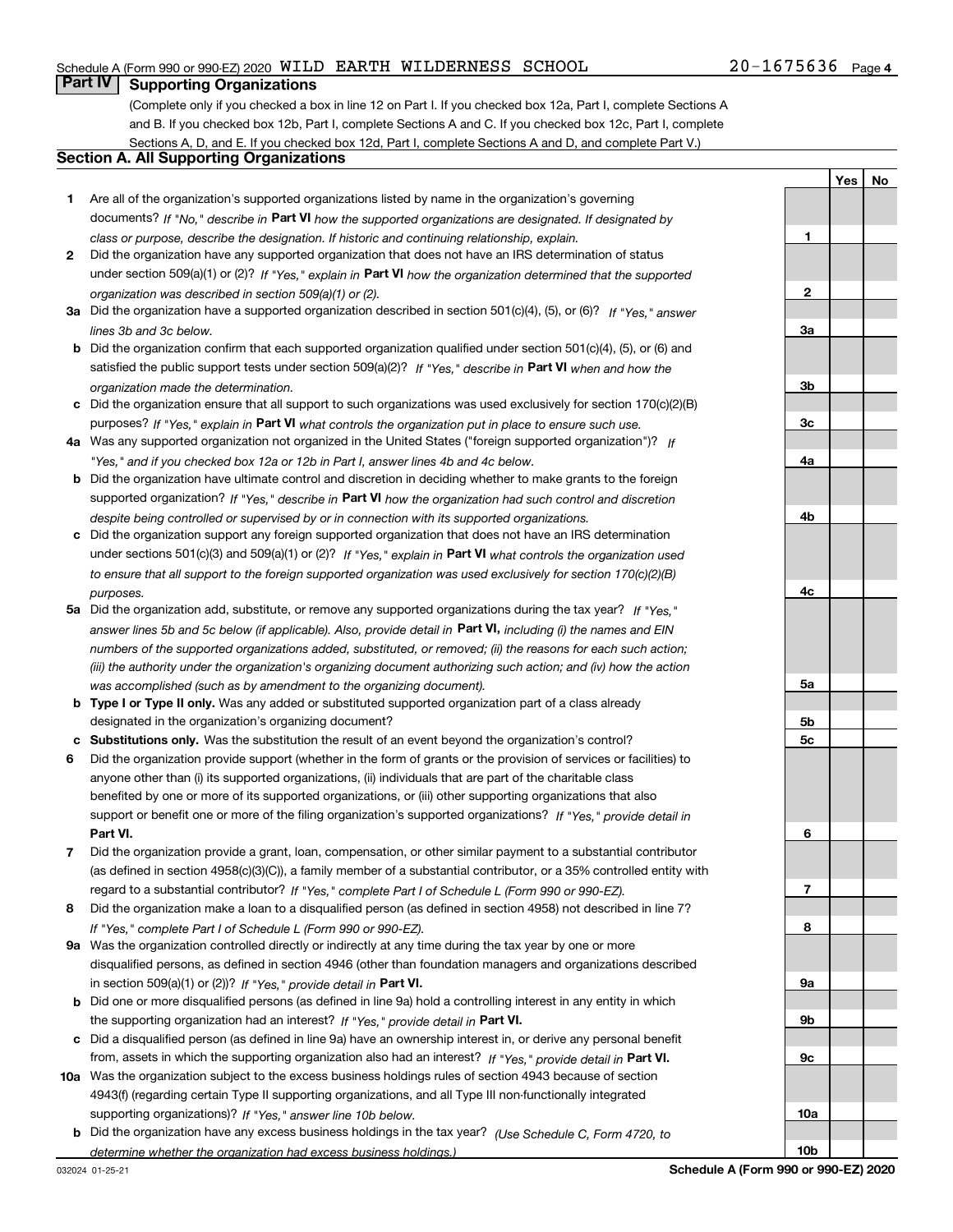#### Schedule A (Form 990 or 990-EZ) 2020 <code>WILD EARTH WILDERNESS</code>  ${\rm SCHOOL}$   $20-1675636$  <code>Page</code>

|    | <b>Supporting Organizations (continued)</b><br>Part IV                                                                                                                                                                                                    |                |            |     |
|----|-----------------------------------------------------------------------------------------------------------------------------------------------------------------------------------------------------------------------------------------------------------|----------------|------------|-----|
|    |                                                                                                                                                                                                                                                           |                | <b>Yes</b> | No  |
| 11 | Has the organization accepted a gift or contribution from any of the following persons?                                                                                                                                                                   |                |            |     |
|    | a A person who directly or indirectly controls, either alone or together with persons described in lines 11b and                                                                                                                                          |                |            |     |
|    | 11c below, the governing body of a supported organization?                                                                                                                                                                                                | 11a            |            |     |
|    | <b>b</b> A family member of a person described in line 11a above?                                                                                                                                                                                         | 11b            |            |     |
|    | c A 35% controlled entity of a person described in line 11a or 11b above? If "Yes" to line 11a, 11b, or 11c, provide                                                                                                                                      |                |            |     |
|    | detail in Part VI.                                                                                                                                                                                                                                        | 11c            |            |     |
|    | <b>Section B. Type I Supporting Organizations</b>                                                                                                                                                                                                         |                |            |     |
|    |                                                                                                                                                                                                                                                           |                | Yes        | No  |
| 1  | Did the governing body, members of the governing body, officers acting in their official capacity, or membership of one or                                                                                                                                |                |            |     |
|    | more supported organizations have the power to regularly appoint or elect at least a majority of the organization's officers,                                                                                                                             |                |            |     |
|    | directors, or trustees at all times during the tax year? If "No," describe in Part VI how the supported organization(s)<br>effectively operated, supervised, or controlled the organization's activities. If the organization had more than one supported |                |            |     |
|    | organization, describe how the powers to appoint and/or remove officers, directors, or trustees were allocated among the                                                                                                                                  |                |            |     |
|    | supported organizations and what conditions or restrictions, if any, applied to such powers during the tax year.                                                                                                                                          | 1              |            |     |
| 2  | Did the organization operate for the benefit of any supported organization other than the supported                                                                                                                                                       |                |            |     |
|    | organization(s) that operated, supervised, or controlled the supporting organization? If "Yes," explain in                                                                                                                                                |                |            |     |
|    | Part VI how providing such benefit carried out the purposes of the supported organization(s) that operated,                                                                                                                                               |                |            |     |
|    | supervised, or controlled the supporting organization.<br><b>Section C. Type II Supporting Organizations</b>                                                                                                                                              | $\overline{2}$ |            |     |
|    |                                                                                                                                                                                                                                                           |                |            |     |
|    |                                                                                                                                                                                                                                                           |                | Yes        | No. |
| 1  | Were a majority of the organization's directors or trustees during the tax year also a majority of the directors                                                                                                                                          |                |            |     |
|    | or trustees of each of the organization's supported organization(s)? If "No," describe in Part VI how control                                                                                                                                             |                |            |     |
|    | or management of the supporting organization was vested in the same persons that controlled or managed                                                                                                                                                    | 1              |            |     |
|    | the supported organization(s).<br>Section D. All Type III Supporting Organizations                                                                                                                                                                        |                |            |     |
|    |                                                                                                                                                                                                                                                           |                | Yes        | No  |
| 1. | Did the organization provide to each of its supported organizations, by the last day of the fifth month of the                                                                                                                                            |                |            |     |
|    | organization's tax year, (i) a written notice describing the type and amount of support provided during the prior tax                                                                                                                                     |                |            |     |
|    | year, (ii) a copy of the Form 990 that was most recently filed as of the date of notification, and (iii) copies of the                                                                                                                                    |                |            |     |
|    | organization's governing documents in effect on the date of notification, to the extent not previously provided?                                                                                                                                          | 1              |            |     |
| 2  | Were any of the organization's officers, directors, or trustees either (i) appointed or elected by the supported                                                                                                                                          |                |            |     |
|    | organization(s) or (ii) serving on the governing body of a supported organization? If "No," explain in Part VI how                                                                                                                                        |                |            |     |
|    | the organization maintained a close and continuous working relationship with the supported organization(s).                                                                                                                                               | $\mathbf{2}$   |            |     |
| 3  | By reason of the relationship described in line 2, above, did the organization's supported organizations have a                                                                                                                                           |                |            |     |
|    | significant voice in the organization's investment policies and in directing the use of the organization's                                                                                                                                                |                |            |     |
|    | income or assets at all times during the tax year? If "Yes," describe in Part VI the role the organization's                                                                                                                                              |                |            |     |
|    | supported organizations played in this regard.                                                                                                                                                                                                            | 3              |            |     |
|    | Section E. Type III Functionally Integrated Supporting Organizations                                                                                                                                                                                      |                |            |     |
| 1  | Check the box next to the method that the organization used to satisfy the Integral Part Test during the year (see instructions).                                                                                                                         |                |            |     |
| a  | The organization satisfied the Activities Test. Complete line 2 below.                                                                                                                                                                                    |                |            |     |
| b  | The organization is the parent of each of its supported organizations. Complete line 3 below.                                                                                                                                                             |                |            |     |
| c  | The organization supported a governmental entity. Describe in Part VI how you supported a governmental entity (see instructions)                                                                                                                          |                |            |     |

- 2 Activities Test. Answer lines 2a and 2b below. No recorded the control of the control of the control of the control of the control of the control of the control of the control of the control of the control of the contro
- a Did substantially all of the organization's activities during the tax year directly further the exempt purposes of b Did the activities described in line 2a, above, constitute activities that, but for the organization's involvement, the supported organization(s) to which the organization was responsive? If "Yes," then in Part VI identify those supported organizations and explain how these activities directly furthered their exempt purposes, how the organization was responsive to those supported organizations, and how the organization determined that these activities constituted substantially all of its activities.
- Part VI the reasons for the organization's position that its supported organization(s) would have engaged in one or more of the organization's supported organization(s) would have been engaged in? If "Yes," explain in these activities but for the organization's involvement.
- 3 Parent of Supported Organizations. Answer lines 3a and 3b below.
- a Did the organization have the power to regularly appoint or elect a majority of the officers, directors, or trustees of each of the supported organizations? If "Yes" or "No" provide details in Part VI.
- b Did the organization exercise a substantial degree of direction over the policies, programs, and activities of each of its supported organizations? If "Yes," describe in Part VI the role played by the organization in this regard.

2a

2b

3a

3b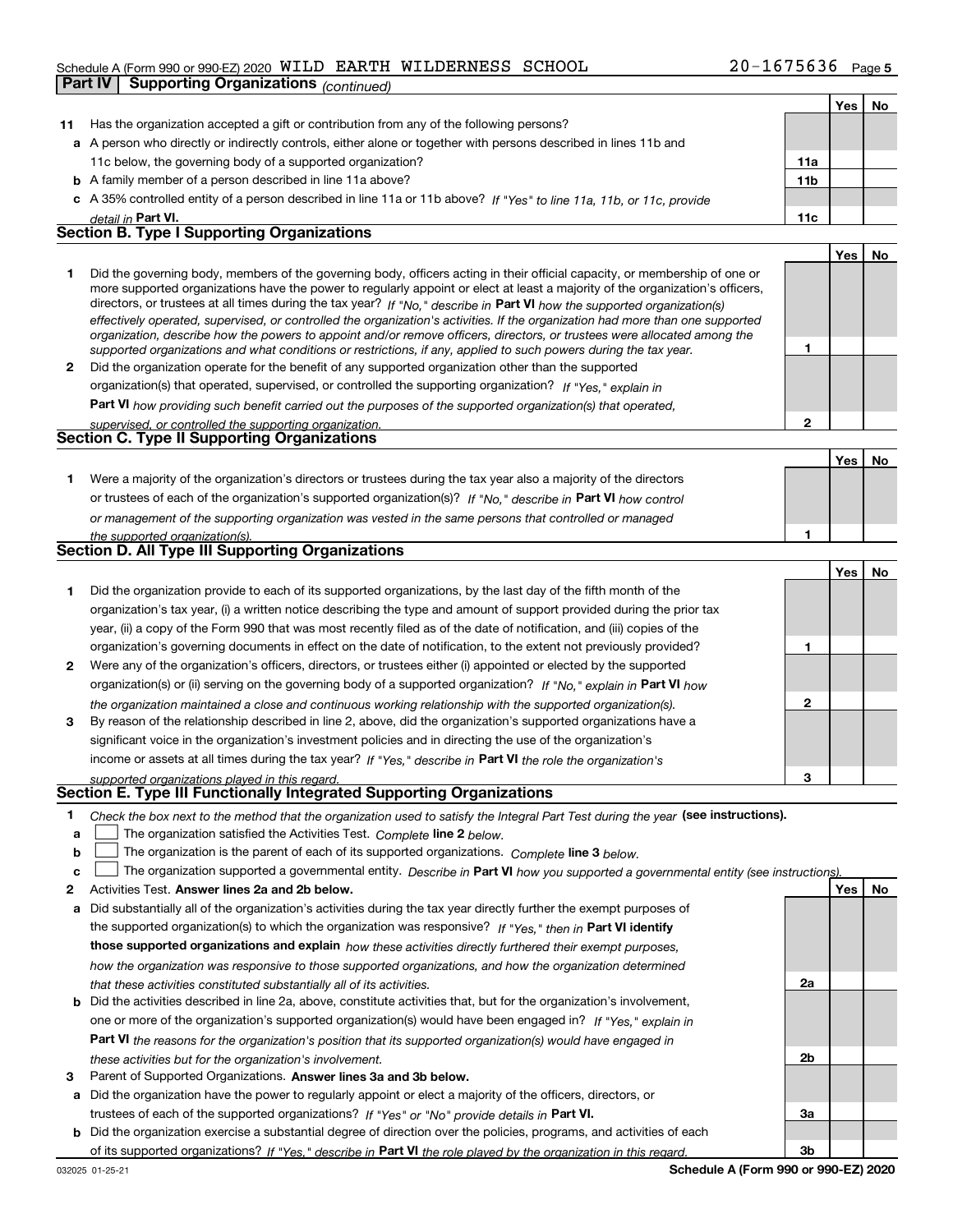| Schedule A (Form 990 or 990-EZ) 2020 WILD EARTH WILDERNESS SCHOOL                |  | $20 - 1675636$ Page 6 |  |
|----------------------------------------------------------------------------------|--|-----------------------|--|
| Part V   Type III Non-Functionally Integrated 509(a)(3) Supporting Organizations |  |                       |  |

#### Check here if the organization satisfied the Integral Part Test as a qualifying trust on Nov. 20, 1970 ( explain in Part VI). See instructions. All other Type III non-functionally integrated supporting organizations must complete Sections A through E.  $\begin{array}{c} \hline \end{array}$

|              | Section A - Adjusted Net Income                                             |                | (A) Prior Year | (B) Current Year<br>(optional) |
|--------------|-----------------------------------------------------------------------------|----------------|----------------|--------------------------------|
| 1            | Net short-term capital gain                                                 | 1              |                |                                |
| 2            | Recoveries of prior-year distributions                                      | $\mathbf{2}$   |                |                                |
| 3            | Other gross income (see instructions)                                       | 3              |                |                                |
| 4            | Add lines 1 through 3.                                                      | 4              |                |                                |
| 5            | Depreciation and depletion                                                  | 5              |                |                                |
| 6            | Portion of operating expenses paid or incurred for production or            |                |                |                                |
|              | collection of gross income or for management, conservation, or              |                |                |                                |
|              | maintenance of property held for production of income (see instructions)    | 6              |                |                                |
| 7            | Other expenses (see instructions)                                           | $\overline{7}$ |                |                                |
| 8            | <b>Adjusted Net Income</b> (subtract lines 5, 6, and 7 from line 4)         | 8              |                |                                |
|              | <b>Section B - Minimum Asset Amount</b>                                     |                | (A) Prior Year | (B) Current Year<br>(optional) |
| 1            | Aggregate fair market value of all non-exempt-use assets (see               |                |                |                                |
|              | instructions for short tax year or assets held for part of year):           |                |                |                                |
|              | a Average monthly value of securities                                       | 1a             |                |                                |
|              | <b>b</b> Average monthly cash balances                                      | 1 <sub>b</sub> |                |                                |
|              | c Fair market value of other non-exempt-use assets                          | 1c             |                |                                |
|              | <b>d</b> Total (add lines 1a, 1b, and 1c)                                   | 1d             |                |                                |
|              | e Discount claimed for blockage or other factors                            |                |                |                                |
|              | (explain in detail in Part VI):                                             |                |                |                                |
| $\mathbf{2}$ | Acquisition indebtedness applicable to non-exempt-use assets                | $\mathbf{2}$   |                |                                |
| 3            | Subtract line 2 from line 1d.                                               | 3              |                |                                |
| 4            | Cash deemed held for exempt use. Enter 0.015 of line 3 (for greater amount, |                |                |                                |
|              | see instructions).                                                          | 4              |                |                                |
| 5            | Net value of non-exempt-use assets (subtract line 4 from line 3)            | 5              |                |                                |
| 6            | Multiply line 5 by 0.035.                                                   | 6              |                |                                |
| $\mathbf{7}$ | Recoveries of prior-year distributions                                      | $\overline{7}$ |                |                                |
| 8            | <b>Minimum Asset Amount</b> (add line 7 to line 6)                          | 8              |                |                                |
|              | <b>Section C - Distributable Amount</b>                                     |                |                | <b>Current Year</b>            |
| 1            | Adjusted net income for prior year (from Section A, line 8, column A)       | 1.             |                |                                |
| 2            | Enter 0.85 of line 1.                                                       | $\mathbf{2}$   |                |                                |
| з            | Minimum asset amount for prior year (from Section B, line 8, column A)      | 3              |                |                                |
| 4            | Enter greater of line 2 or line 3.                                          | 4              |                |                                |
| 5            | Income tax imposed in prior year                                            | 5              |                |                                |
| 6            | Distributable Amount. Subtract line 5 from line 4, unless subject to        |                |                |                                |
|              | emergency temporary reduction (see instructions).                           | 6              |                |                                |

7 Check here if the current year is the organization's first as a non-functionally integrated Type III supporting organization (see instructions).

Schedule A (Form 990 or 990-EZ) 2020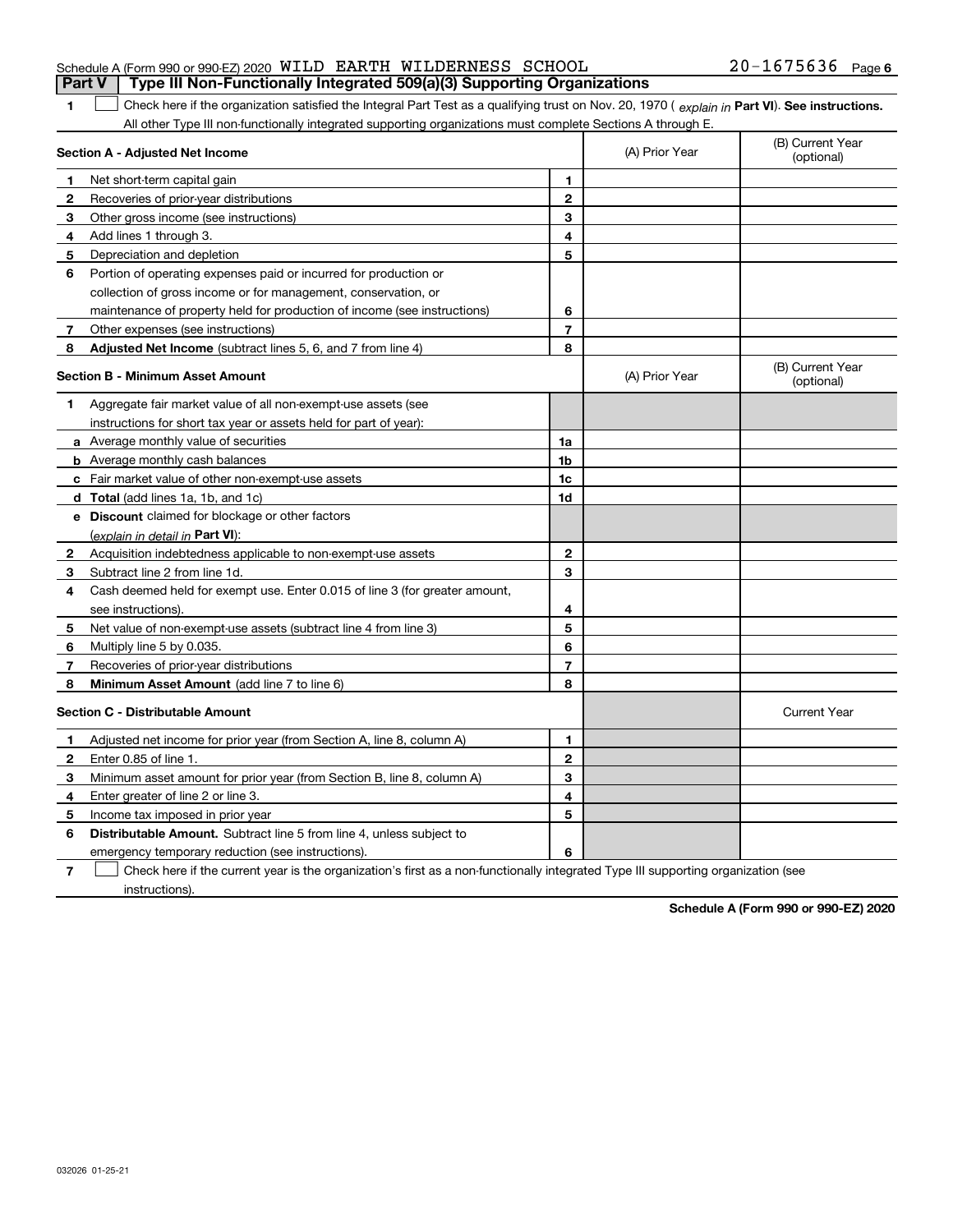#### Schedule A (Form 990 or 990-EZ) 2020 <code>WILD EARTH WILDERNESS</code>  ${\rm SCHOOL}$   $20-1675636$  <code>Page</code>

| <b>Part V</b> | Type III Non-Functionally Integrated 509(a)(3) Supporting Organizations                    |                             | (continued)                           |                |                                         |
|---------------|--------------------------------------------------------------------------------------------|-----------------------------|---------------------------------------|----------------|-----------------------------------------|
|               | Section D - Distributions                                                                  |                             |                                       |                | <b>Current Year</b>                     |
|               | Amounts paid to supported organizations to accomplish exempt purposes                      |                             |                                       | 1              |                                         |
| 2             | Amounts paid to perform activity that directly furthers exempt purposes of supported       |                             |                                       |                |                                         |
|               | organizations, in excess of income from activity                                           |                             | $\mathbf{2}$                          |                |                                         |
| 3             | Administrative expenses paid to accomplish exempt purposes of supported organizations      |                             |                                       | 3              |                                         |
| 4             | Amounts paid to acquire exempt-use assets                                                  |                             | 4                                     |                |                                         |
| 5             | Qualified set-aside amounts (prior IRS approval required - provide details in Part VI)     |                             | 5                                     |                |                                         |
| 6             | Other distributions ( <i>describe in</i> Part VI). See instructions.                       |                             |                                       | 6              |                                         |
| 7             | Total annual distributions. Add lines 1 through 6.                                         |                             |                                       | $\overline{7}$ |                                         |
| 8             | Distributions to attentive supported organizations to which the organization is responsive |                             |                                       |                |                                         |
|               | (provide details in <b>Part VI</b> ). See instructions.                                    |                             |                                       | 8              |                                         |
| 9             | Distributable amount for 2020 from Section C, line 6                                       |                             |                                       | 9              |                                         |
| 10            | Line 8 amount divided by line 9 amount                                                     |                             |                                       | 10             |                                         |
|               |                                                                                            | (i)                         | (iii)                                 |                | (iii)                                   |
|               | Section E - Distribution Allocations (see instructions)                                    | <b>Excess Distributions</b> | <b>Underdistributions</b><br>Pre-2020 |                | <b>Distributable</b><br>Amount for 2020 |
| 1             | Distributable amount for 2020 from Section C, line 6                                       |                             |                                       |                |                                         |
| 2             | Underdistributions, if any, for years prior to 2020 (reason-                               |                             |                                       |                |                                         |
|               | able cause required - explain in Part VI). See instructions.                               |                             |                                       |                |                                         |
| з             | Excess distributions carryover, if any, to 2020                                            |                             |                                       |                |                                         |
|               | <b>a</b> From 2015                                                                         |                             |                                       |                |                                         |
|               | <b>b</b> From $2016$                                                                       |                             |                                       |                |                                         |
|               | c From 2017                                                                                |                             |                                       |                |                                         |
|               | <b>d</b> From 2018                                                                         |                             |                                       |                |                                         |
|               | e From 2019                                                                                |                             |                                       |                |                                         |
|               | <b>Total</b> of lines 3a through 3e                                                        |                             |                                       |                |                                         |
|               | <b>g</b> Applied to underdistributions of prior years                                      |                             |                                       |                |                                         |
|               | <b>h</b> Applied to 2020 distributable amount                                              |                             |                                       |                |                                         |
|               | Carryover from 2015 not applied (see instructions)                                         |                             |                                       |                |                                         |
|               | Remainder. Subtract lines 3g, 3h, and 3i from line 3f.                                     |                             |                                       |                |                                         |
| 4             | Distributions for 2020 from Section D,                                                     |                             |                                       |                |                                         |
|               | line $7:$                                                                                  |                             |                                       |                |                                         |
|               | <b>a</b> Applied to underdistributions of prior years                                      |                             |                                       |                |                                         |
|               | <b>b</b> Applied to 2020 distributable amount                                              |                             |                                       |                |                                         |
|               | Remainder. Subtract lines 4a and 4b from line 4.                                           |                             |                                       |                |                                         |
| 5             | Remaining underdistributions for years prior to 2020, if                                   |                             |                                       |                |                                         |
|               | any. Subtract lines 3g and 4a from line 2. For result greater                              |                             |                                       |                |                                         |
|               | than zero, explain in Part VI. See instructions.                                           |                             |                                       |                |                                         |
| 6             | Remaining underdistributions for 2020. Subtract lines 3h                                   |                             |                                       |                |                                         |
|               | and 4b from line 1. For result greater than zero, explain in                               |                             |                                       |                |                                         |
|               | Part VI. See instructions.                                                                 |                             |                                       |                |                                         |
| 7             | Excess distributions carryover to 2021. Add lines 3j                                       |                             |                                       |                |                                         |
|               | and 4c.                                                                                    |                             |                                       |                |                                         |
| 8             | Breakdown of line 7:                                                                       |                             |                                       |                |                                         |
|               | a Excess from 2016                                                                         |                             |                                       |                |                                         |
|               |                                                                                            |                             |                                       |                |                                         |
|               | <b>b</b> Excess from 2017                                                                  |                             |                                       |                |                                         |
|               | c Excess from 2018                                                                         |                             |                                       |                |                                         |
|               | d Excess from 2019<br>e Excess from 2020                                                   |                             |                                       |                |                                         |
|               |                                                                                            |                             |                                       |                |                                         |

Schedule A (Form 990 or 990-EZ) 2020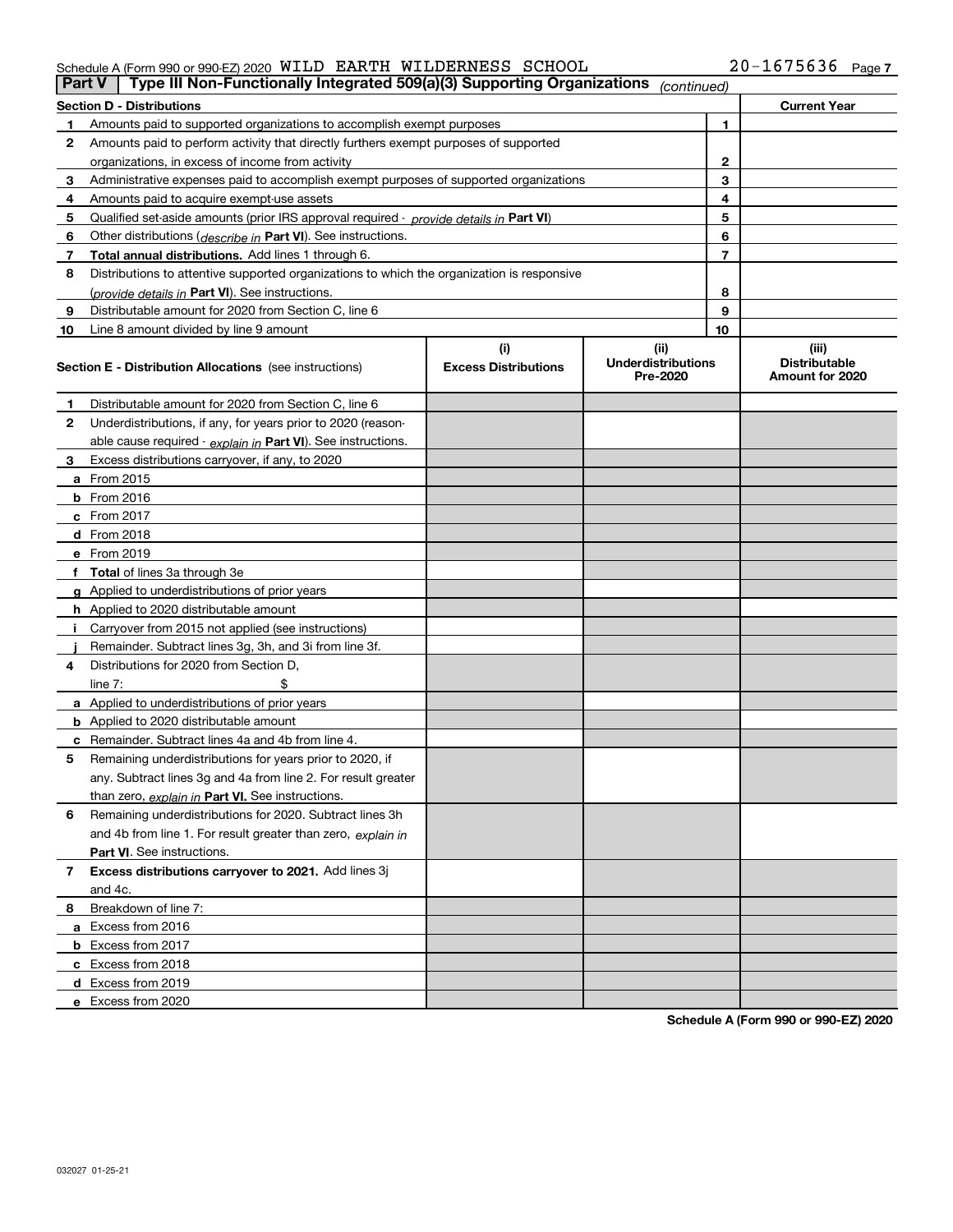Part VI | Supplemental Information. Provide the explanations required by Part II, line 10; Part II, line 17a or 17b; Part III, line 12; Part IV, Section A, lines 1, 2, 3b, 3c, 4b, 4c, 5a, 6, 9a, 9b, 9c, 11a, 11b, and 11c; Part IV, Section B, lines 1 and 2; Part IV, Section C, line 1; Part IV, Section D, lines 2 and 3; Part IV, Section E, lines 1c, 2a, 2b, 3a, and 3b; Part V, line 1; Part V, Section B, line 1e; Part V, Section D, lines 5, 6, and 8; and Part V, Section E, lines 2, 5, and 6. Also complete this part for any additional information. (See instructions.)

## SCHEDULE A, PART III, LINE 12, EXPLANATION FOR OTHER INCOME:

|      | OTHER REVENUE   |    |                                                                                                                                 |  |  |
|------|-----------------|----|---------------------------------------------------------------------------------------------------------------------------------|--|--|
|      | 2016 AMOUNT: \$ |    | 1,734.                                                                                                                          |  |  |
| 2017 | AMOUNT:         | \$ | 2,856.<br><u> 1980 - Johann Barn, amerikansk politiker (d. 1980)</u>                                                            |  |  |
|      | 2018 AMOUNT: \$ |    | 3,941.<br><u> 1989 - Johann Stein, marwolaethau a bhann an t-Albann an t-Albann an t-Albann an t-Albann an t-Albann an t-Al</u> |  |  |
|      | 2019 AMOUNT: \$ |    | 14,833.<br><u> 1989 - Johann Stoff, amerikansk politiker (d. 1989)</u>                                                          |  |  |
|      | 2020 AMOUNT: \$ |    | 10,803.                                                                                                                         |  |  |
|      |                 |    |                                                                                                                                 |  |  |
|      |                 |    |                                                                                                                                 |  |  |
|      |                 |    |                                                                                                                                 |  |  |
|      |                 |    |                                                                                                                                 |  |  |
|      |                 |    |                                                                                                                                 |  |  |
|      |                 |    |                                                                                                                                 |  |  |
|      |                 |    |                                                                                                                                 |  |  |
|      |                 |    |                                                                                                                                 |  |  |
|      |                 |    |                                                                                                                                 |  |  |
|      |                 |    |                                                                                                                                 |  |  |
|      |                 |    |                                                                                                                                 |  |  |
|      |                 |    |                                                                                                                                 |  |  |
|      |                 |    |                                                                                                                                 |  |  |
|      |                 |    |                                                                                                                                 |  |  |
|      |                 |    |                                                                                                                                 |  |  |
|      |                 |    |                                                                                                                                 |  |  |
|      |                 |    |                                                                                                                                 |  |  |
|      |                 |    |                                                                                                                                 |  |  |
|      |                 |    |                                                                                                                                 |  |  |
|      |                 |    |                                                                                                                                 |  |  |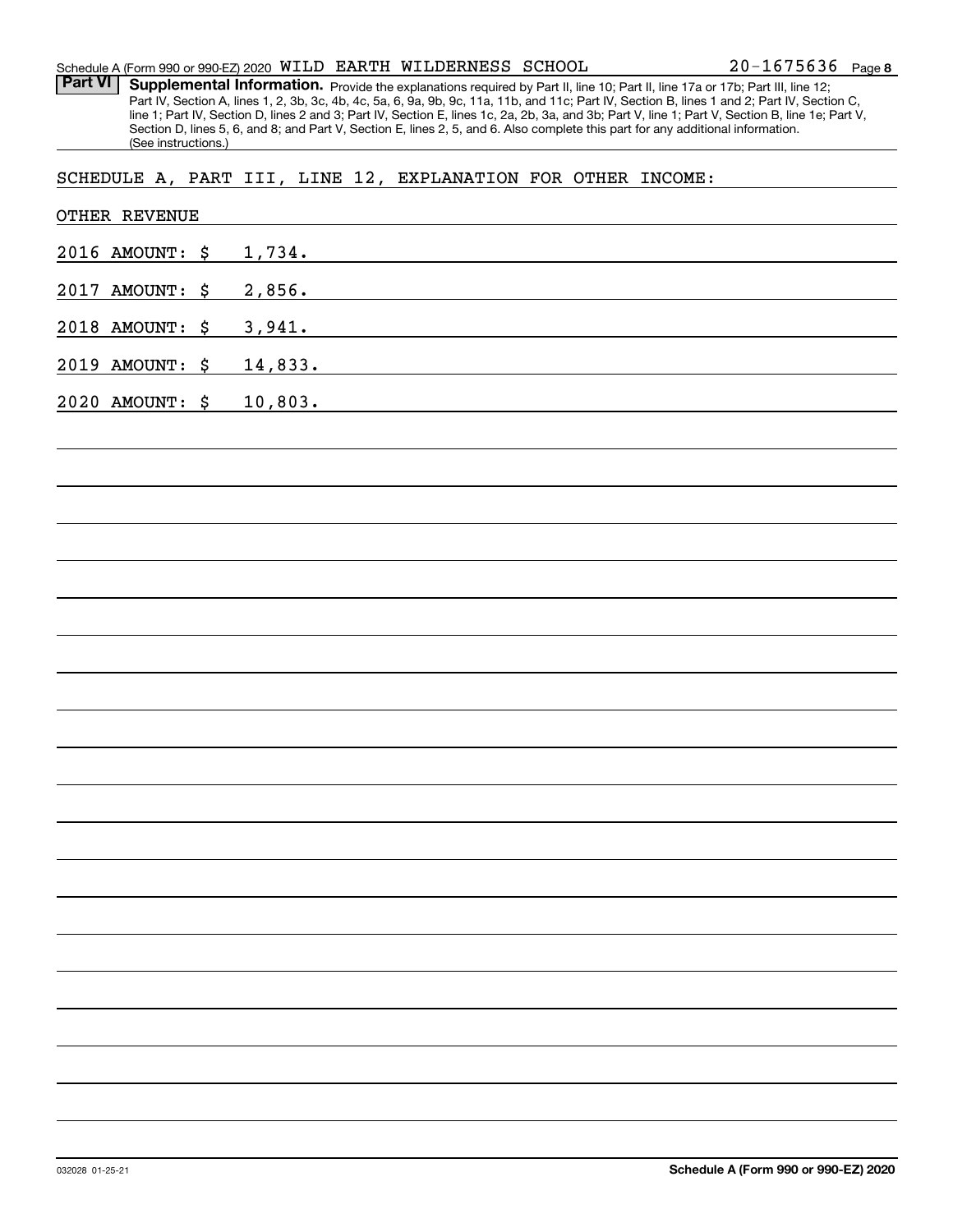| <b>SCHEDULE D</b> |  |
|-------------------|--|
|-------------------|--|

| (Form 990) |  |
|------------|--|
|------------|--|

032051 12-01-20

(Form 990) | Complete if the organization answered "Yes" on Form 990, Part IV, line 6, 7, 8, 9, 10, 11a, 11b, 11c, 11d, 11e, 11f, 12a, or 12b. SCHEDULE D Supplemental Financial Statements<br>
Form 990) Somplete if the organization answered "Yes" on Form 990,<br>
Part IV, line 6, 7, 8, 9, 10, 11a, 11b, 11c, 11d, 11e, 11f, 12a, or 12b.



Department of the Treasury Internal Revenue Service Name of the organization **Employer identification** number

▶ Attach to Form 990.<br>▶ Go to www.irs.gov/Form990 for instructions and the latest information.

|                | WILD EARTH WILDERNESS SCHOOL                                                                                                                   |                         | 20-1675636                                     |                                                    |  |  |
|----------------|------------------------------------------------------------------------------------------------------------------------------------------------|-------------------------|------------------------------------------------|----------------------------------------------------|--|--|
| Part I         | Organizations Maintaining Donor Advised Funds or Other Similar Funds or Accounts. Complete if the                                              |                         |                                                |                                                    |  |  |
|                | organization answered "Yes" on Form 990, Part IV, line 6.                                                                                      |                         |                                                |                                                    |  |  |
|                |                                                                                                                                                | (a) Donor advised funds |                                                | (b) Funds and other accounts                       |  |  |
| 1.             |                                                                                                                                                |                         |                                                |                                                    |  |  |
| 2              | Aggregate value of contributions to (during year)                                                                                              |                         |                                                |                                                    |  |  |
| з              |                                                                                                                                                |                         |                                                |                                                    |  |  |
| 4              |                                                                                                                                                |                         |                                                |                                                    |  |  |
| 5              | Did the organization inform all donors and donor advisors in writing that the assets held in donor advised funds                               |                         |                                                |                                                    |  |  |
|                |                                                                                                                                                |                         |                                                | Yes<br>No                                          |  |  |
| 6              | Did the organization inform all grantees, donors, and donor advisors in writing that grant funds can be used only                              |                         |                                                |                                                    |  |  |
|                | for charitable purposes and not for the benefit of the donor or donor advisor, or for any other purpose conferring                             |                         |                                                |                                                    |  |  |
|                | impermissible private benefit?                                                                                                                 |                         |                                                | Yes<br>No                                          |  |  |
| <b>Part II</b> | Conservation Easements. Complete if the organization answered "Yes" on Form 990, Part IV, line 7.                                              |                         |                                                |                                                    |  |  |
|                |                                                                                                                                                |                         |                                                |                                                    |  |  |
| 1              | Purpose(s) of conservation easements held by the organization (check all that apply).                                                          |                         |                                                |                                                    |  |  |
|                | Preservation of land for public use (for example, recreation or education)                                                                     |                         |                                                | Preservation of a historically important land area |  |  |
|                | Protection of natural habitat                                                                                                                  |                         | Preservation of a certified historic structure |                                                    |  |  |
|                | Preservation of open space                                                                                                                     |                         |                                                |                                                    |  |  |
| 2              | Complete lines 2a through 2d if the organization held a qualified conservation contribution in the form of a conservation easement on the last |                         |                                                |                                                    |  |  |
|                | day of the tax year.                                                                                                                           |                         |                                                | Held at the End of the Tax Year                    |  |  |
| a              |                                                                                                                                                |                         | 2a                                             |                                                    |  |  |
| b              | Total acreage restricted by conservation easements                                                                                             |                         | 2b                                             |                                                    |  |  |
| c              | Number of conservation easements on a certified historic structure included in (a) manufacture included in (a)                                 |                         | 2c                                             |                                                    |  |  |
| d              | Number of conservation easements included in (c) acquired after 7/25/06, and not on a historic structure                                       |                         |                                                |                                                    |  |  |
|                |                                                                                                                                                |                         | 2d                                             |                                                    |  |  |
| 3.             | Number of conservation easements modified, transferred, released, extinguished, or terminated by the organization during the tax               |                         |                                                |                                                    |  |  |
|                | vear                                                                                                                                           |                         |                                                |                                                    |  |  |
| 4              | Number of states where property subject to conservation easement is located $\blacktriangleright$                                              |                         |                                                |                                                    |  |  |
| 5              | Does the organization have a written policy regarding the periodic monitoring, inspection, handling of                                         |                         |                                                |                                                    |  |  |
|                | violations, and enforcement of the conservation easements it holds?                                                                            |                         |                                                | Yes<br>No                                          |  |  |
| 6              | Staff and volunteer hours devoted to monitoring, inspecting, handling of violations, and enforcing conservation easements during the year      |                         |                                                |                                                    |  |  |
|                |                                                                                                                                                |                         |                                                |                                                    |  |  |
| 7              | Amount of expenses incurred in monitoring, inspecting, handling of violations, and enforcing conservation easements during the year            |                         |                                                |                                                    |  |  |
|                | $\blacktriangleright$ s                                                                                                                        |                         |                                                |                                                    |  |  |
| 8              | Does each conservation easement reported on line 2(d) above satisfy the requirements of section 170(h)(4)(B)(i)                                |                         |                                                |                                                    |  |  |
|                |                                                                                                                                                |                         |                                                | Yes<br>No                                          |  |  |
| 9              | In Part XIII, describe how the organization reports conservation easements in its revenue and expense statement and                            |                         |                                                |                                                    |  |  |
|                | balance sheet, and include, if applicable, the text of the footnote to the organization's financial statements that describes the              |                         |                                                |                                                    |  |  |
|                | organization's accounting for conservation easements.                                                                                          |                         |                                                |                                                    |  |  |
|                | Organizations Maintaining Collections of Art, Historical Treasures, or Other Similar Assets.<br>Part III                                       |                         |                                                |                                                    |  |  |
|                | Complete if the organization answered "Yes" on Form 990, Part IV, line 8.                                                                      |                         |                                                |                                                    |  |  |
|                | 1a If the organization elected, as permitted under FASB ASC 958, not to report in its revenue statement and balance sheet works                |                         |                                                |                                                    |  |  |
|                | of art, historical treasures, or other similar assets held for public exhibition, education, or research in furtherance of public              |                         |                                                |                                                    |  |  |
|                | service, provide in Part XIII the text of the footnote to its financial statements that describes these items.                                 |                         |                                                |                                                    |  |  |
| b              | If the organization elected, as permitted under FASB ASC 958, to report in its revenue statement and balance sheet works of                    |                         |                                                |                                                    |  |  |
|                | art, historical treasures, or other similar assets held for public exhibition, education, or research in furtherance of public service,        |                         |                                                |                                                    |  |  |
|                | provide the following amounts relating to these items:                                                                                         |                         |                                                |                                                    |  |  |
|                |                                                                                                                                                |                         |                                                | $\frac{1}{2}$                                      |  |  |
|                | (ii) Assets included in Form 990, Part X                                                                                                       |                         |                                                | $\triangleright$ \$                                |  |  |
| 2              | If the organization received or held works of art, historical treasures, or other similar assets for financial gain, provide                   |                         |                                                |                                                    |  |  |
|                | the following amounts required to be reported under FASB ASC 958 relating to these items:                                                      |                         |                                                |                                                    |  |  |
| а              |                                                                                                                                                |                         |                                                | $\frac{1}{2}$                                      |  |  |
|                |                                                                                                                                                |                         | $\blacktriangleright$ s                        |                                                    |  |  |
|                | LHA For Paperwork Reduction Act Notice, see the Instructions for Form 990.                                                                     |                         |                                                | Schedule D (Form 990) 2020                         |  |  |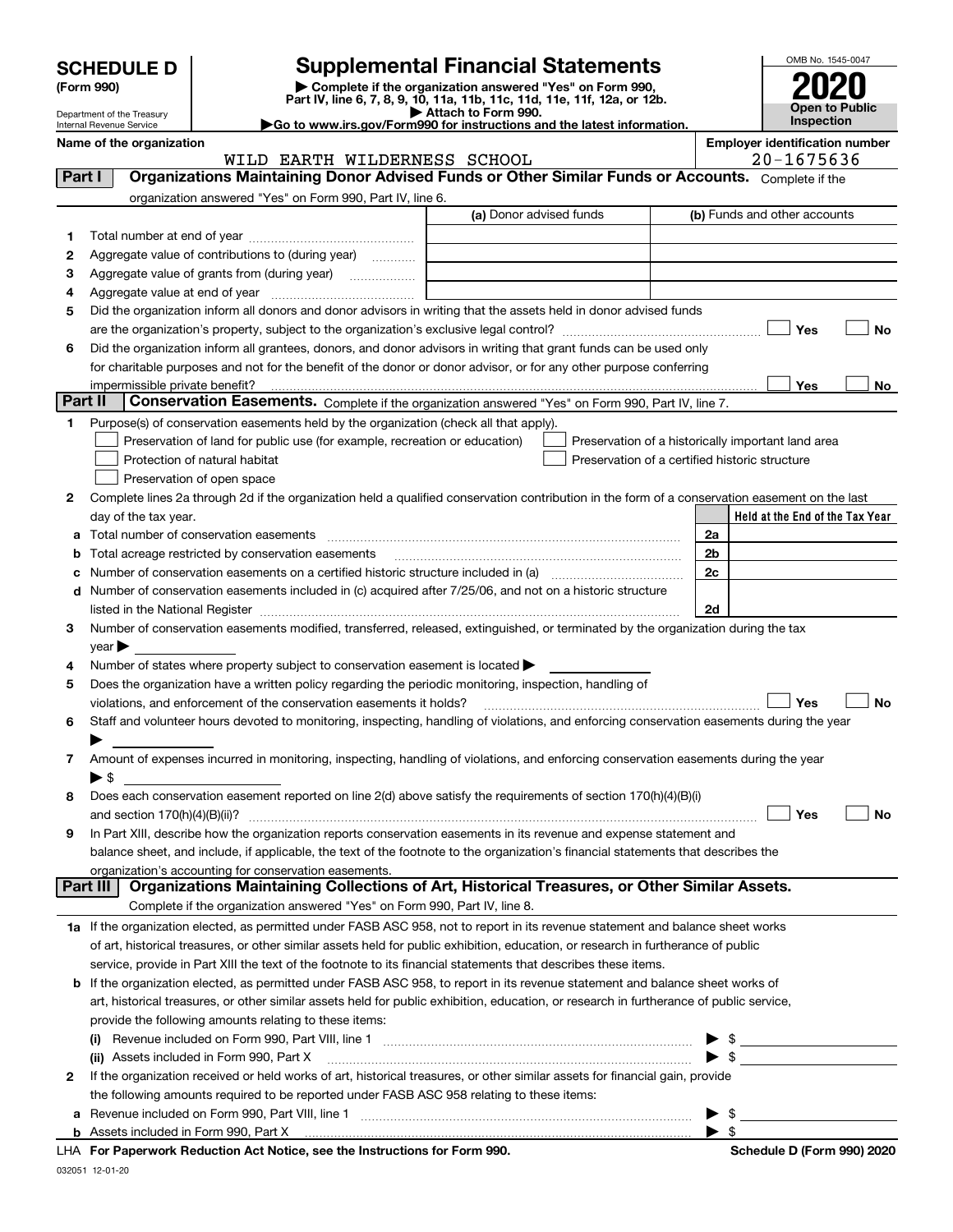|               | Schedule D (Form 990) 2020                                                                                                                                                                                                           | WILD EARTH WILDERNESS SCHOOL |   |                |                                                   |                      | $20 - 1675636$ Page 2 |                          |          |    |
|---------------|--------------------------------------------------------------------------------------------------------------------------------------------------------------------------------------------------------------------------------------|------------------------------|---|----------------|---------------------------------------------------|----------------------|-----------------------|--------------------------|----------|----|
|               | Part III<br>Organizations Maintaining Collections of Art, Historical Treasures, or Other Similar Assets (continued)                                                                                                                  |                              |   |                |                                                   |                      |                       |                          |          |    |
| 3             | Using the organization's acquisition, accession, and other records, check any of the following that make significant use of its                                                                                                      |                              |   |                |                                                   |                      |                       |                          |          |    |
|               | collection items (check all that apply):                                                                                                                                                                                             |                              |   |                |                                                   |                      |                       |                          |          |    |
| a             | Public exhibition                                                                                                                                                                                                                    | d                            |   |                | Loan or exchange program                          |                      |                       |                          |          |    |
| b             | Scholarly research                                                                                                                                                                                                                   | e                            |   |                | Other <u>with the contract of the contract of</u> |                      |                       |                          |          |    |
| c             | Preservation for future generations                                                                                                                                                                                                  |                              |   |                |                                                   |                      |                       |                          |          |    |
| 4             | Provide a description of the organization's collections and explain how they further the organization's exempt purpose in Part XIII.                                                                                                 |                              |   |                |                                                   |                      |                       |                          |          |    |
| 5             | During the year, did the organization solicit or receive donations of art, historical treasures, or other similar assets                                                                                                             |                              |   |                |                                                   |                      |                       |                          |          |    |
|               | to be sold to raise funds rather than to be maintained as part of the organization's collection?                                                                                                                                     |                              |   |                |                                                   |                      |                       | Yes                      |          | No |
|               | <b>Part IV</b><br>Escrow and Custodial Arrangements. Complete if the organization answered "Yes" on Form 990, Part IV, line 9, or                                                                                                    |                              |   |                |                                                   |                      |                       |                          |          |    |
|               | reported an amount on Form 990, Part X, line 21.                                                                                                                                                                                     |                              |   |                |                                                   |                      |                       |                          |          |    |
|               | 1a Is the organization an agent, trustee, custodian or other intermediary for contributions or other assets not included                                                                                                             |                              |   |                |                                                   |                      |                       |                          |          |    |
|               | on Form 990, Part X? [11] matter contracts and contracts and contracts are contracted as a function of the set of the set of the set of the set of the set of the set of the set of the set of the set of the set of the set o       |                              |   |                |                                                   |                      |                       | Yes                      |          | No |
| b             | If "Yes," explain the arrangement in Part XIII and complete the following table:                                                                                                                                                     |                              |   |                |                                                   |                      |                       |                          |          |    |
|               |                                                                                                                                                                                                                                      |                              |   |                |                                                   |                      |                       | Amount                   |          |    |
| c             | Beginning balance <b>contract to the contract of the contract of the contract of the contract of the contract of the contract of the contract of the contract of the contract of the contract of the contract of the contract of</b> |                              |   |                |                                                   | 1c                   |                       |                          |          |    |
|               | Additions during the year manufactured and an account of the year manufactured and account of the year manufactured and account of the year manufactured and account of the year manufactured and account of the year manufact       |                              |   |                |                                                   | 1d                   |                       |                          |          |    |
|               | Distributions during the year manufactured and continuum control of the year manufactured and control of the year manufactured and control of the year manufactured and control of the state of the state of the state of the        |                              |   |                |                                                   | 1e                   |                       |                          |          |    |
|               |                                                                                                                                                                                                                                      |                              |   |                |                                                   | 1f                   |                       |                          |          |    |
|               | 2a Did the organization include an amount on Form 990, Part X, line 21, for escrow or custodial account liability?                                                                                                                   |                              |   |                |                                                   |                      | .                     | Yes                      |          | No |
| <b>Part V</b> | b If "Yes," explain the arrangement in Part XIII. Check here if the explanation has been provided on Part XIII<br>Endowment Funds. Complete if the organization answered "Yes" on Form 990, Part IV, line 10.                        |                              |   |                |                                                   |                      |                       |                          |          |    |
|               |                                                                                                                                                                                                                                      |                              |   |                |                                                   |                      |                       |                          |          |    |
|               |                                                                                                                                                                                                                                      | (a) Current year             |   | (b) Prior year | (c) Two years back                                | (d) Three years back |                       | (e) Four years back      |          |    |
| 1a            | Beginning of year balance                                                                                                                                                                                                            |                              |   |                |                                                   |                      |                       |                          |          |    |
|               |                                                                                                                                                                                                                                      |                              |   |                |                                                   |                      |                       |                          |          |    |
|               | Net investment earnings, gains, and losses                                                                                                                                                                                           |                              |   |                |                                                   |                      |                       |                          |          |    |
|               |                                                                                                                                                                                                                                      |                              |   |                |                                                   |                      |                       |                          |          |    |
| е             | Other expenditures for facilities                                                                                                                                                                                                    |                              |   |                |                                                   |                      |                       |                          |          |    |
|               | and programs                                                                                                                                                                                                                         |                              |   |                |                                                   |                      |                       |                          |          |    |
|               |                                                                                                                                                                                                                                      |                              |   |                |                                                   |                      |                       |                          |          |    |
| g             | End of year balance<br>Provide the estimated percentage of the current year end balance (line 1g, column (a)) held as:                                                                                                               |                              |   |                |                                                   |                      |                       |                          |          |    |
| 2             | Board designated or quasi-endowment > ____                                                                                                                                                                                           |                              | % |                |                                                   |                      |                       |                          |          |    |
| b             |                                                                                                                                                                                                                                      | %                            |   |                |                                                   |                      |                       |                          |          |    |
| c             | Term endowment $\blacktriangleright$                                                                                                                                                                                                 | %                            |   |                |                                                   |                      |                       |                          |          |    |
|               | The percentages on lines 2a, 2b, and 2c should equal 100%.                                                                                                                                                                           |                              |   |                |                                                   |                      |                       |                          |          |    |
|               | 3a Are there endowment funds not in the possession of the organization that are held and administered for the organization                                                                                                           |                              |   |                |                                                   |                      |                       |                          |          |    |
|               | by:                                                                                                                                                                                                                                  |                              |   |                |                                                   |                      |                       |                          | Yes      | No |
|               | (i)                                                                                                                                                                                                                                  |                              |   |                |                                                   |                      |                       | 3a(i)                    |          |    |
|               |                                                                                                                                                                                                                                      |                              |   |                |                                                   |                      |                       | 3a(ii)                   |          |    |
|               | <b>b</b> If "Yes" on line 3a(ii), are the related organizations listed as required on Schedule R?                                                                                                                                    |                              |   |                |                                                   |                      |                       | 3b                       |          |    |
| 4             | Describe in Part XIII the intended uses of the organization's endowment funds.                                                                                                                                                       |                              |   |                |                                                   |                      |                       |                          |          |    |
|               | Land, Buildings, and Equipment.<br><b>Part VI</b>                                                                                                                                                                                    |                              |   |                |                                                   |                      |                       |                          |          |    |
|               | Complete if the organization answered "Yes" on Form 990, Part IV, line 11a. See Form 990, Part X, line 10.                                                                                                                           |                              |   |                |                                                   |                      |                       |                          |          |    |
|               | Description of property                                                                                                                                                                                                              | (a) Cost or other            |   |                | (b) Cost or other                                 | (c) Accumulated      |                       | (d) Book value           |          |    |
|               |                                                                                                                                                                                                                                      | basis (investment)           |   |                | basis (other)                                     | depreciation         |                       |                          |          |    |
|               |                                                                                                                                                                                                                                      |                              |   |                | 573,935.                                          |                      |                       |                          | 573,935. |    |
|               |                                                                                                                                                                                                                                      |                              |   |                |                                                   |                      |                       |                          |          |    |
|               |                                                                                                                                                                                                                                      |                              |   |                | 651,618.                                          | 71,008.              |                       |                          | 580,610. |    |
|               |                                                                                                                                                                                                                                      |                              |   |                |                                                   |                      |                       |                          |          |    |
|               | e Other                                                                                                                                                                                                                              |                              |   |                | 30, 123.                                          | 11,426.              |                       |                          | 18,697.  |    |
|               | Total. Add lines 1a through 1e. (Column (d) must equal Form 990. Part X, column (B), line 10c.)                                                                                                                                      |                              |   |                |                                                   |                      |                       | $\overline{1,173,242}$ . |          |    |

Schedule D (Form 990) 2020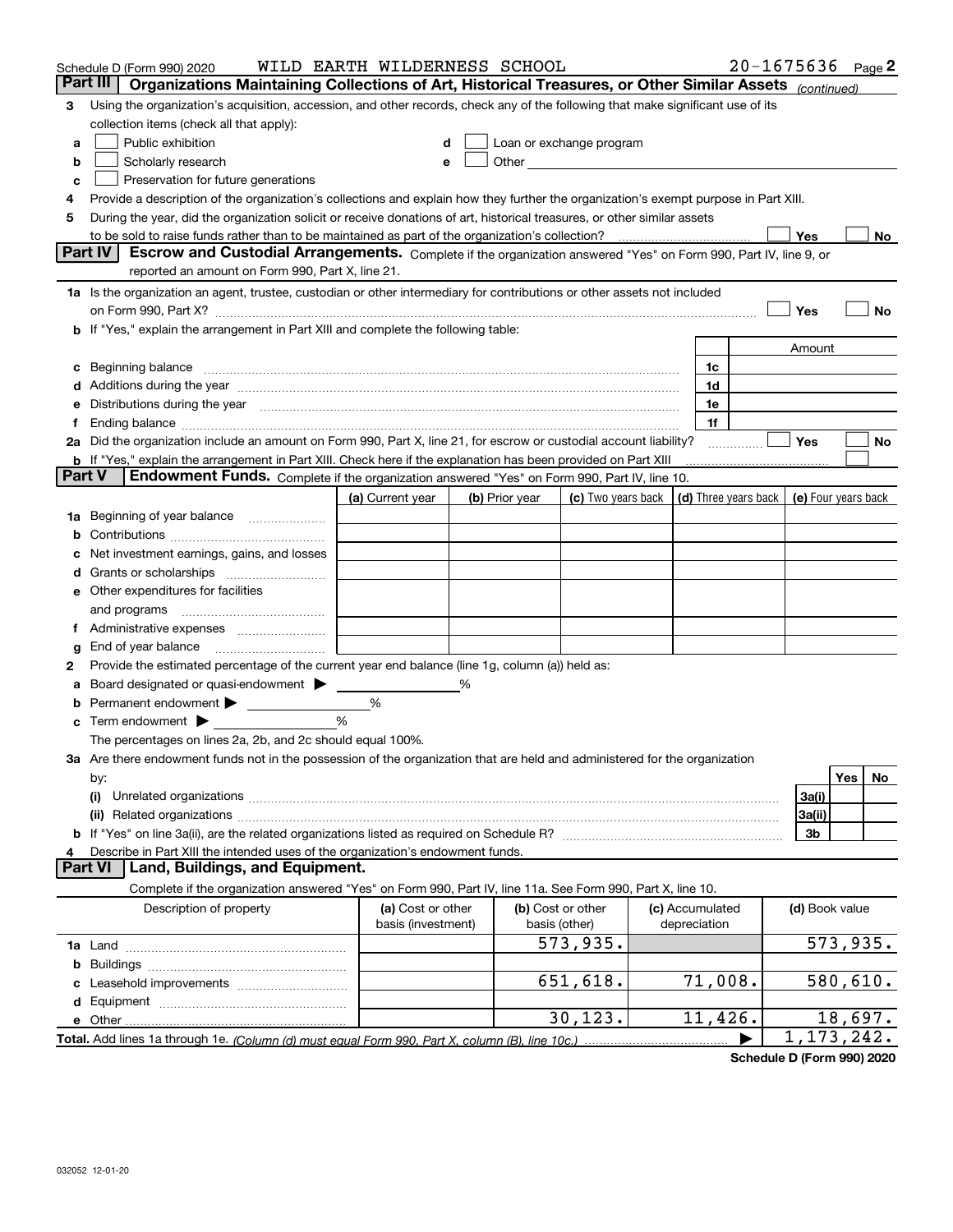|  | Schedule D (Form 990) 2020 |  | WILD EARTH | WILDERNESS SCHOOL |  | 20-1675636 | Page $3$ |  |
|--|----------------------------|--|------------|-------------------|--|------------|----------|--|
|--|----------------------------|--|------------|-------------------|--|------------|----------|--|

#### **Part VII** Investments - Other Securities.

Complete if the organization answered "Yes" on Form 990, Part IV, line 11b. See Form 990, Part X, line 12.

| (a) Description of security or category (including name of security) | (b) Book value | (c) Method of valuation: Cost or end-of-year market value |
|----------------------------------------------------------------------|----------------|-----------------------------------------------------------|
| (1) Financial derivatives                                            |                |                                                           |
| (2) Closely held equity interests                                    |                |                                                           |
| (3) Other                                                            |                |                                                           |
| MONEY ACCOUNT<br>(A)                                                 | 539,681.       | END-OF-YEAR MARKET VALUE                                  |
| (B)                                                                  |                |                                                           |
| (C)                                                                  |                |                                                           |
| (D)                                                                  |                |                                                           |
| (E)                                                                  |                |                                                           |
| (F)                                                                  |                |                                                           |
| (G)                                                                  |                |                                                           |
| (H)                                                                  |                |                                                           |
| Total. (Col. (b) must equal Form 990, Part X, col. (B) line $12$ .)  | 539,681.       |                                                           |

### **Part VIII Investments - Program Related.**

Complete if the organization answered "Yes" on Form 990, Part IV, line 11c. See Form 990, Part X, line 13.

| (a) Description of investment                                                                 | (b) Book value | (c) Method of valuation: Cost or end-of-year market value |
|-----------------------------------------------------------------------------------------------|----------------|-----------------------------------------------------------|
| (1)                                                                                           |                |                                                           |
| (2)                                                                                           |                |                                                           |
| (3)                                                                                           |                |                                                           |
| (4)                                                                                           |                |                                                           |
| $\frac{1}{2}$                                                                                 |                |                                                           |
| (6)                                                                                           |                |                                                           |
| (7)                                                                                           |                |                                                           |
| (8)                                                                                           |                |                                                           |
| (9)                                                                                           |                |                                                           |
| <b>Total.</b> (Col. (b) must equal Form 990, Part X, col. (B) line 13.) $\blacktriangleright$ |                |                                                           |

#### **Part IX Other Assets.**

Complete if the organization answered "Yes" on Form 990, Part IV, line 11d. See Form 990, Part X, line 15.

|                                     | <u>complete in the enganization anomology root on rom eoo, raiting motificial ocen onn eoo, raiting nor </u>      |                |
|-------------------------------------|-------------------------------------------------------------------------------------------------------------------|----------------|
|                                     | (a) Description                                                                                                   | (b) Book value |
| SECURITY DEPOSIT<br>(1)             |                                                                                                                   | 2,100.         |
| (2)                                 | PLEDGES RECEIVABLE                                                                                                | 151, 521.      |
| (3)                                 |                                                                                                                   |                |
| (4)                                 |                                                                                                                   |                |
| (5)                                 |                                                                                                                   |                |
| (6)                                 |                                                                                                                   |                |
| (7)                                 |                                                                                                                   |                |
| (8)                                 |                                                                                                                   |                |
| (9)                                 |                                                                                                                   |                |
|                                     |                                                                                                                   | 153,621.       |
| <b>Other Liabilities.</b><br>Part X |                                                                                                                   |                |
|                                     | Complete if the organization answered "Yes" on Form 990, Part IV, line 11e or 11f. See Form 990, Part X, line 25. |                |
| 1.                                  | (a) Description of liability                                                                                      | (b) Book value |
| Federal income taxes<br>(1)         |                                                                                                                   |                |
| (2)                                 |                                                                                                                   |                |
| (3)                                 |                                                                                                                   |                |
| (4)                                 |                                                                                                                   |                |
| (5)                                 |                                                                                                                   |                |
| (6)                                 |                                                                                                                   |                |
| (7)                                 |                                                                                                                   |                |
| (8)                                 |                                                                                                                   |                |
| (9)                                 |                                                                                                                   |                |

Total. (Column (b) must equal Form 990, Part X, col. (B) line 25.) |

2. Liability for uncertain tax positions. In Part XIII, provide the text of the footnote to the organization's financial statements that reports the

organization's liability for uncertain tax positions under FASB ASC 740. Check here if the text of the footnote has been provided in Part XIII  $\Box$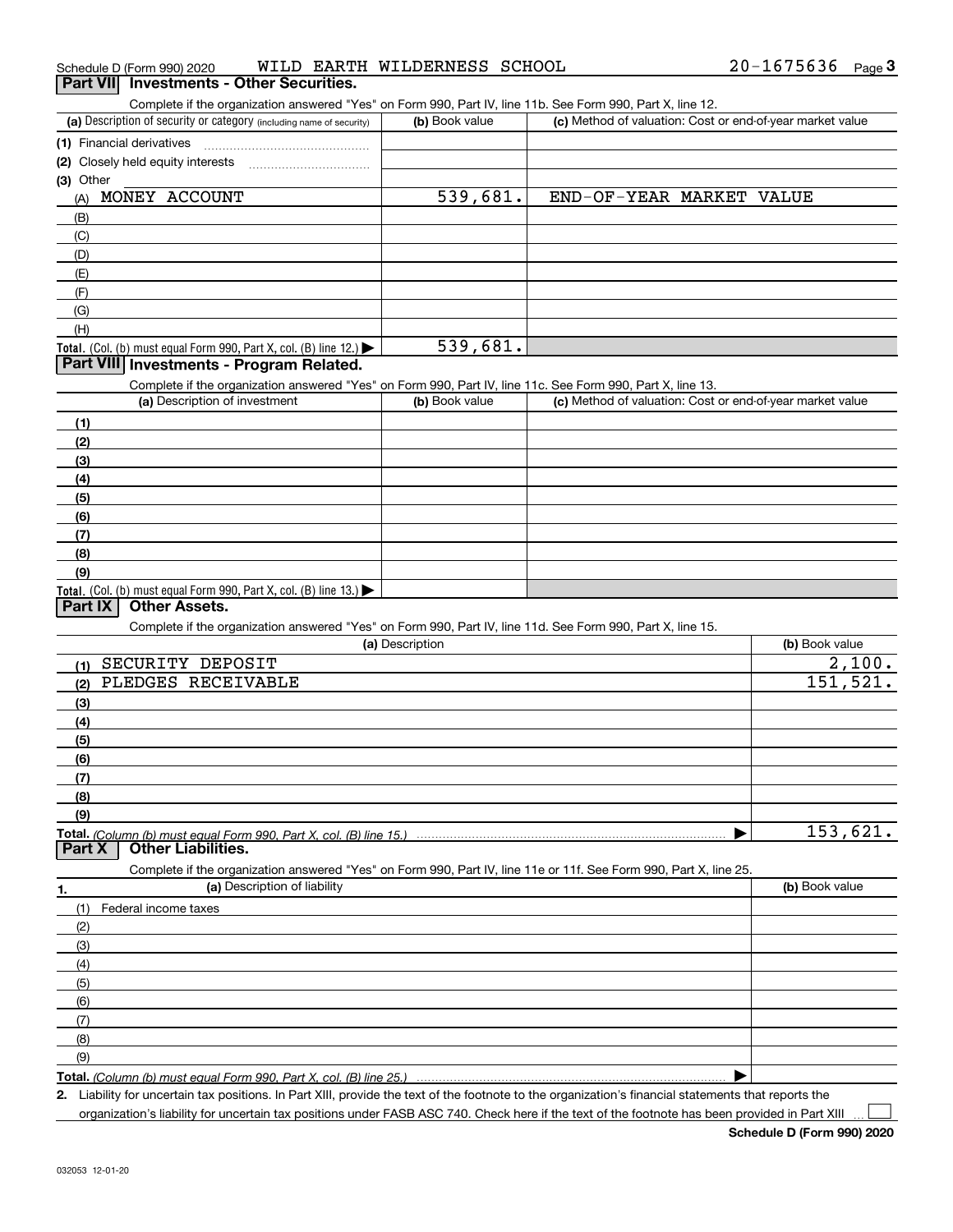|                                                                                                       | WILD EARTH WILDERNESS SCHOOL<br>Schedule D (Form 990) 2020                                                                                                                                                                          |                |            |                         | $20 - 1675636$ Page 4     |  |  |
|-------------------------------------------------------------------------------------------------------|-------------------------------------------------------------------------------------------------------------------------------------------------------------------------------------------------------------------------------------|----------------|------------|-------------------------|---------------------------|--|--|
| <b>Part XI</b><br>Reconciliation of Revenue per Audited Financial Statements With Revenue per Return. |                                                                                                                                                                                                                                     |                |            |                         |                           |  |  |
|                                                                                                       | Complete if the organization answered "Yes" on Form 990, Part IV, line 12a.                                                                                                                                                         |                |            |                         |                           |  |  |
| 1                                                                                                     | Total revenue, gains, and other support per audited financial statements                                                                                                                                                            |                |            | $\blacksquare$          | 1,447,008.                |  |  |
| 2                                                                                                     | Amounts included on line 1 but not on Form 990, Part VIII, line 12:                                                                                                                                                                 |                |            |                         |                           |  |  |
| a                                                                                                     | Net unrealized gains (losses) on investments [11] matter contracts and the unrealized gains (losses) on investments                                                                                                                 | 2a             |            |                         |                           |  |  |
| b                                                                                                     |                                                                                                                                                                                                                                     | 2 <sub>b</sub> |            |                         |                           |  |  |
|                                                                                                       |                                                                                                                                                                                                                                     | 2c             |            |                         |                           |  |  |
| d                                                                                                     | Other (Describe in Part XIII.) <b>Construction Contract Construction</b> Chern Construction Construction Construction                                                                                                               | 2d             | 6,918.     |                         |                           |  |  |
| e                                                                                                     | Add lines 2a through 2d                                                                                                                                                                                                             |                |            | 2e                      | 6,918.                    |  |  |
| 3                                                                                                     |                                                                                                                                                                                                                                     |                |            | 3                       | 1,440,090.                |  |  |
| 4                                                                                                     | Amounts included on Form 990, Part VIII, line 12, but not on line 1:                                                                                                                                                                |                |            |                         |                           |  |  |
| a                                                                                                     |                                                                                                                                                                                                                                     | 4a             |            |                         |                           |  |  |
|                                                                                                       |                                                                                                                                                                                                                                     | 4b             |            |                         |                           |  |  |
|                                                                                                       | Add lines 4a and 4b                                                                                                                                                                                                                 |                |            | 4c                      | 0.                        |  |  |
| 5                                                                                                     |                                                                                                                                                                                                                                     | 5              | 1,440,090. |                         |                           |  |  |
|                                                                                                       | Part XII   Reconciliation of Expenses per Audited Financial Statements With Expenses per Return.                                                                                                                                    |                |            |                         |                           |  |  |
|                                                                                                       | Complete if the organization answered "Yes" on Form 990, Part IV, line 12a.                                                                                                                                                         |                |            |                         |                           |  |  |
| 1                                                                                                     |                                                                                                                                                                                                                                     |                |            | $\mathbf{1}$            | $\overline{1,345}$ , 968. |  |  |
| 2                                                                                                     | Amounts included on line 1 but not on Form 990, Part IX, line 25:                                                                                                                                                                   |                |            |                         |                           |  |  |
|                                                                                                       |                                                                                                                                                                                                                                     | 2a             |            |                         |                           |  |  |
| b                                                                                                     |                                                                                                                                                                                                                                     | 2 <sub>b</sub> |            |                         |                           |  |  |
|                                                                                                       |                                                                                                                                                                                                                                     | 2c             |            |                         |                           |  |  |
|                                                                                                       |                                                                                                                                                                                                                                     | 2d             | 6,918.     |                         |                           |  |  |
| е                                                                                                     | Add lines 2a through 2d <b>must be a constructed as the constant of the constant of the constant of the construction</b>                                                                                                            |                |            | 2e                      | 6,918.                    |  |  |
| 3                                                                                                     |                                                                                                                                                                                                                                     |                |            | $\overline{\mathbf{3}}$ | 1,339,050.                |  |  |
|                                                                                                       | Amounts included on Form 990, Part IX, line 25, but not on line 1:                                                                                                                                                                  |                |            |                         |                           |  |  |
| a                                                                                                     |                                                                                                                                                                                                                                     | 4a             |            |                         |                           |  |  |
| b                                                                                                     | Other (Describe in Part XIII.) <b>Construction Contract Construction</b> Chemical Construction Chemical Chemical Chemical Chemical Chemical Chemical Chemical Chemical Chemical Chemical Chemical Chemical Chemical Chemical Chemic | 4 <sub>b</sub> |            |                         |                           |  |  |
|                                                                                                       | Add lines 4a and 4b                                                                                                                                                                                                                 |                |            | 4c                      |                           |  |  |
| 5.                                                                                                    |                                                                                                                                                                                                                                     |                |            | 5                       | 1,339,050.                |  |  |
|                                                                                                       | Part XIII Supplemental Information.                                                                                                                                                                                                 |                |            |                         |                           |  |  |
|                                                                                                       | Drovide the descriptions required for Dart II, lines 3, 5, and Q: Dart III, lines 1a and 4: Dart IV, lines 1b and 2b: Dart V, line 4: Dart Y, line 2: Dart Y, line 3: Dart YI                                                       |                |            |                         |                           |  |  |

ovide the descriptions required for Part II, lines 3, 5, and 9; Part III, lines 1a and 4; Part IV, lines 1b and 2b; Part V, line 4; Part X, line 2; Part XI, lines 2d and 4b; and Part XII, lines 2d and 4b. Also complete this part to provide any additional information.

# PART XI, LINE 2D - OTHER ADJUSTMENTS:

| COST OF SALES                         | 4,025. |
|---------------------------------------|--------|
| FUNDRAISING EXPENSES                  | 2,893. |
| TOTAL TO SCHEDULE D, PART XI, LINE 2D | 6,918. |

#### PART XII, LINE 2D - OTHER ADJUSTMENTS:

| COST OF SALES                          | 4,025. |
|----------------------------------------|--------|
| FUNDRAISING EXPENSES                   | 2,893. |
| TOTAL TO SCHEDULE D, PART XII, LINE 2D | 6,918. |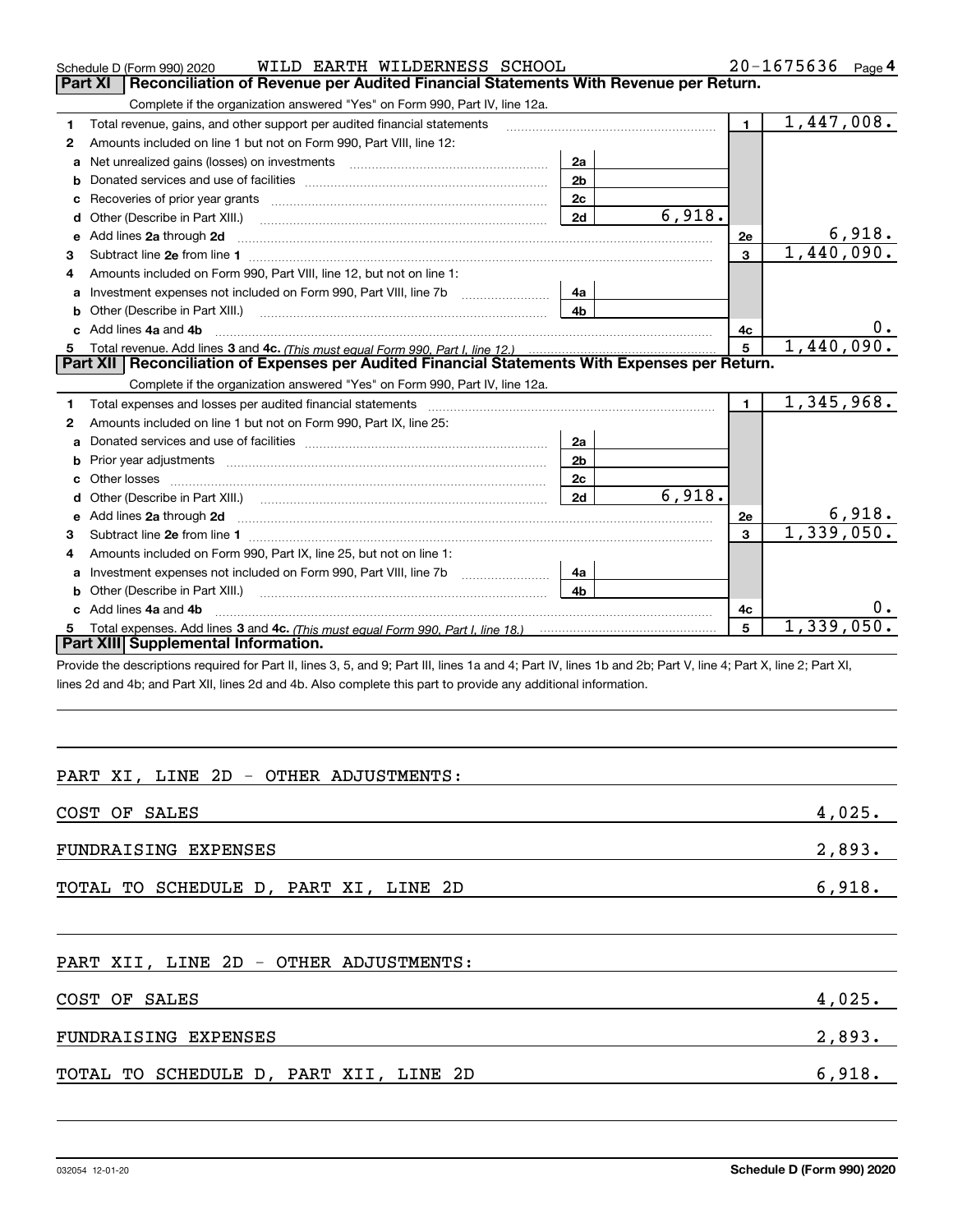| <b>Part XIII Supplemental Information</b> (continued) |  |
|-------------------------------------------------------|--|
|                                                       |  |
|                                                       |  |
|                                                       |  |
|                                                       |  |
|                                                       |  |
|                                                       |  |
|                                                       |  |
|                                                       |  |
|                                                       |  |
|                                                       |  |
|                                                       |  |
|                                                       |  |
|                                                       |  |
|                                                       |  |
|                                                       |  |
|                                                       |  |
|                                                       |  |
|                                                       |  |
|                                                       |  |
|                                                       |  |
|                                                       |  |
|                                                       |  |
|                                                       |  |
|                                                       |  |
|                                                       |  |
|                                                       |  |
|                                                       |  |
|                                                       |  |